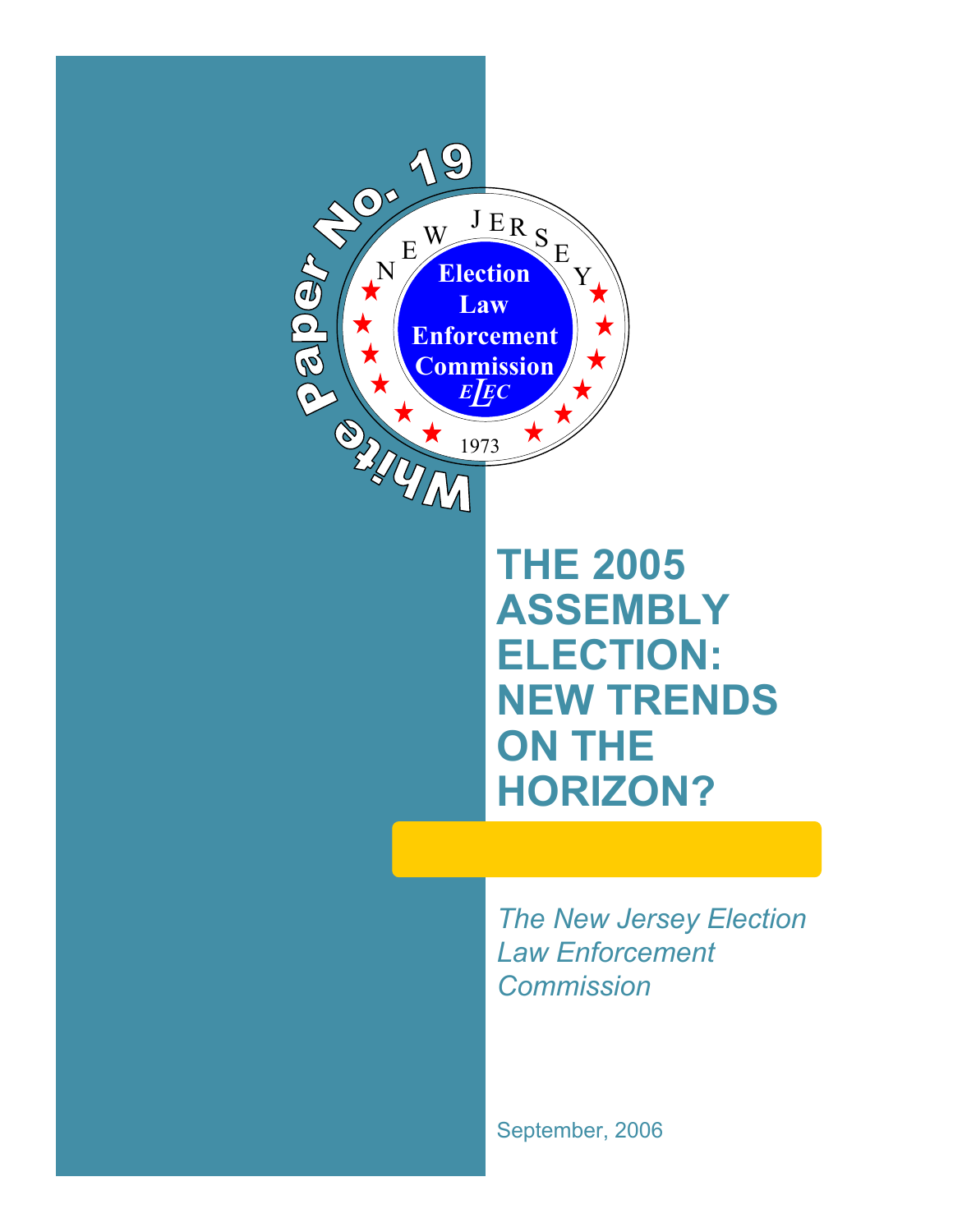

#### **ELECTION LAW ENFORCEMENT COMMISSION**

**JERRY FITZGERALD ENGLISH Chair**

> **PETER J. TOBER Vice Chair**

**ALBERT BURSTEIN Commissioner**

**THEODORE Z. DAVIS Commissioner**

Respond to: P.O. Box 185 Trenton, New Jersey 08625-0185

(609) 292-8700 or Toll Free Within NJ 1-888-313-ELEC (3532)

Website: http://www.elec.state.nj.us/

# **Acknowledgement**

**FREDERICK M. HERRMANN, Ph.D. Executive Director**

> **JEFFREY M. BRINDLE Deputy Director**

**NEDDA G. MASSAR Legal Director**

**EVELYN FORD Compliance Director**

> **JAMES P. WYSE Counsel**

The Commission is delighted to present to the citizens of New Jersey The 2005 Assembly Election: New Trends on the Horizon?, which includes an historical overview and an in-depth review of expenditure activity.

This report, written by Deputy Director Jeffrey M. Brindle, is the nineteenth title in the New Jersey Election Law Enforcement Commission's (ELEC) White Paper Series that dates back to 1988. It should prove of great interest to the media, the academic community, public officials, and concerned citizens. The Commission is very proud of the Deputy Director's fine work in writing this report and the others in the series.

Research Associate Steven Kimmelman coded reports used in this study and provided invaluable research. Data Entry Supervisor Brenda Brickhouse and Assistant Data Entry Technician Tamika McCoy helped with the computerized statistical information, coding, and data entry. The word processing and graphic design work were expertly accomplished by Administrative Assistant Elbia Zeppetelli and Executive Secretary Maureen Tilbury. Moreover, Legal Director Nedda G. Massar provided assistance with the proofreading, and Director of Administration Gary Alpert reviewed all of the statistics appearing in the report. The general editor, Executive Director Frederick M. Herrmann, once again served in this capacity, bringing consistency throughout the report.

For further reading about the role of campaign financing in New Jersey's and the country's political systems, the Commission suggests referring to the sixth edition of the "COGEL Campaign Financing and Lobbying Bibliography" compiled by ELEC's executive director.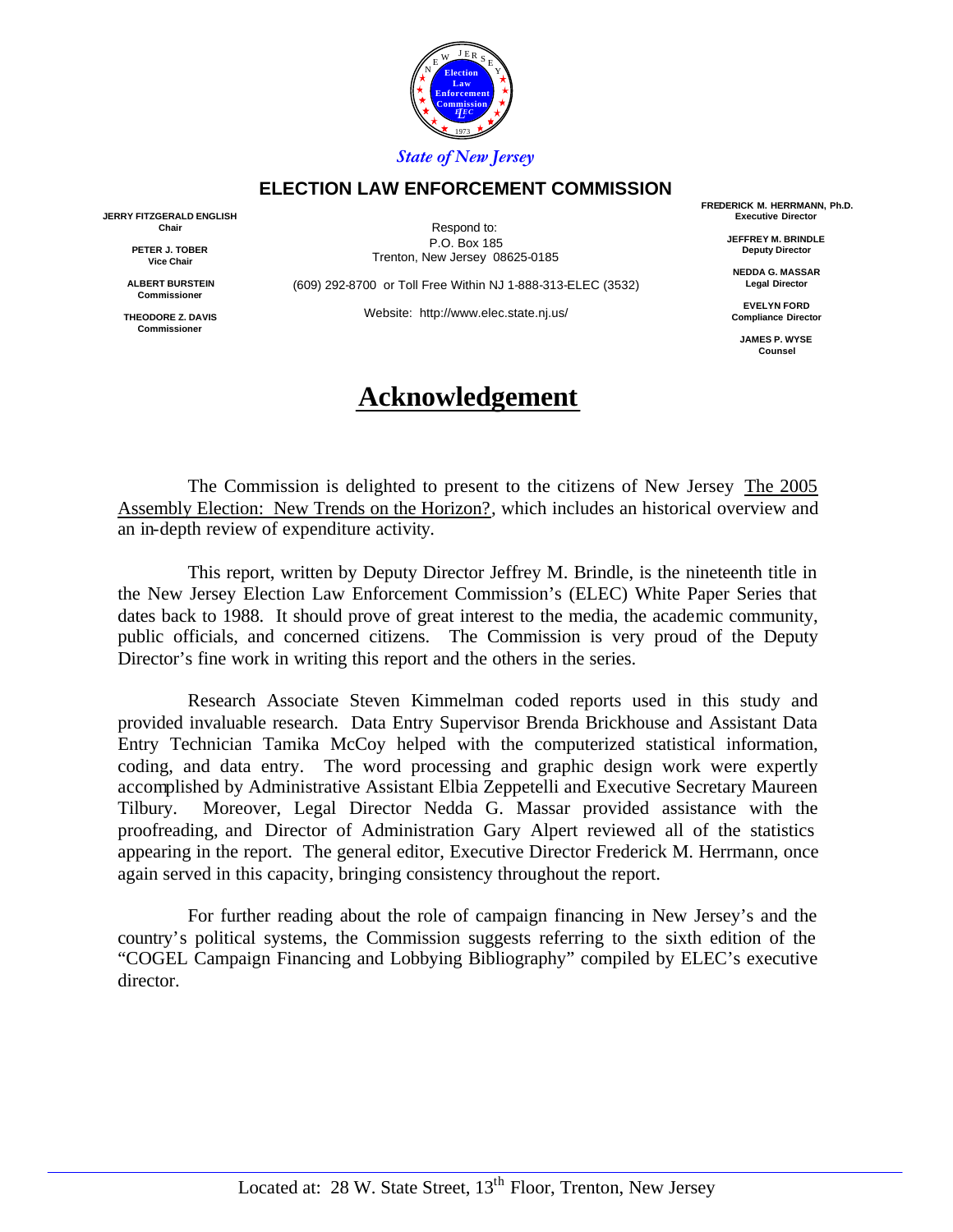# **TABLE OF CONTENTS**

# PAGE NO.

| <b>CHAPTER I.</b>   |
|---------------------|
|                     |
| <b>CHAPTER II.</b>  |
|                     |
| <b>CHAPTER III.</b> |
|                     |
| <b>CHAPTER IV.</b>  |
|                     |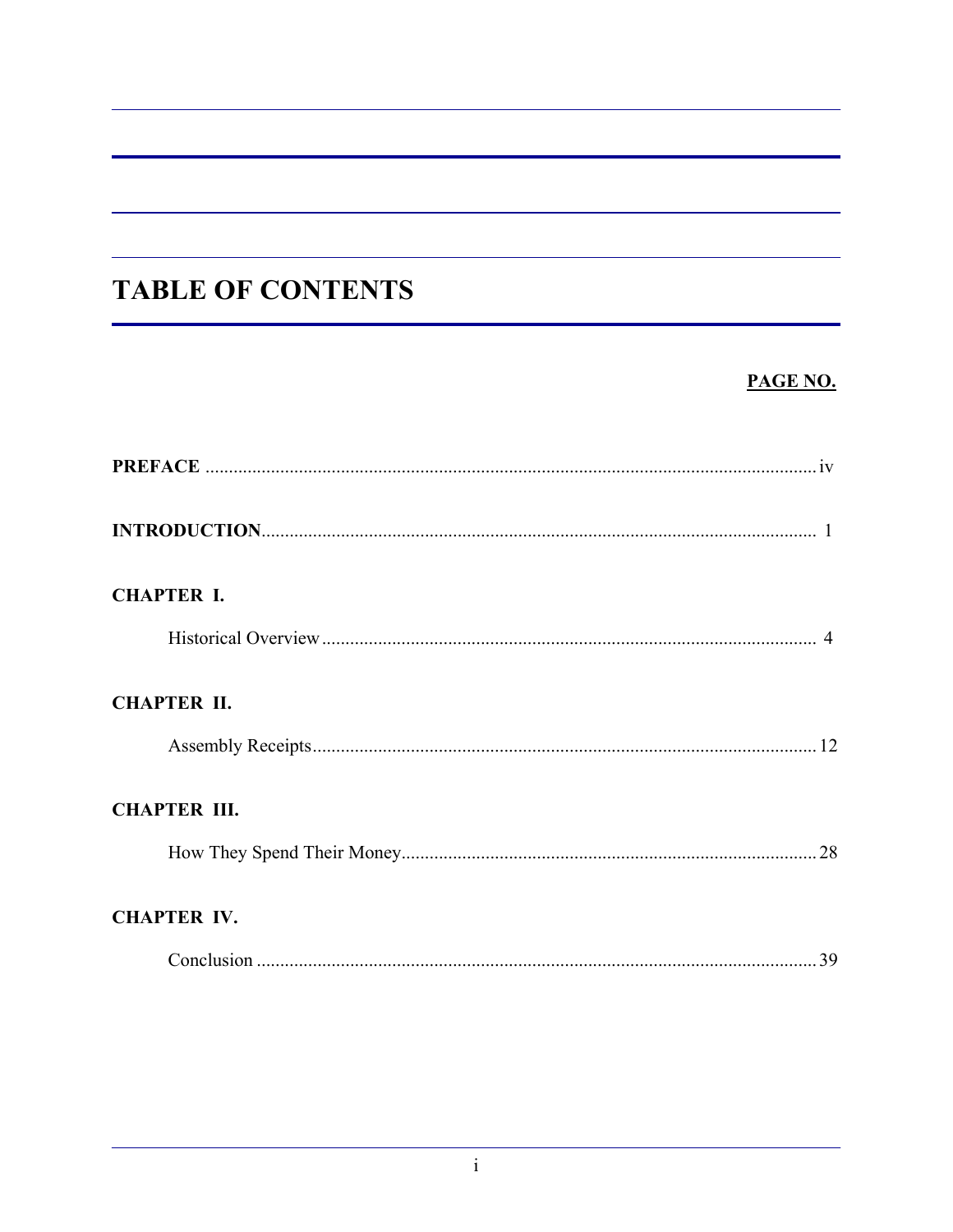# **TABLE OF CONTENTS**

| <b>TABLES</b> | PAGE NO. |
|---------------|----------|
| 1.            |          |
| 2.            |          |
| 3.            |          |
| 4.            |          |
| 5.            | . 31     |
| 6.            |          |
| 7.            |          |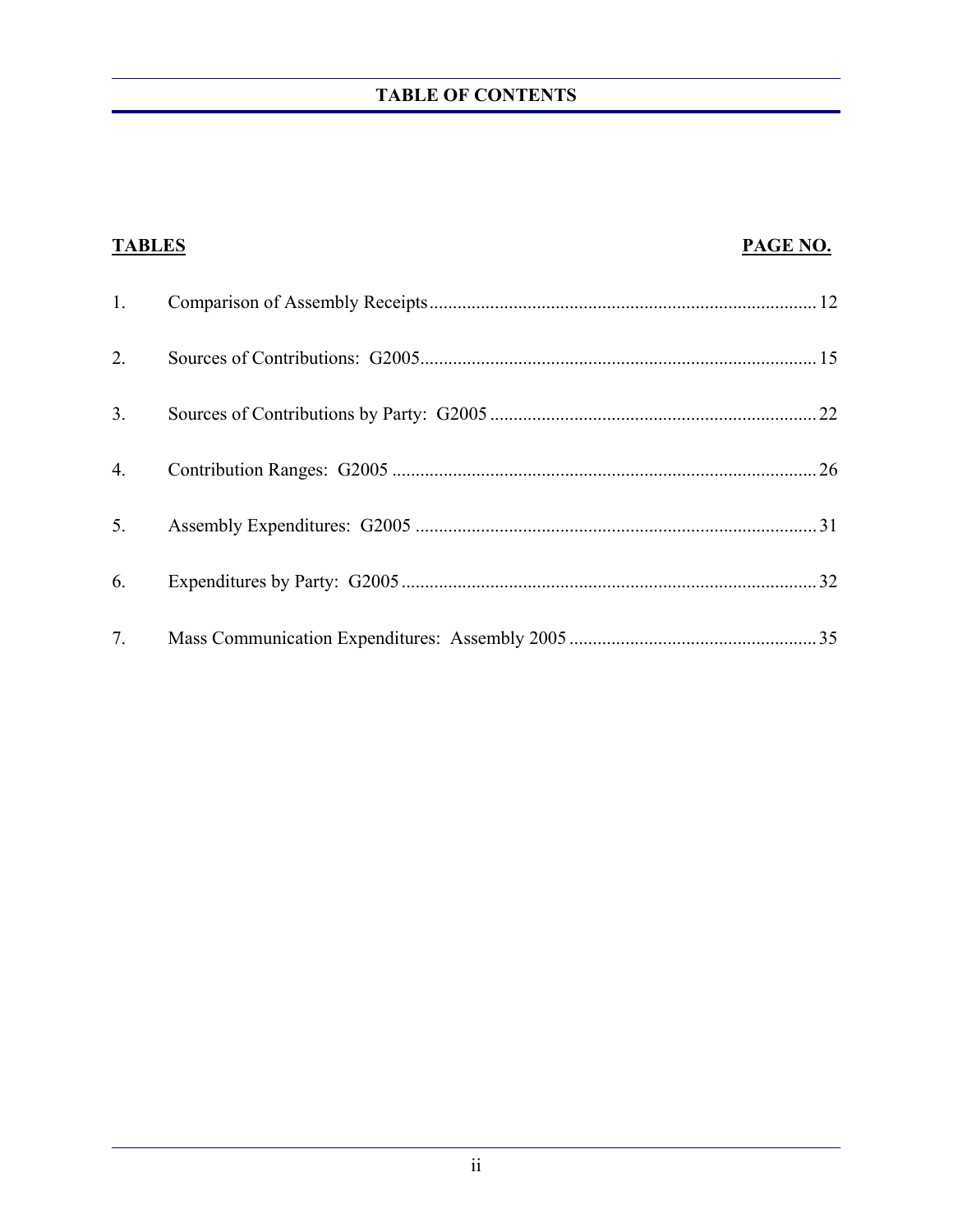# **TABLE OF CONTENTS**

| <b>FIGURES</b> |            | PAGE NO. |
|----------------|------------|----------|
| 1.             | (Assembly) |          |
| 2.             |            | .21      |
| 3 <sub>1</sub> |            |          |
| 4.             |            | 29       |
| 5.             |            | 38       |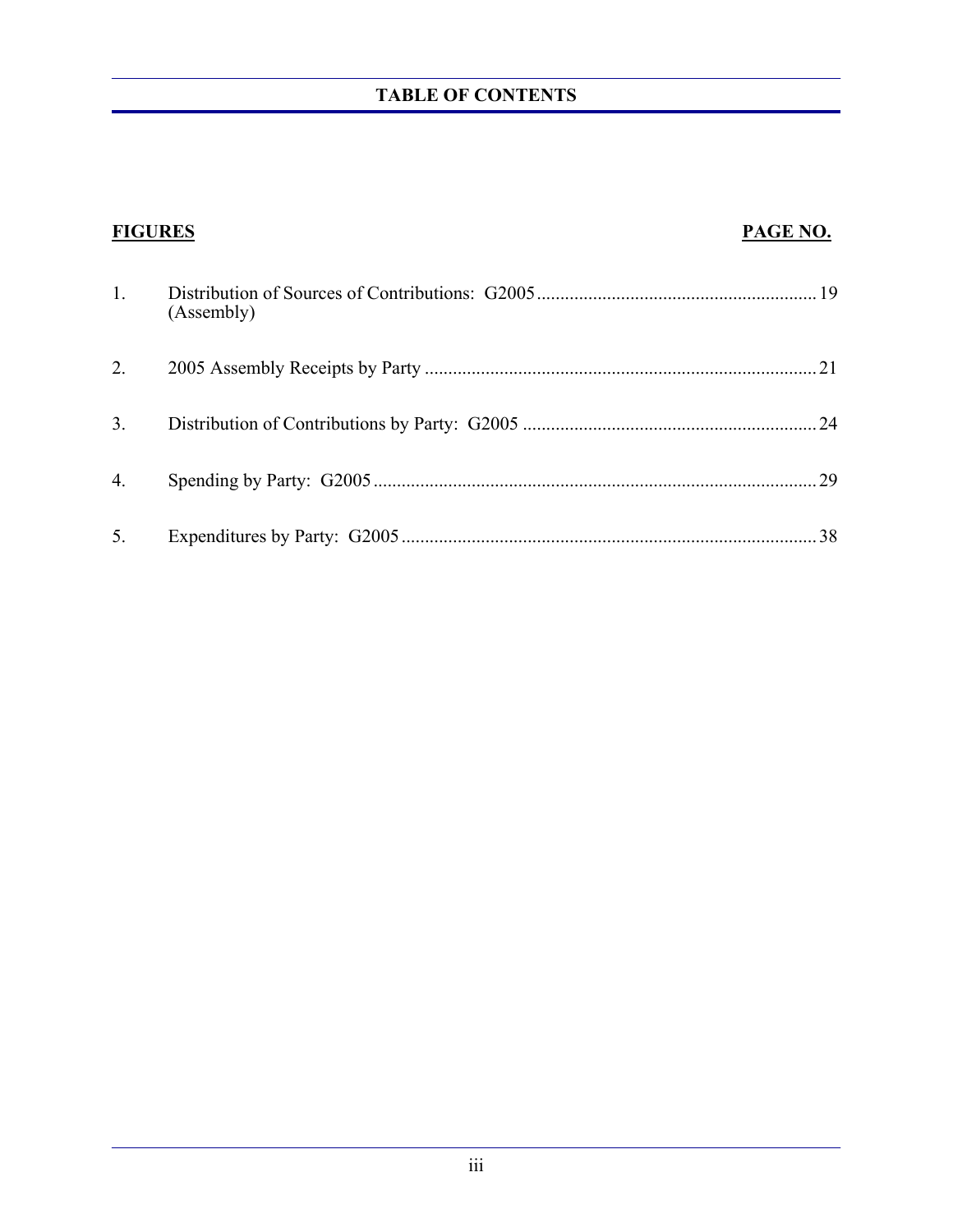# **PREFACE**

 Repartyization: The Rebirth of County Organizations, written in 1997, became the first major publication to document the rise in electoral influence of political parties in New Jersey.

 For decades, due to court decisions that undercut county-based legislative districts, suburbanization, open primary restrictions, and gubernatorial public financing, the strength of the party system had been weakening. In fact, Trends in Legislative Campaign Financing: 1977- 1987, emphasized this point repeatedly. Noting the increase in officeholder PACs, the study stated "these entities are emerging in reaction to legislative campaigns that are more intensive and to the power vacuum created by the weakening of the traditional party system."1

 But as demonstrated in the Repartyization report cited above, and in three subsequent analytical reports published by the Commission, the trend toward a weak party system had been reversed. Following the United States Supreme Court's 1989 decision in Eu vs. San Francisco County Democratic Central Committee, which determined California's Open Primary Law to be unconstitutional, a similar law in New Jersey was overturned by the State's Superior Court. As the result of this sequence of events, the upward march of political parties began. This march of political party entities toward electoral dominance, both at the county and state levels, was given further impetus by the 1993 reform legislation, which greatly favored the parties, both in terms of limits on contributions made to them, and in terms of the unlimited amounts of money they could spend on their candidates. In the end, as shown in Legislative Election 2003: The Rise of Party-Oriented Campaigning, not only did this most recent campaign record the highest level of financial activity ever but it also marked "the culmination of a shift from a candidate-centered system to a party-oriented system."<sup>2</sup> During the 2003 general election, State Senate and Assembly candidates raised \$48 million, with 63 percent of this amount derived from political party entities.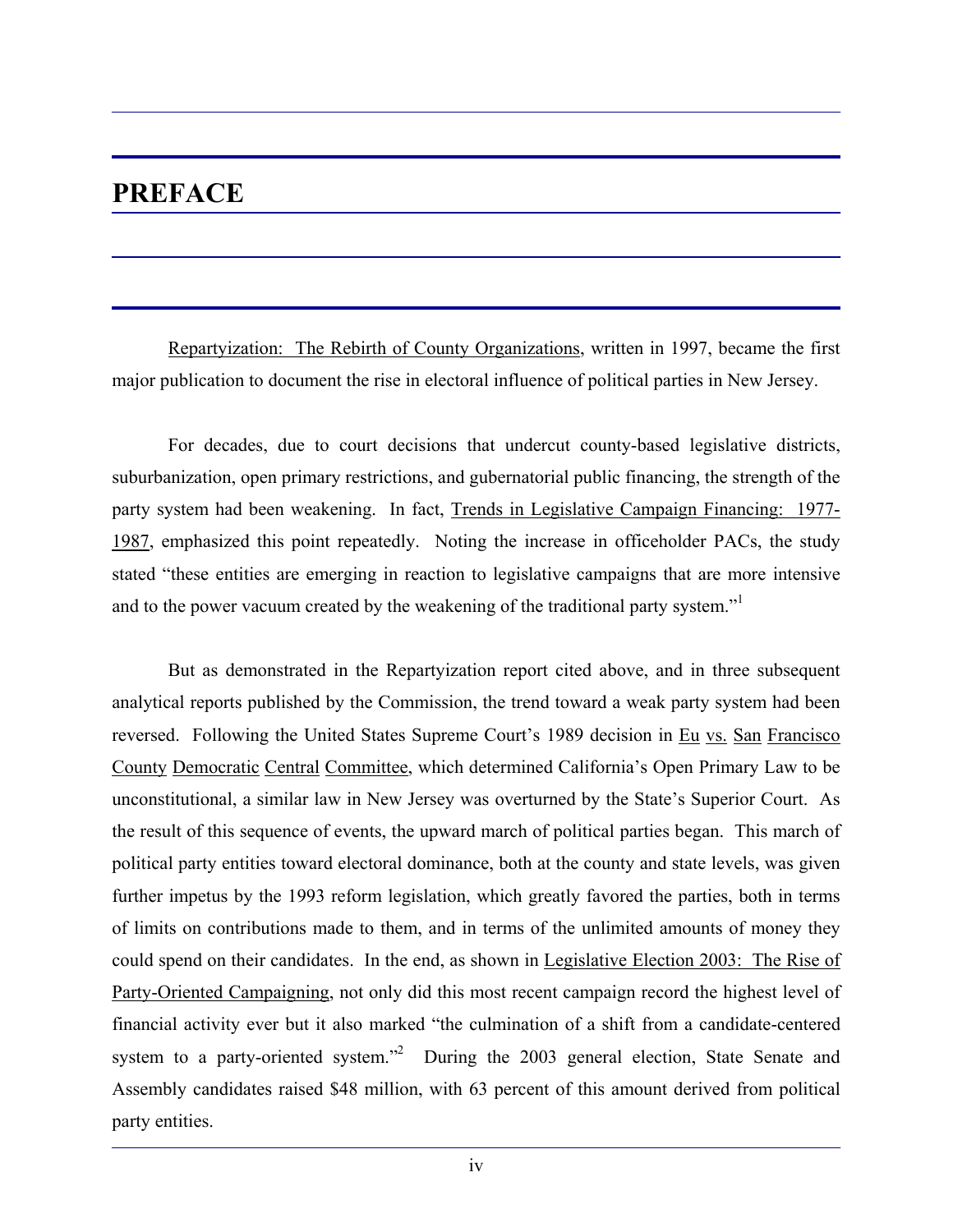#### **PREFACE**

 This report, which analyzes campaign financial activity by candidates in the 2005 Assembly general election, will focus on answering the question of whether or not this trend in political party dominance has continued. It will do so by undertaking an exhaustive analysis of the sources of campaign contributions as well as strategies employed by legislative candidates through their spending patterns. Moreover, the report will trace certain other developments that may be rising on the State's political horizon. As always, this analysis follows in a long line of Commission reports designed to stimulate discussion and debate that may lend itself to meaningful reform.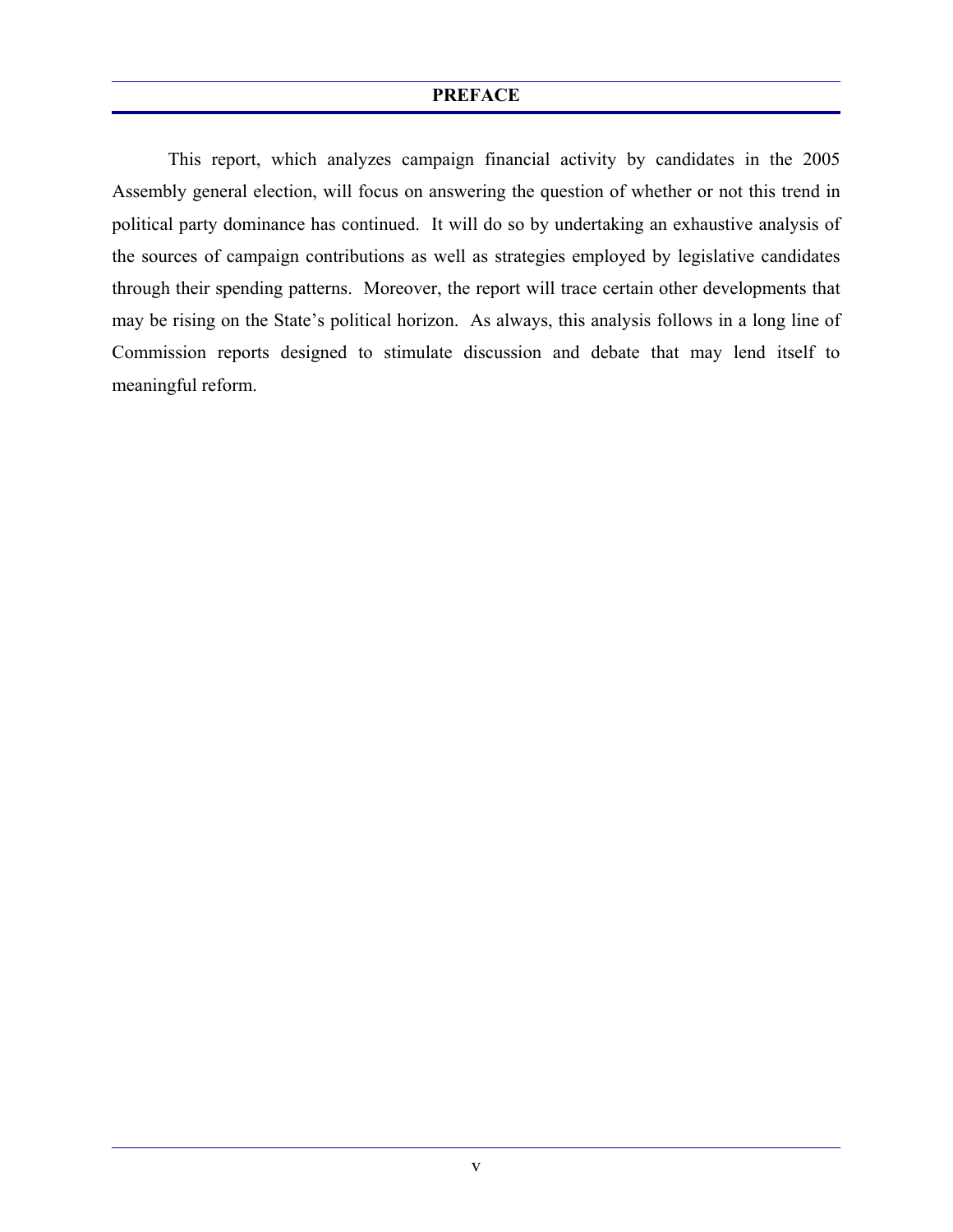# **INTRODUCTION**

Past Commission reports that analyzed the financial activity of legislative candidates involved campaigns for State Senate and Assembly. Trends in Legislative Campaign Financing: 1977-1987 traced this activity over the course of this decade. It declared "the Legislative general election of 1987 was the most expensive in State history.<sup>3</sup> Moreover, the study maintained that "campaigns have become candidate-centered and money-intensive."<sup>4</sup> Emphasizing the changing nature of electoral politics in New Jersey between 1977 and 1987, the analysis concluded "if New Jerseyans had not noticed that campaigns were no longer controlled by county and local political party organizations, the 1987 election made that fact evident. It went on to say "concomitantly, if New Jerseyans had not noticed that Legislative campaigns had become candidate-centered, the 1987 election made that clear as well."<sup>5</sup>

By 1997, however, the situation was different. Money raised continued to increase, but the sources from which that money derived began to change. Published in 1999, Trends in Legislative Campaign Financing: 1987-1997 specified that "just as the legislative general election of twelve years ago was characterized as one that surpassed all others in spending, it is now said of the 1997 version that it was the most expensive in history."<sup>6</sup> Yet, this report did more than that. It alluded to a trend detected two years earlier in another White Paper entitled, Repartyization: The Rebirth of County Organizations; namely, that the influence of party organizations, in particular county party committees, was growing. The 1999 Legislative report stated:

 As noted above, in 1993 the Campaign Contributions and Expenditures Reporting Act was amended. This new law imposed limits on contributions to candidates. The limits on giving to candidates are much lower than those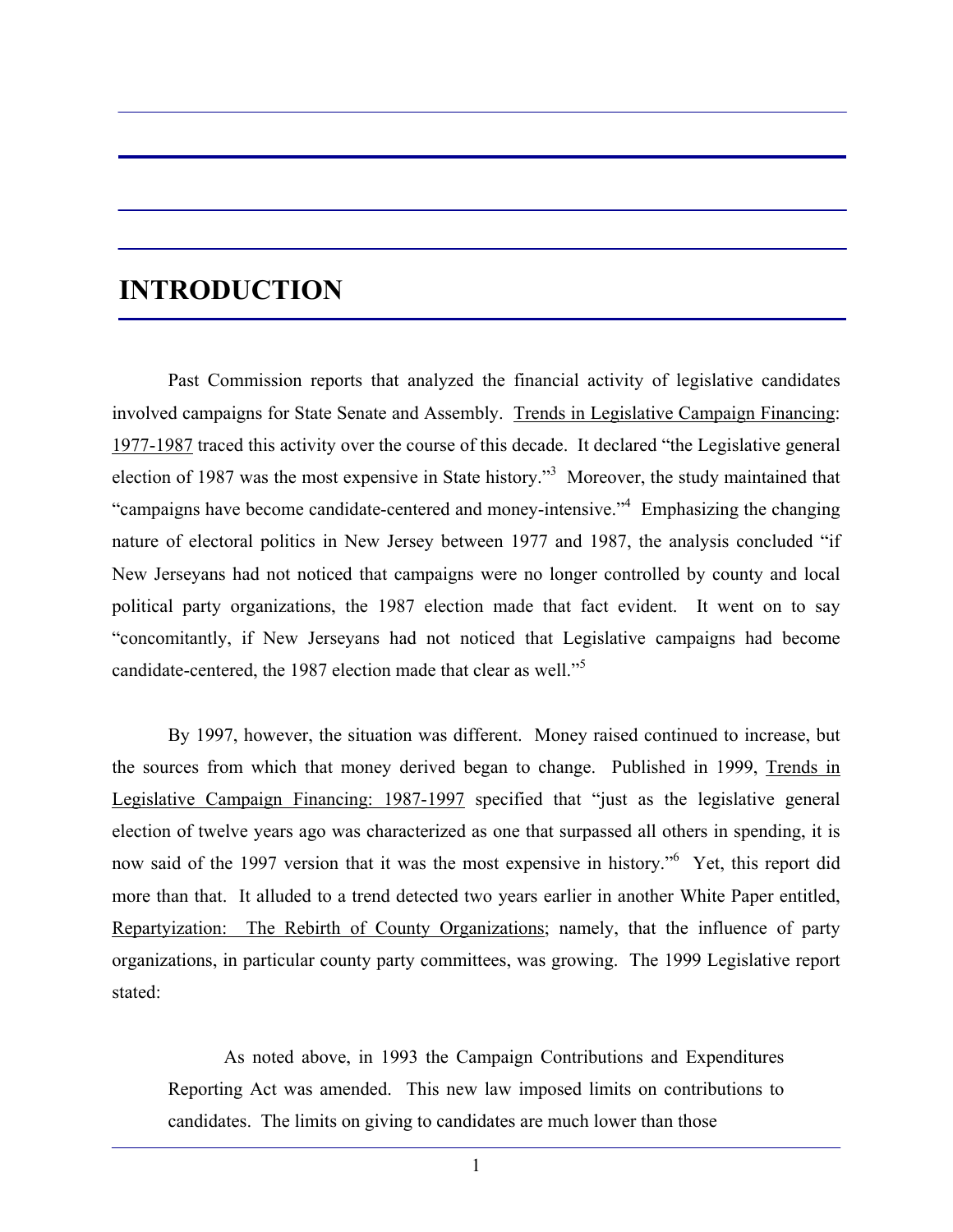imposed on political parties and legislative leadership committees. In turn, these entities, expecially the county party committees, intensified their involvement in the campaigns of legislative candidates as well as in the campaigns of candidates at the local level.<sup>7</sup>

Most recently, Legislative Election 2003: The Rise of Party-Oriented Campaigning, again noted that this most recent election was the most expensive in history. Citing the fact that \$48 million was contributed to candidates for State Senate and Assembly, the report stated: "to say that this amount is a record is an understatement. This figure is a record and more; it eclipses that set in 2001 by 35 percent.<sup>8</sup> Furthermore, the white paper confirmed the fact that political party entities now dominated legislative elections. The study asserted:

 The fact that \$48 million was raised by legislative candidates in New Jersey last year is certainly eye catching. Of even more significance, though, is the fact that the overwhelming majority of receipts came from political party entities and the fact that this development represents the culmination of a steady shift in the electoral landscape that has been occurring over the past decade.<sup>9</sup>

During the 2003 legislative election, party entities made 63 percent of all contributions to legislative candidates. Political parties made 25 percent of all contributions, at \$8.7 million. Legislative leadership committees, contributing \$8 million, equalled that percentage realized by party committees. Candidates contributed, or transferred money from their candidate committee to their joint candidate committee, a total of \$4.1 million, or 12 percent of funds. Other contributor types were less influential. Special interest PACs made 13 percent of contributions, \$4.6 million, individuals 11 percent, or \$3.8 million, and unions two percent, or \$610,440. Thus, the 2004 report demonstrated that the electoral ground had shifted from being candidate-centered to being party-oriented.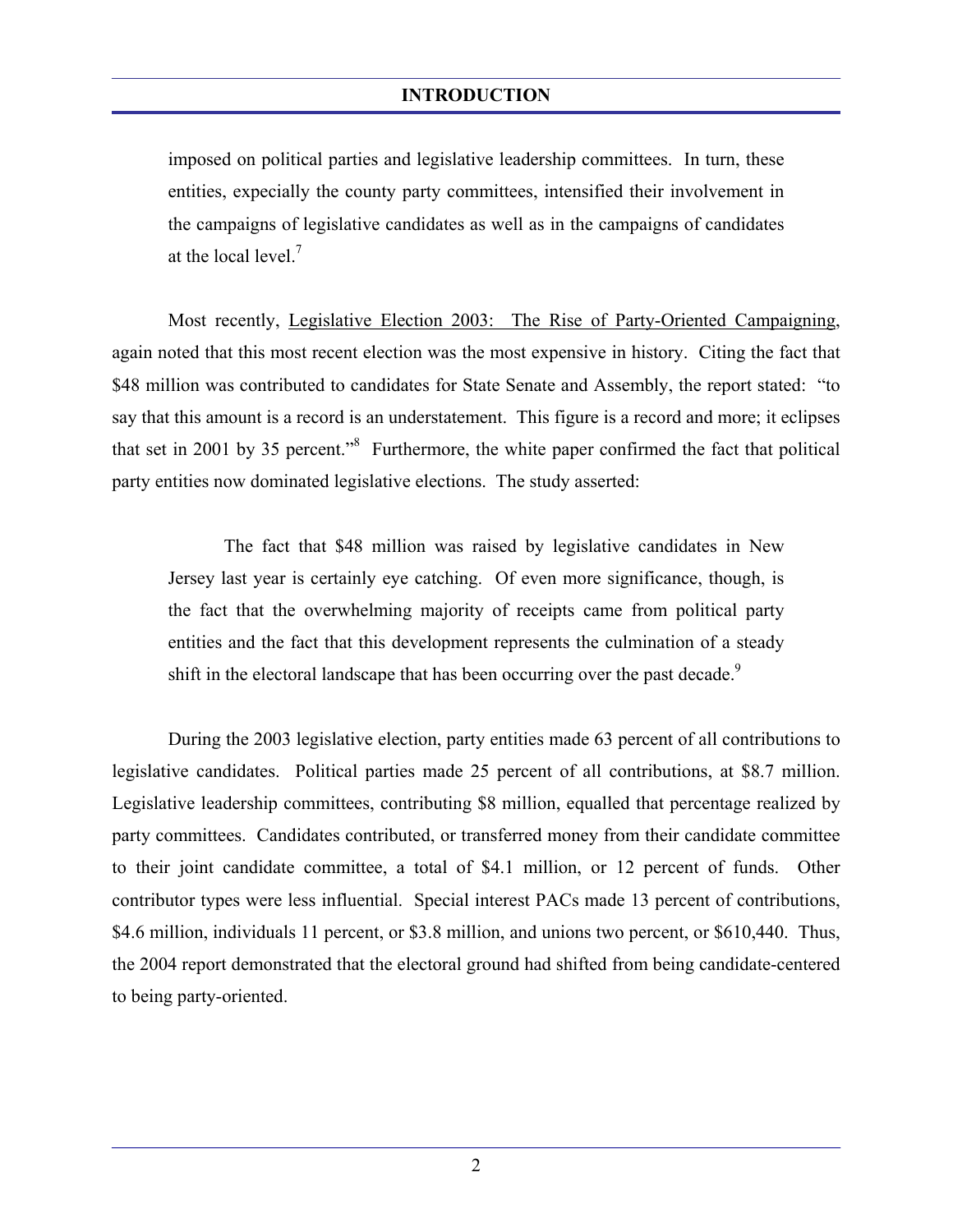### **INTRODUCTION**

 Unlike previous reports, this white paper will analyze a legislative election in which only candidates for the Assembly participated. The purpose is to determine whether or not, when only an Assembly election is held, patterns of financial activity are the same, similar, or different, than when both the State Senate and Assembly are contested. Of specific interest is whether the pattern of party dominance found in recent legislative elections persisted in the 2005 Assembly election. Moreover, the study seeks to determine whether or not the sequential increase in overall activity by legislative candidates participating in State Senate and Assembly campaigns is reflected in contests when only the Assembly is up for election. Finally, the study seeks to determine whether or not any other trends in New Jersey's electoral process may be emerging. These and other issues will be addressed in this white paper.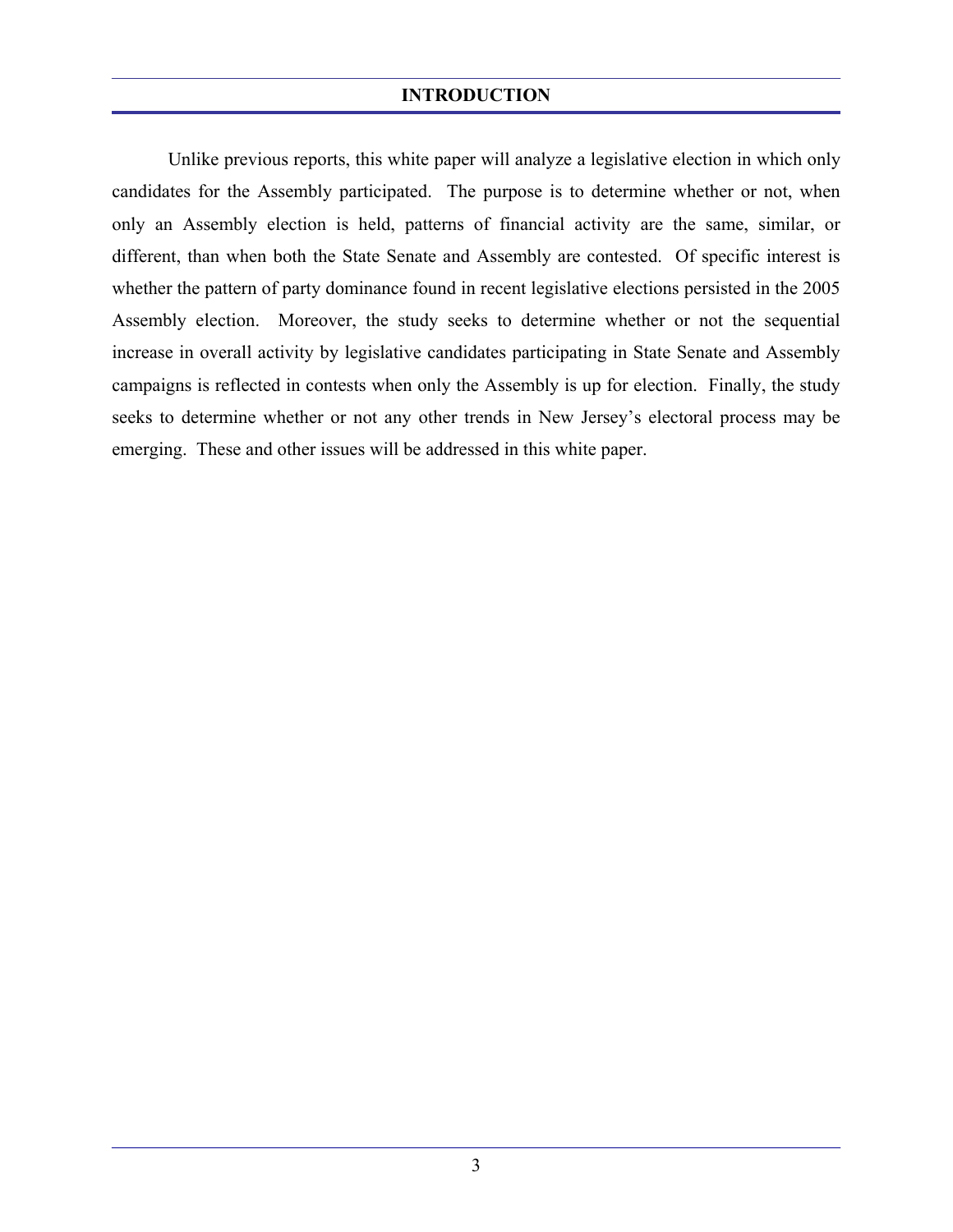# **CHAPTER I**

# **HISTORICAL OVERVIEW**

 Federalist Paper Number Ten has James Madison acknowledging the reality of faction. In it he admits to the dangers factions, or parties, pose to popular government. Commenting on the "prevailing and increasing distrust of public engagements"<sup>10</sup> Madison write that "these must be chiefly, if not wholly, effects of the unsteadiness and injustice with which a factious spirit has treated our public administration."<sup>11</sup> Next, Madison sets forth remedies by which society can deal with the "mischief of faction"; by "removing its causes" or by "controlling its effects."<sup>12</sup> Arguing for the ratification of the draft Constitution, Madison ends on a positive note. He states that "in the extent and proper structure of the Union, therefore, we behold a republican remedy for the diseases most incident to republican government.<sup>"13</sup>

 President George Washington also weighed in on the dangers of faction. In his farewell address to the nation in 1796, he warned citizens:

 There is an opinion that parties in free countries are useful checks upon the administration of the Government, and serve to keep alive the spirit of Liberty. This within certain limits is probably true; and in Governments of a Monarchical cast, Patriotism may look with indulgence, if not with favor, upon the spirit of party. But in those of the popular character, in Governments purely elective, it is a spirit not to be encouraged. From their natural tendency, it is certain there will always be enough of that spirit for every salutary purpose. And, there being constant danger of excess, the efforts ought to be, by force of public opinion, to mitigate and assuage it. $14$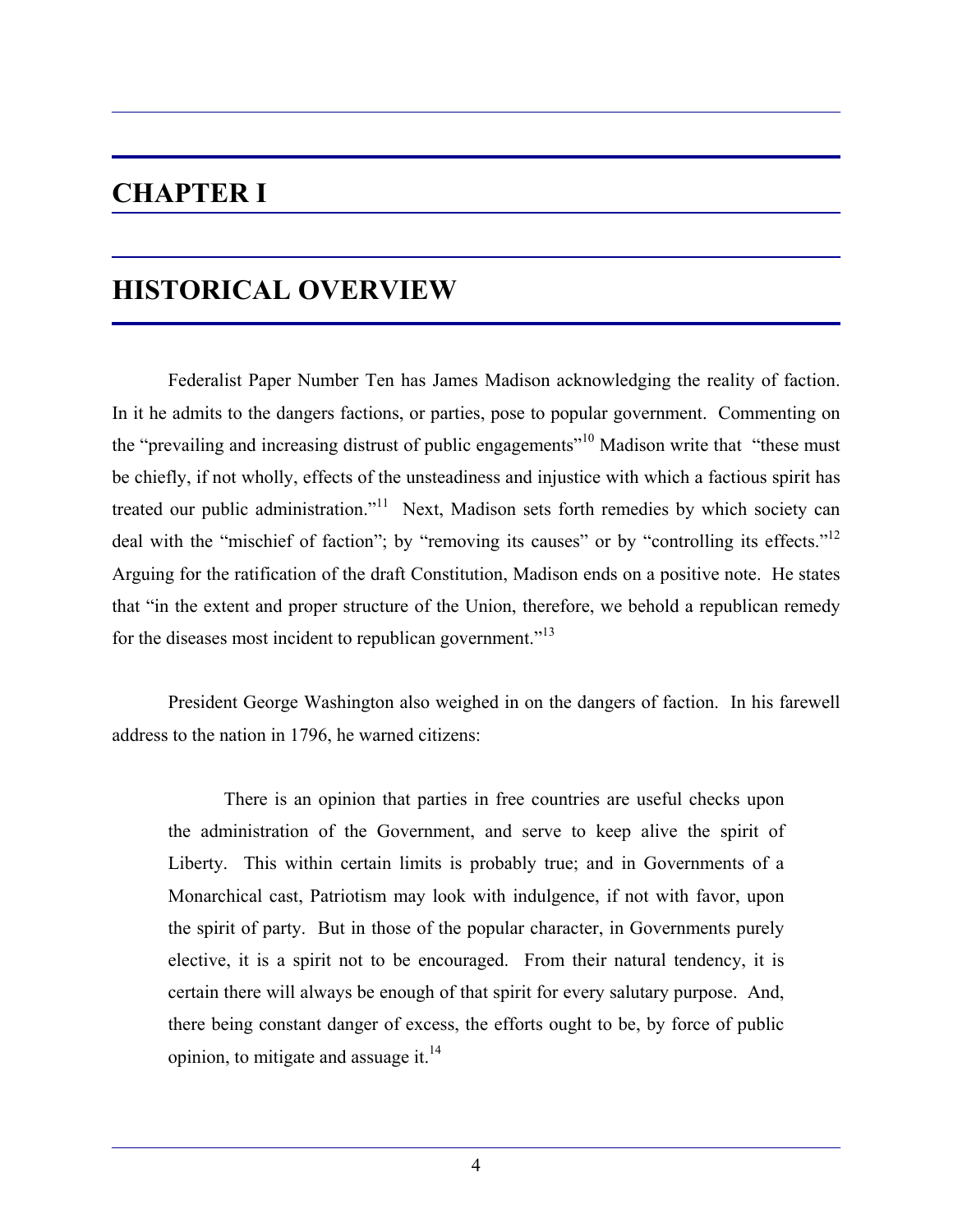The Founding Fathers did not mention faction, or party, in the Constitution. Perhaps this omission stemmed from their anxiety about the adverse effects of party. And they did not want to encourage the growth of political parties. Whatever the reason, and despite the omission in the document, the Founding Fathers were fully aware of their existence and potential for harm.

 While the Founding Fathers were wringing their hands over the potential dangers posed to popular government, their fears did not discourage their growth and development in New Jersey. As early as 1789 the foundation was laid for the unfolding of a political party system in the Garden State. Maureen W. Moakley, in The Political State of New Jersey, writes that "the congressional elections of 1789 laid the groundwork for partisan politics."<sup>15</sup> Noting that "a group of political leaders from West New Jersey (which would evolve into the federalist party) successfully organized a statewide slate of candidates that became known as the 'junto ticket,'"<sup>16</sup> Moakley then mentions the emergence of an opposition party in Essex County soon afterward. She states that "by 1800, organized parties dominated the entire electoral process, with thriving local, county, and state organizations established throughout the State."<sup>17</sup>

 Over time the party system in New Jersey, growing ever stronger, became one based on county boundaries. And anyone familiar with electoral politics in New Jersey knows that the county-based system is legendary. Though the first era of party dominance began to wane about forty years ago, in the late 1960's, the second era of party dominance in New Jersey picked up steam in 1989 and has grown stronger ever since.

 Throughout New Jersey's history until the latter part of the 1960's, the electoral landscape was dominated by powerful party chairmen in the State's 21 counties. Jobs, patronage, nominations, and elections were subject to control by party bosses in one-party dominated counties. As noted in Repartyization: The Rebirth of County Organizations, "this dominance extended to State politics and government as well, with county leaders having a strong hand in selecting legislative and gubernatorial candidates."<sup>18</sup>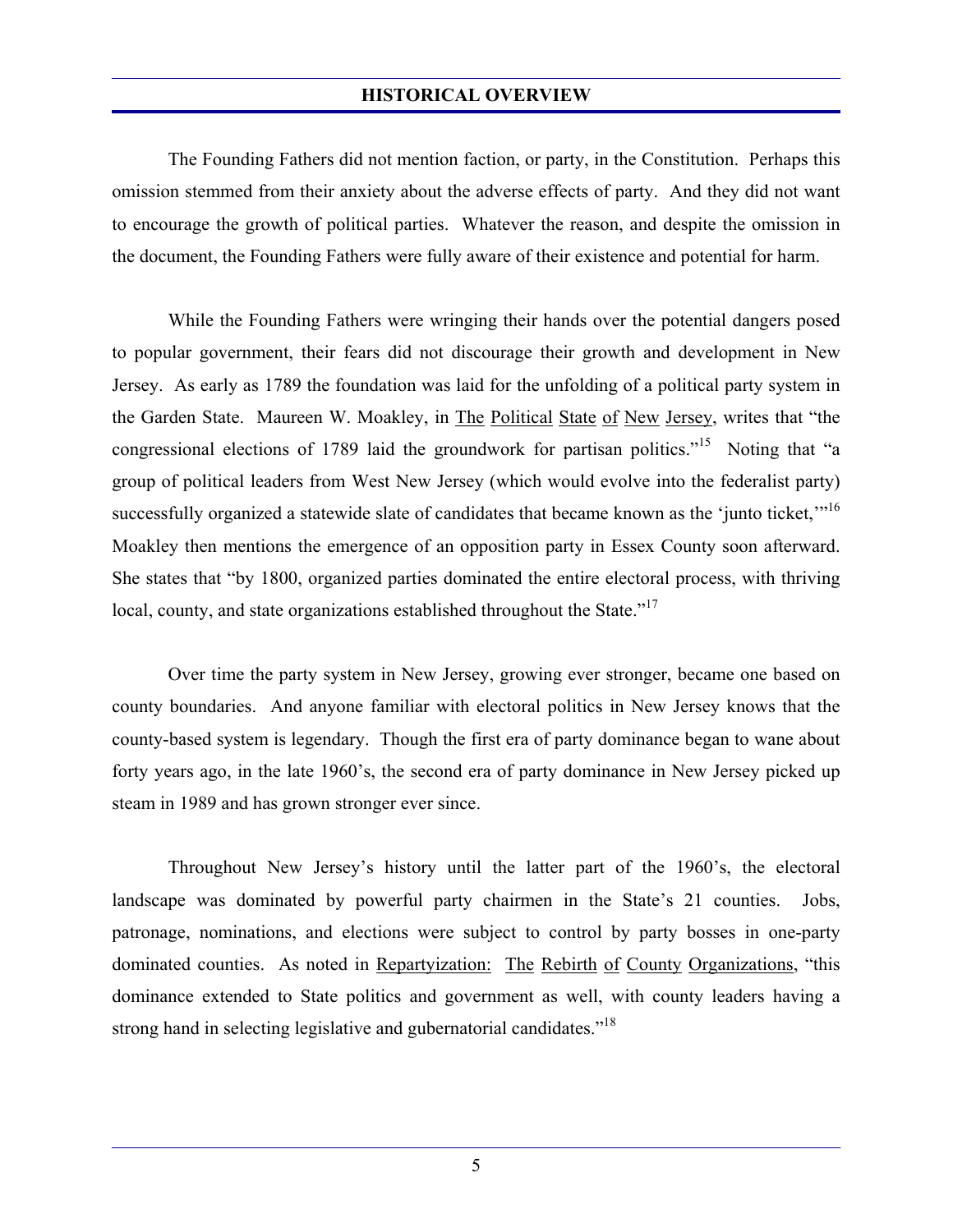Historically, a strong party system meant that the party label carried with it a strong appeal to voters. Party identification and registration was strong among voters, the party label was a cue to voting, and voter turnout at the polls was high. Moreover, party leaders and active members of the party in power dominated government. Among the better known county leaders were Hudson County's Frank Hague and Atlantic County's Hap Farley. For over 30 years the much beloved Lewis "Luke" Gray was a party leader in Somerset County who maintained an excellent reputation. There were many other party leaders of lore, some notorious and some revered.

 Strong county party organizations maintained influence over politics and government within their respective counties and within the State until the 1960's. It was during this decade, however, when a confluence of events changed the power arrangements within New Jersey and weakened county political party organizations. During the ensuing decades, these once powerful party organizations became less and less influential, to the point that electoral politics in New Jersey became predominantly candidate-centered. By the 1980's political parties were being memorialized as a dying breed.

In an article published in The Political State of New Jersey, Stephen A. Salmore identified two important social and demographic changes that contributed to the weakening of the strong party system in New Jersey. He wrote:

 Suburbanization weakened party organizations in several ways. Democratic city organizations were hurt as their adherents moved to the suburbs. Most former urban residents retained their party affiliations, but did not become part of the local organizations in their new suburban hometowns, which often had at least nominally nonpartisan governments. On the other hand, the increasing numbers of exurbanites weakened what were once largely rural-based Republican county organizations. The net result was an increase in self-styled independents and in ticket-splitting.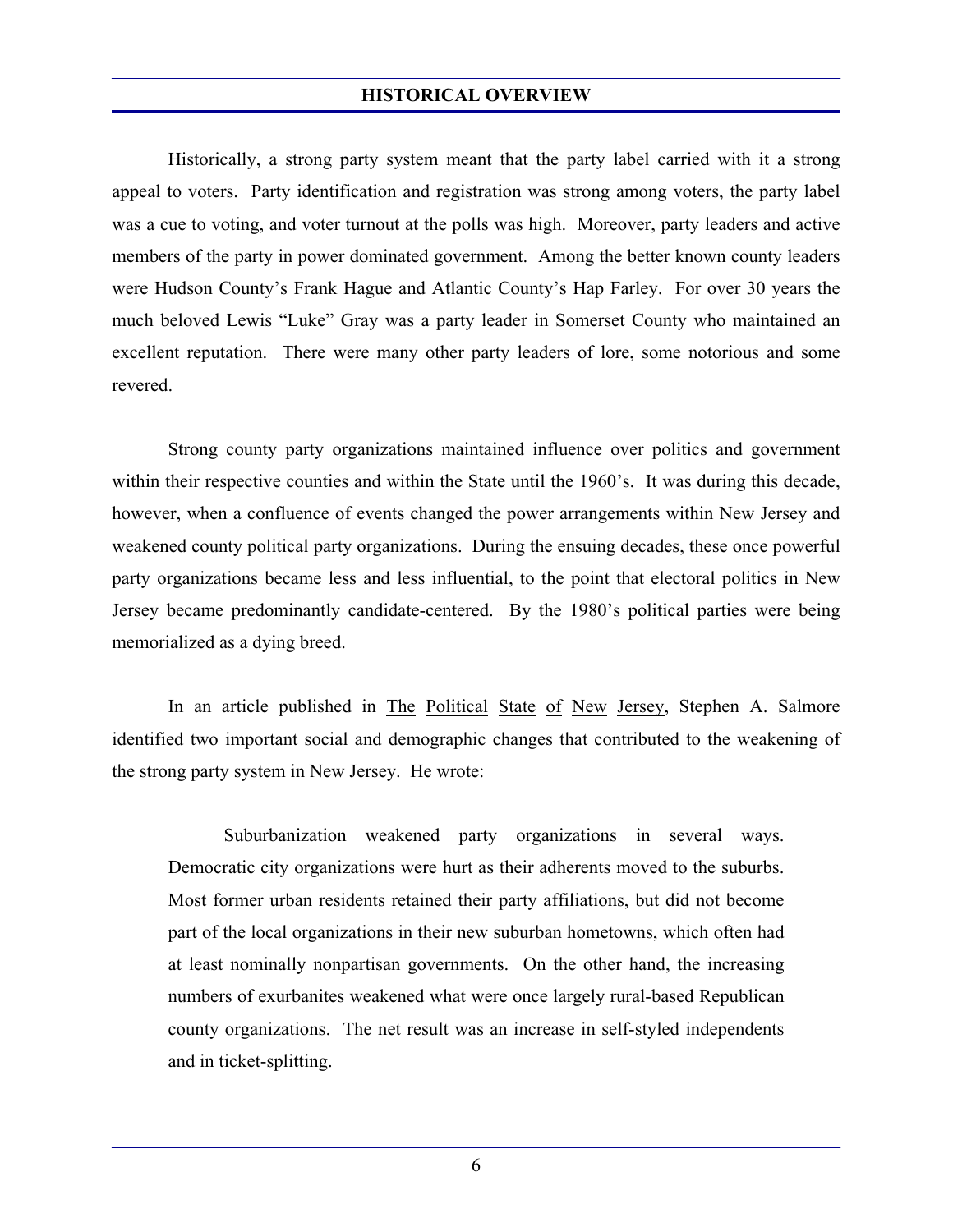At the same time, voter turnout fell. This decline had many causes, but it was at least partially related to the reduced impact of party loyalty, which had given more reason to vote, and to greater mobility, which now made it more complicated for voters to register.<sup>19</sup>

 Besides suburbanization and decreased voter turnout, the decline in party strength and influence was hastened by other developments as well. As indicated by Maureen Moakley, "reapportionment decisions of the late 1960's and early 1970's were an equally critical factor in the decline of county influence."<sup>20</sup>

 Historically, legislative districts were drawn on the basis of county lines. These districts had been apportioned on the basis of population within each county, with representation determined accordingly. Following these court decisions, legislative districts were to be drawn on the basis of one-person-one-vote. This doctrine eliminated county boundaries as the framework for establishing state legislative districts. Thus, the system wherein county lines determined how representation in the State Legislature would be constituted ended, contributing greatly to the weakening of the party system in the Garden State.<sup>21</sup>

 There were other changes that quickened the demise of the State's legendary party system. An Open Primary Law enacted in 1981 prohibited party organizations throughout the state from endorsing or otherwise supporting candidates in primary elections. The ability of party leaders to influence, or, in many instances, to outright control the nomination of candidates is a major source of strength of party organizations. Removing this ability from party leaders further eroded the strength of once powerful county organizations.

 The seemingly unending stream of events that weakened the heralded party system in and of themselves served to further undermine activities important to strong parties. For example, while county parties once ran the campaigns of their candidates in part because of their financial resources, the financial base of parties was now undercut. Campaigns became candidatecentered and money-centered. Moreover, they were increasingly run by professionals rather than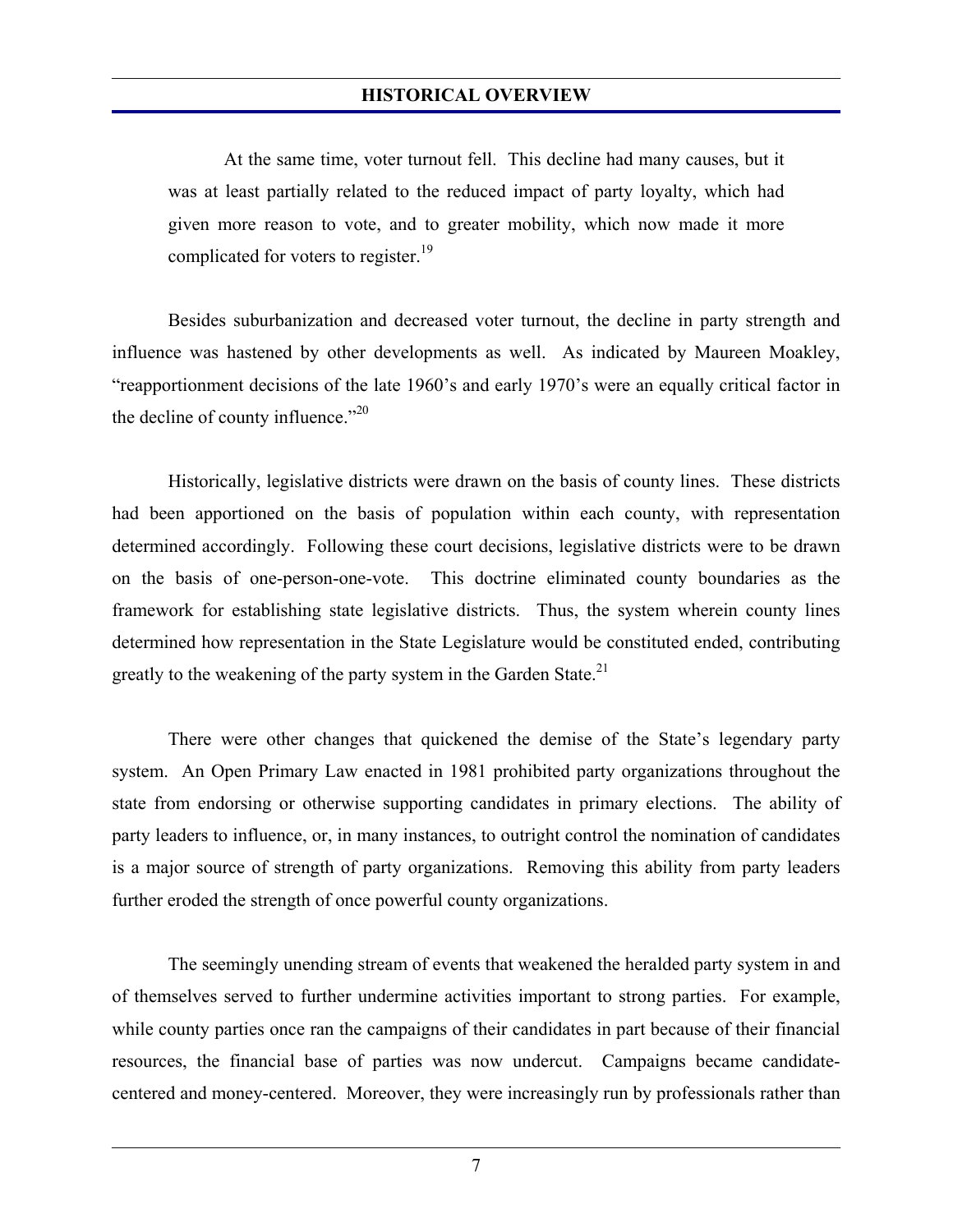volunteers. Fundraising was undertaken by candidates themselves. Candidates depended less on the parties, and professional consultants increasingly participated in managing campaigns, especially for Governor and the Legislature.

 The introduction of gubernatorial public financing in 1977 further eroded party influence in New Jersey. As suggested by Maureen Moakley, "public financing of gubernatorial primaries and election, instituted in 1977, and changing campaign techniques, relegated the county party to a minor role in the statewide political process."<sup>22</sup> Because they no longer controlled funding, county party influence over gubernatorial campaigns was weakened considerably.

 As this confluence of events was bringing the parties to their knees, political action committees (PACs) flourished. Money from the PACs allowed candidates to purchase media advertising, polling, and new technology. Conversely, volunteers, the staple of political parties in days gone by, were in less demand. The political winds were blowing away from the parties and toward an electoral landscape featuring candidate-centered campaigns and increasingly influencial special interest PACs.

 Political party strength in New Jersey hit its nadir in the mid to late 1980's. County parties in particular had minimal impact in local and statewide campaigns. The tables began to turn, however, in the 1990's, when county party organizations, indeed party organizations in general, became much more involved in the campaign process. Court decisions and statutory reform served as catalysts for the reemergence of the parties.

 The United States Supreme Court, in 1989, made an important decision that would ultimately impact party organizations in New Jersey. In the Eu decision, the court decided that a California law banning parties from participating in primary elections was unconstitutional. It held that such a ban violated the First and Fourteenth Amendments. Further, the court determined that restrictions on the organization and makeup of political parties was unconstitutional.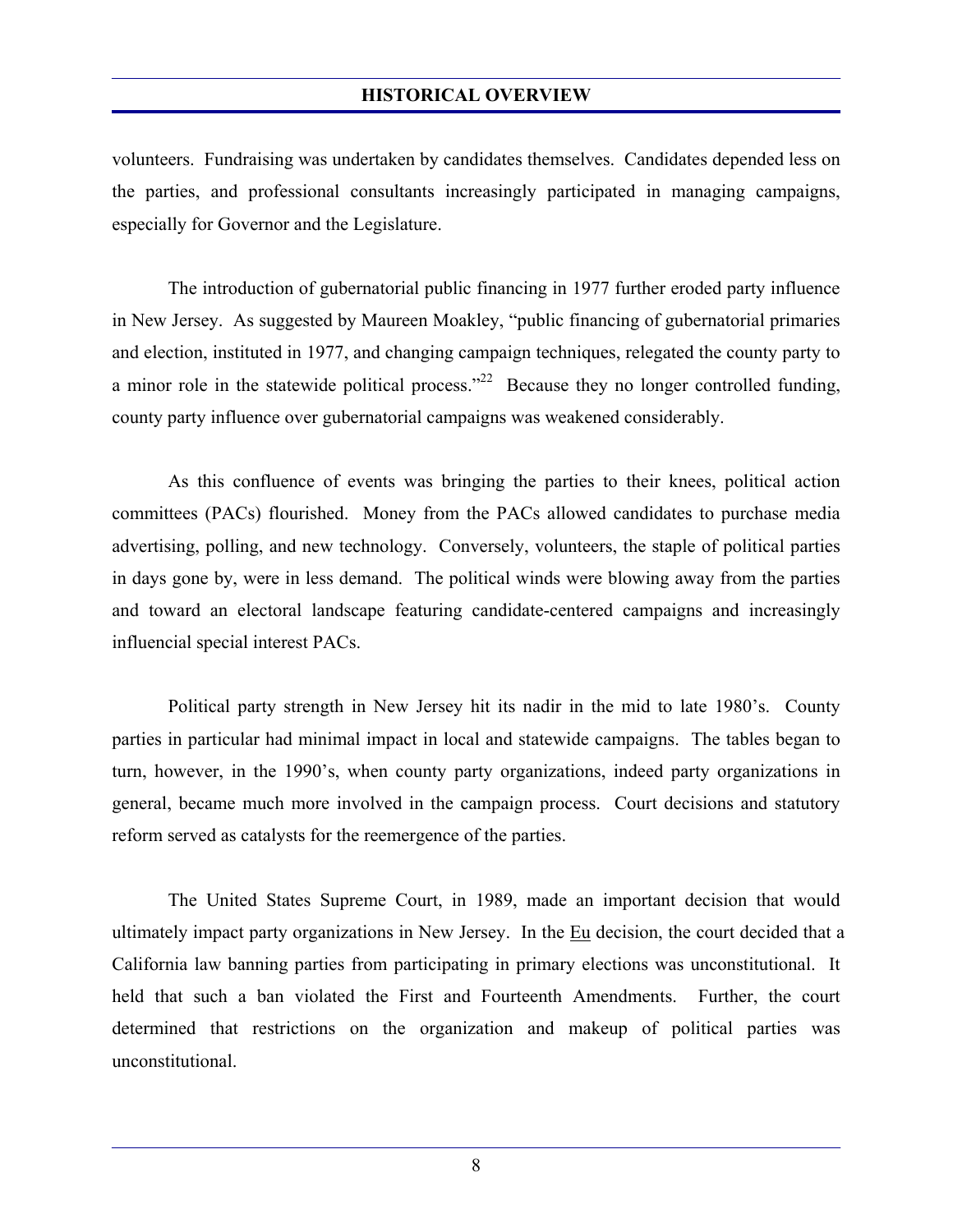This important decision had ramifications for New Jersey's Open Primary Law, which was similar to California's law. Not long after the New Jersey Superior Court determined that the decision in Eu was applicable to New Jersey. Thus, the 1981 Open Primary Law, with its ban on endorsements by parties, was declared unconstitutional. This ruling began the process of restoring the viability of political parties by allowing them to be involved in the nomination process.

 Another change, one that truly altered the dynamic in New Jersey elections, resulted from the 1993 enactment of Campaign Finance Reform. As the result of this reform, nongubernatorial candidates were, for the first time, subject to limits on contributions made to them. In addition, these candidates now were confined to controlling one candidate committee and/or one joint candidates committee. Prior to the reform, candidates were unlimited in terms of the number of fundraising vehicles they could control. Political parties also had limits placed on contributions made to them. However, those limits were considerably more generous than those imposed on candidates. Further, political parties were not limited in terms of how much they could contribute to, or spend on behalf of, candidates. Candidates did not enjoy such freedom. Unless they were giving to candidates running for the same office in the same district, or jurisdiction, they too were limited in terms of how much money they could give to other candidates.

 At the time of the passage of the reform law, candidates could receive \$1,500 per election from individuals, corporations, and unions, and \$5,000 per election from PACs. Political parties, on the other hand, could receive up to \$25,000 per year from these contributors. Over the years, these limits have been adjusted for inflation, but the built-in-advantage to parties remained. A tweaking of the law in late 2004 did lower limits on contributions made to state political parties to the original amount of \$25,000, thus reducing the gap somewhat between candidates and state party committees. However, this law left alone the limit on contributions made to county party organizations, currently at \$37,000. Thus, the change in the law had the perhaps unintended consequence of further strengthening county party committees in terms of New Jersey's political landscape.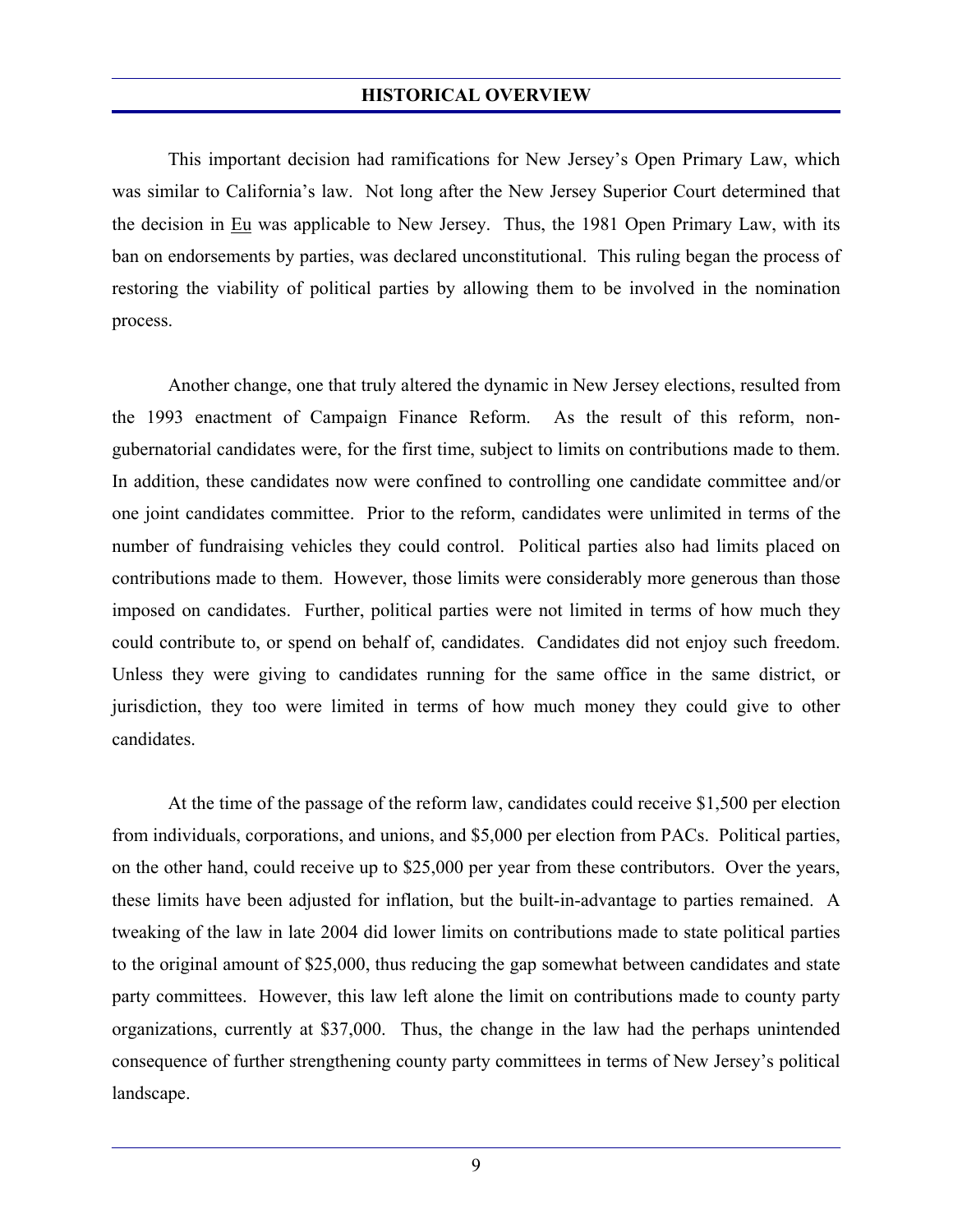Another provision enacted as part of the 1993 Reform Package contributed to the overall resurgence of the party system in New Jersey. Whereas political committees controlled by leaders of legislative parties existed on an ad hoc basis prior to 1993, the reforms statutorily established legislative leadership committees. These party entities, controlled by the Senate President, the Assembly Speaker, and minority leaders in each House respectively were not limited in terms of how much they could spend on candidates. Moreover, they enjoyed the same limits on in-coming contributions as did state and county party committees.

 Thus, like Lazarus rising from the dead, political parties in New Jersey were revived by the 1989 Eu decision and the 1993 reforms. Certainly, Legislative Election 2003: The Rise of Party-Oriented Campaigning, bore out this fact. It stated:

 During the general election of 2003, party entities, including state, county, and municipal party committees, as well as legislative leadership committees, made 63 percent of contributions to legislative candidates. Thus, almost twothirds of the money raised for the campaign by legislative candidates came from their respective political party entities. Compare this proportion of receipts to the thirteen percent of contributions made by special interest PACs, the eleven percent of contributions made by individuals and business respectively, and the two percent of donations made by unions; and the shift to an electoral process dominated by the political party entities becomes apparent.<sup>23</sup>

 In the State Senate and Assembly election of 2003, Democratic candidates received 62 percent of their funds from party entities. Republican candidates collected 55 percent of their contributions from party sources. Democratic candidates received \$14.4 million from party sources while Republicans obtained \$6.9 million from party entities.

 The legislative election of 2003 broke new ground in many areas. Financially, it was the most expensive legislative campaign in history. Candidates for Legislature raised \$48 million and spent \$36.2 million in that campaign. Perhaps, even more significant was that election 2003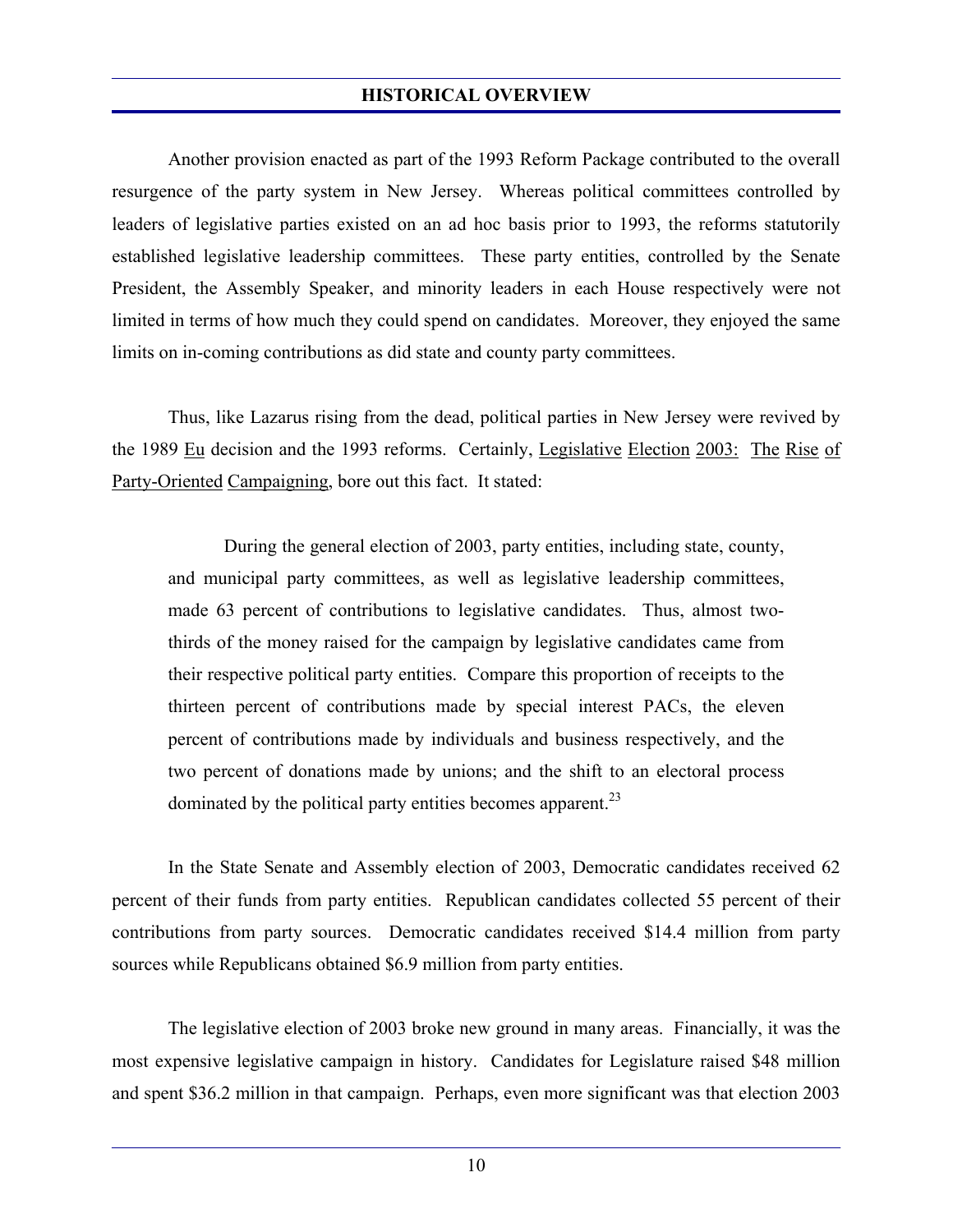marked the culmination of a political party revival that had been recognized first by the Commission in a 1997 White Paper, Repartyization: The Rebirth of County Organizations. As mentioned above, party entities were responsible for almost two-thirds of legislative contributions in the general election of 2003.

 This white paper will undertake a comprehensive review of the Assembly election of 2005. It is important to keep in mind the distinction between this election and the one in 2003; namely both the State Senate and Assembly were up for election in 2003, whereas, just the Assembly was up for election in 2005. Nevertheless, this white paper will examine whether or not the monumental shift in New Jersey electoral politics, one that altered the landscape from a system characterized by candidate-centered campaigns to one dominated by party entities, continued in the 2005 Assembly general election. Moreover, this report will examine the pattern of giving to Assembly candidates by the various party entities which will be shown to reflect an intensity of contributor activity by the Assembly legislative leadership committees and candidate committees. Finally, this analysis will uncover a development involving the special interest political action committees (PACs) that shows them being more active than at anytime since 1987. Could these developments be related to the newly enacted pay-to-play laws that restrict donations to municipal, county, and State political party committees by businesses seeking or performing government contracts? This report will raise that possibility. In any event, it is hoped that this report will add to meaningful debate in New Jersey about ways to enhance trust in the State's electoral system through modifications to its campaign finance system and heightened disclosure.

 In the immortal words of Washington in speaking of the spirit of faction, "a fire not to be quenched, it demands a uniform vigilance to prevent its bursting into a flame, instead of warming, it should consume." $^{24}$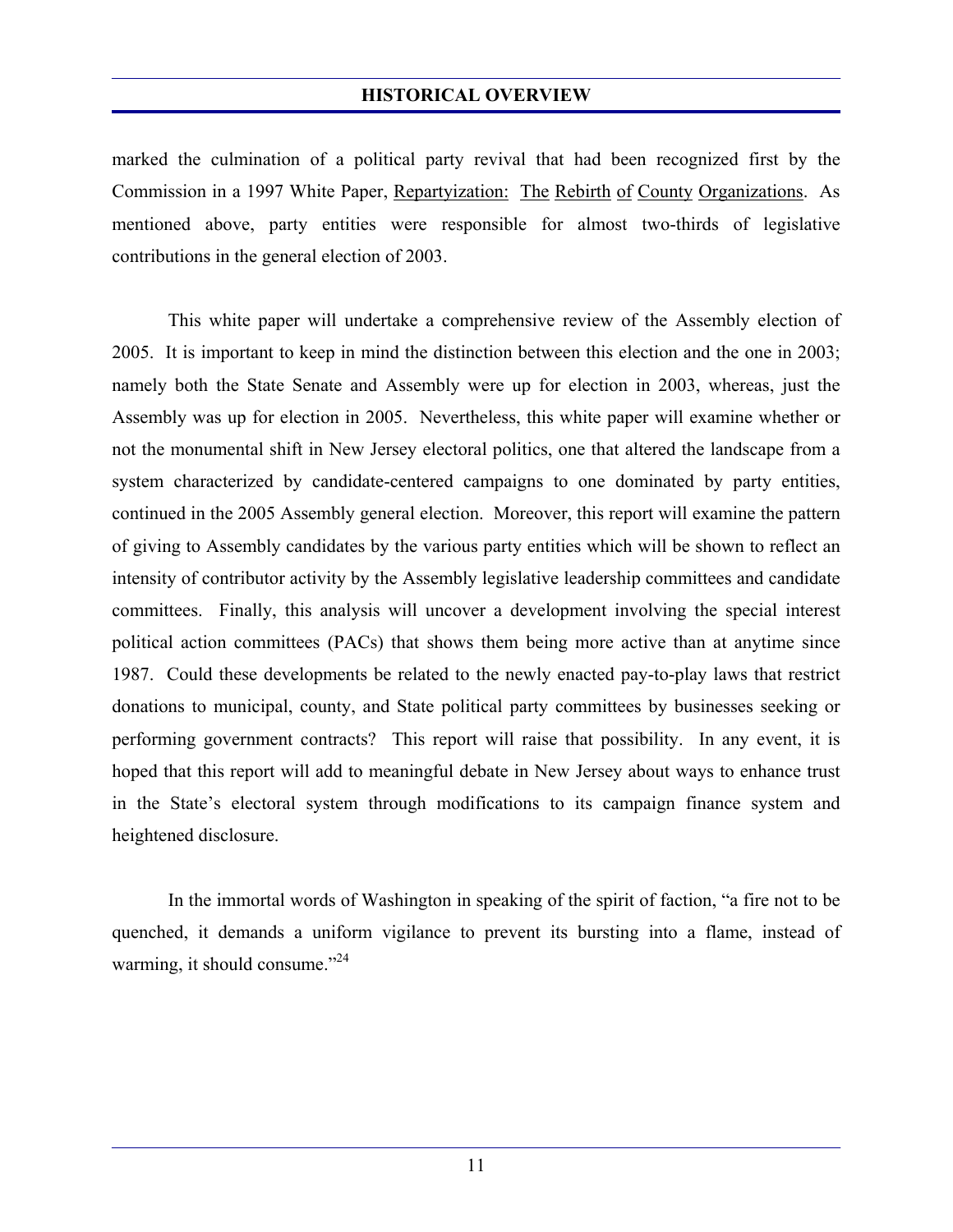# **CHAPTER II**

# **ASSEMBLY RECEIPTS**

 Assembly candidates in the 2005 general election raised \$24.7 million. This amount is five percent more than the \$23.5 million raised by Assembly candidates in 2003. This increase, both in actual dollars and in percentage terms, is significantly less than in previous years. Thus, the amount of money raised by Assembly candidates in 2005 interrupts a pattern traceable to at least the early 1980's.

 Since 1983, in every year when only the Assembly was up for election, the amount of money raised by Assembly candidates exceeded totals recorded by their counterparts in the previous general election by a sizeable margin. As shown in Table 1 below this was not the case in 2005.

|                                        | <b>TABLE 1</b>      |                                   |                                  |
|----------------------------------------|---------------------|-----------------------------------|----------------------------------|
| <b>COMPARISON OF ASSEMBLY RECEIPTS</b> |                     |                                   |                                  |
|                                        |                     | <b>Percent</b><br><b>Increase</b> | <b>Dollar</b><br><b>Increase</b> |
| 2003<br>\$23.5                         | 2005<br>\$24.7      | $5\%$                             | \$1.2                            |
| 1997<br>\$11.2                         | 1999<br>\$14.6      | 30%                               | \$3.4                            |
| 1993<br>\$9.3                          | 1995<br>\$12.7      | 37%                               | \$3.4                            |
| 1987<br>\$7.7                          | 1989<br>\$9.9       | 29%                               | \$2.2                            |
| 1983<br>\$4.1                          | $\frac{1985}{$6.9}$ | 68%                               | \$2.8                            |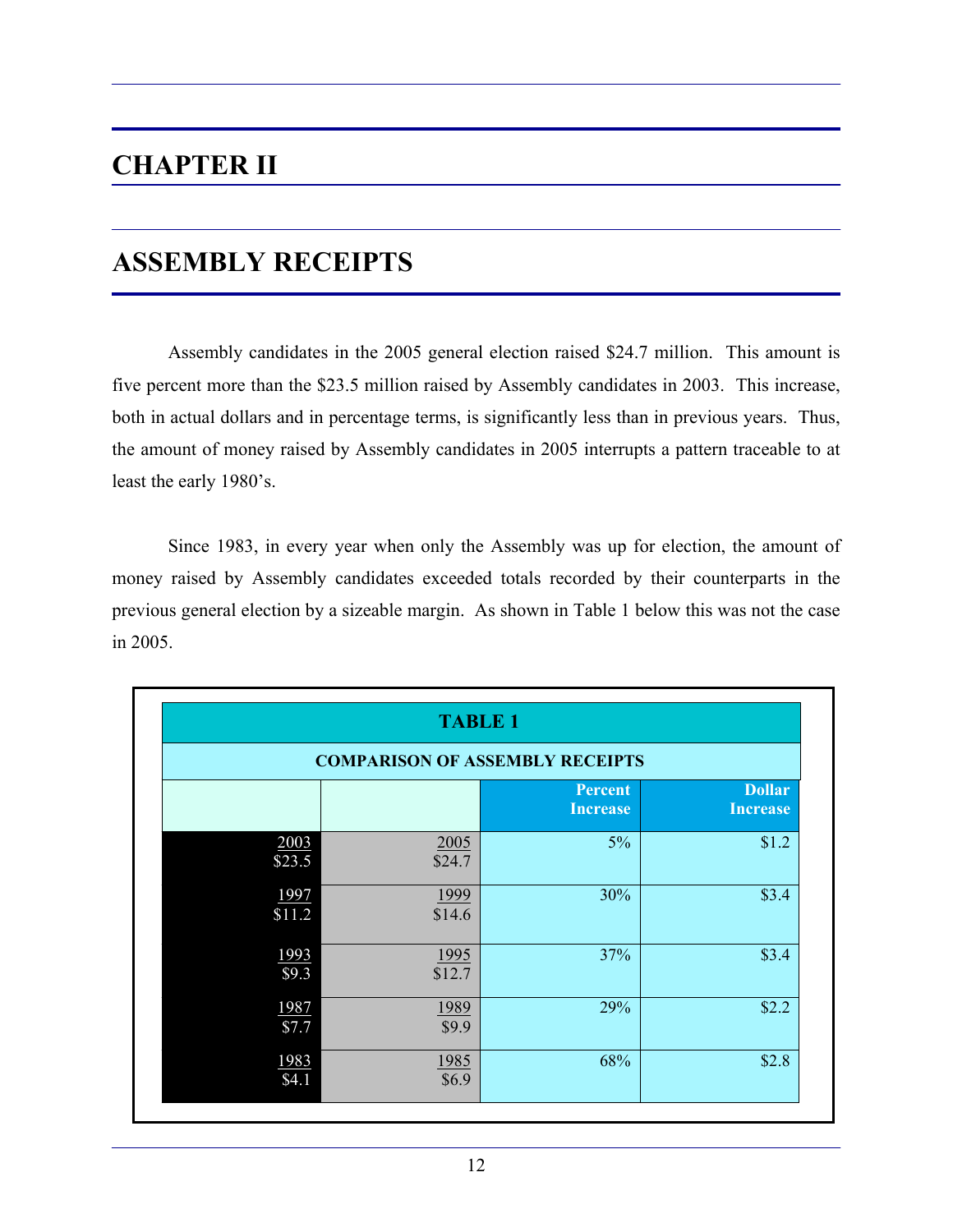As noted above, Assembly candidates in the general election of 2005 increased their fundraising by five percent, or \$1.2 million over receipts reported by Assembly candidates in 2003. Between 1997 and 1999, however, candidates for the Lower House enhanced their fundraising totals by 30 percent, or \$3.4 million. Similarly, Assembly candidates in 1995 raised 37 percent more than their counterparts in 1993, for an increase of \$3.4 million. Twenty-nine percent more funds were reported by 1989 Assembly candidates than were reported by candidates in 1987; in actual dollars this was an increase of \$2.2 million. Finally, between 1983 and 1985, Assembly candidates intensified their fundraising by 68 percent, or \$2.8 million. Thus, in the four periods cited above, excluding 2003-2005, Assembly candidate receipts rose an average 41 percent between election years.

 Several explanations can be advanced to account for the small increase in fundraising activity recorded by Assembly candidates in 2005. First, the election of 2005 followed the presidential election of 2004 that was more competitive in New Jersey than expected. This surprisingly competitive race may have resulted in enhanced fundraising, thus draining somewhat the resources available for 2005. Second, expectations were low for a truly competitive Assembly race in 2005. Legislative districts, established through the redistricting process at the beginning of the decade, favored a Democratic majority. The fact that six districts were targeted by party insiders underscored the widely held view that 2005 was not considered a competitive election. In previous elections as many as 13 districts were thought to be "up for grabs." General consensus held that in 2005 only the first, second, eleventh, twelfth, fourteenth and thirty-sixth districts were considered winnable by both parties. Third, the election of 2003, not 2005, represented the election the Democratic party needed to consolidate control of the Legislature. Having secured a majority in the Assembly in 2001, the Democratic party sought control of the State Senate in 2003. The election of 2001 had resulted in the Republicans and Democrats sharing majority status in the State Senate. Therefore, in 2003, the Democratic party put on a full court press to increase its majority in the Assembly and take control of the upper House. It was then that a record \$48 million was raised by legislative candidates, overwhelmingly by Democratic candidates. In terms of contributions over the \$400 threshold, Democratic candidates raised \$21.4 million compared with Republican candidates, who raised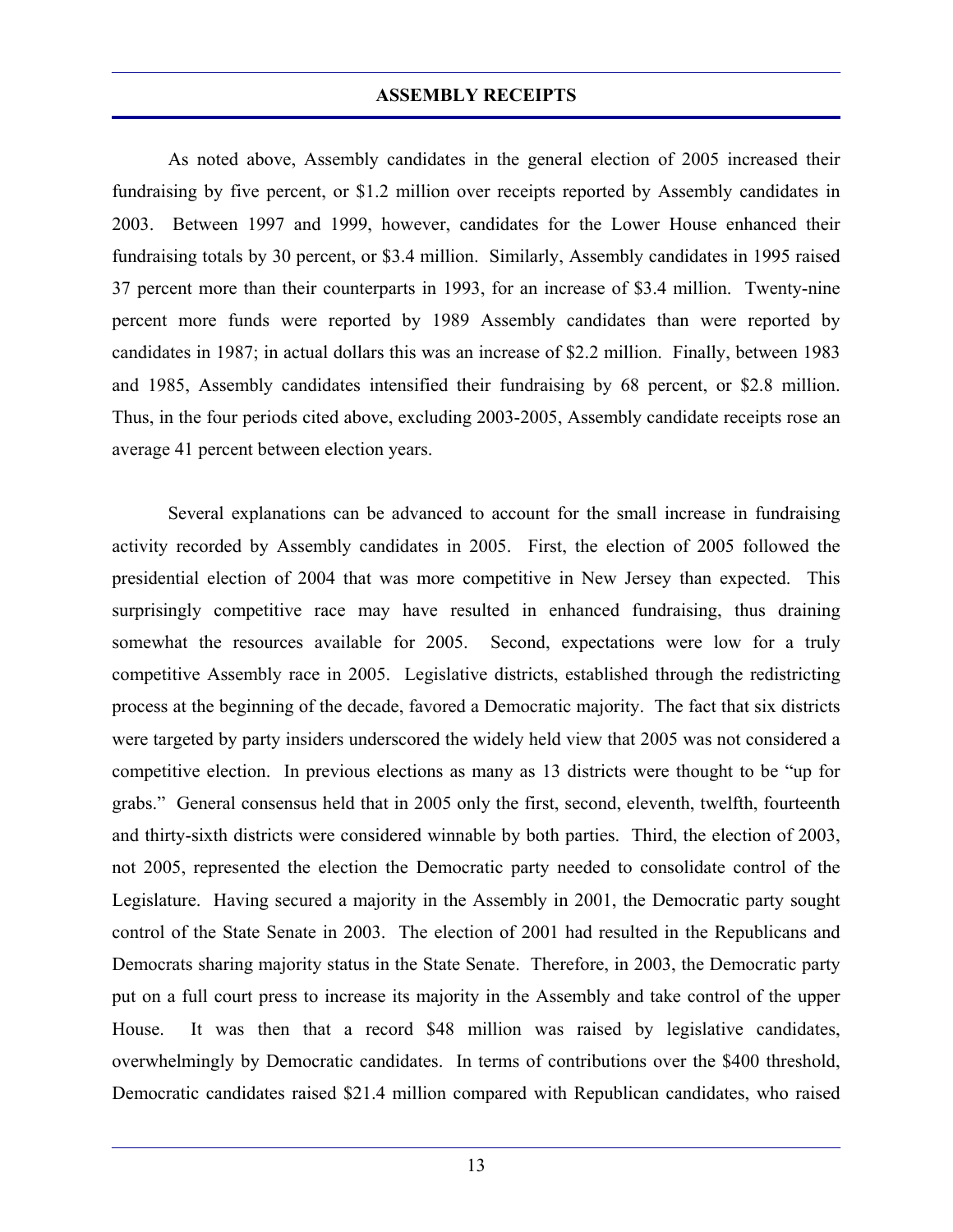\$12.6 million. Moreover, an exceedingly high amount of money was raised for the contest in the Fourth legislative district, wherein \$3.3 million was raised by the Assembly candidates alone. This figure certainly impacted Assembly totals in 2003. A targeted district in 2003, and one in which a change in party representation occurred, this district was missing among those considered competitive in 2005. Fourth, the difficulty Republican candidates experienced in raising money in 2005 played a part in the reduction in Assembly receipts. Democratic candidates raised 70 percent of Assembly funds compared with 30 percent of funds raised by Republican Assembly candidates. The Republican percentage declined from the 37 percent of funds raised in 2003 by GOP Senate and Assembly candidates combined. Democratic candidates had raised 63 percent of funds. While part of this drop in Republican totals undoubtedly is the result of the GOP being the party out of power, this fact does not constitute the whole explanation. In the 1990's, when the GOP controlled the Governorship and the Legislature, the gap between Democratic and Republican candidates was narrow. By 1997, the Democratic legislative candidates actually raised more money than did Republican candidates. Though not able to achieve a majority in the Legislature, the party did continue to chip away at the Republican majority, a process that began as early as 1993, when Democrats picked up five seats in the Assembly and three seats in the State Senate. As noted in A Resurgent Party System: Repartyization takes Hold, "following the 1997 legislative election, the Republican majority in the Assembly continued to be reduced . . . . Thus, in the ten-year period since the Republicans assumed control of both Houses [1991-2001], the Democrats picked up 22 seats in the Assembly and seven seats in the State Senate."<sup>25</sup> No such trend is evident for Republicans. Currently the State is trending Democratic. In all probability it will require a seminal issue to reverse this trend in the foreseeable future. Lastly, the Clean Elections Pilot Program, which involved the Sixth and Thirteenth legislative districts, not only reduced financial activity in those districts, but by so doing impacted total receipts and expenditure in 2005. Finally, as will be discussed in ensuing pages, the anticipation of pay-to-play reform may have dampened fundraising by Assembly candidates and political party committees.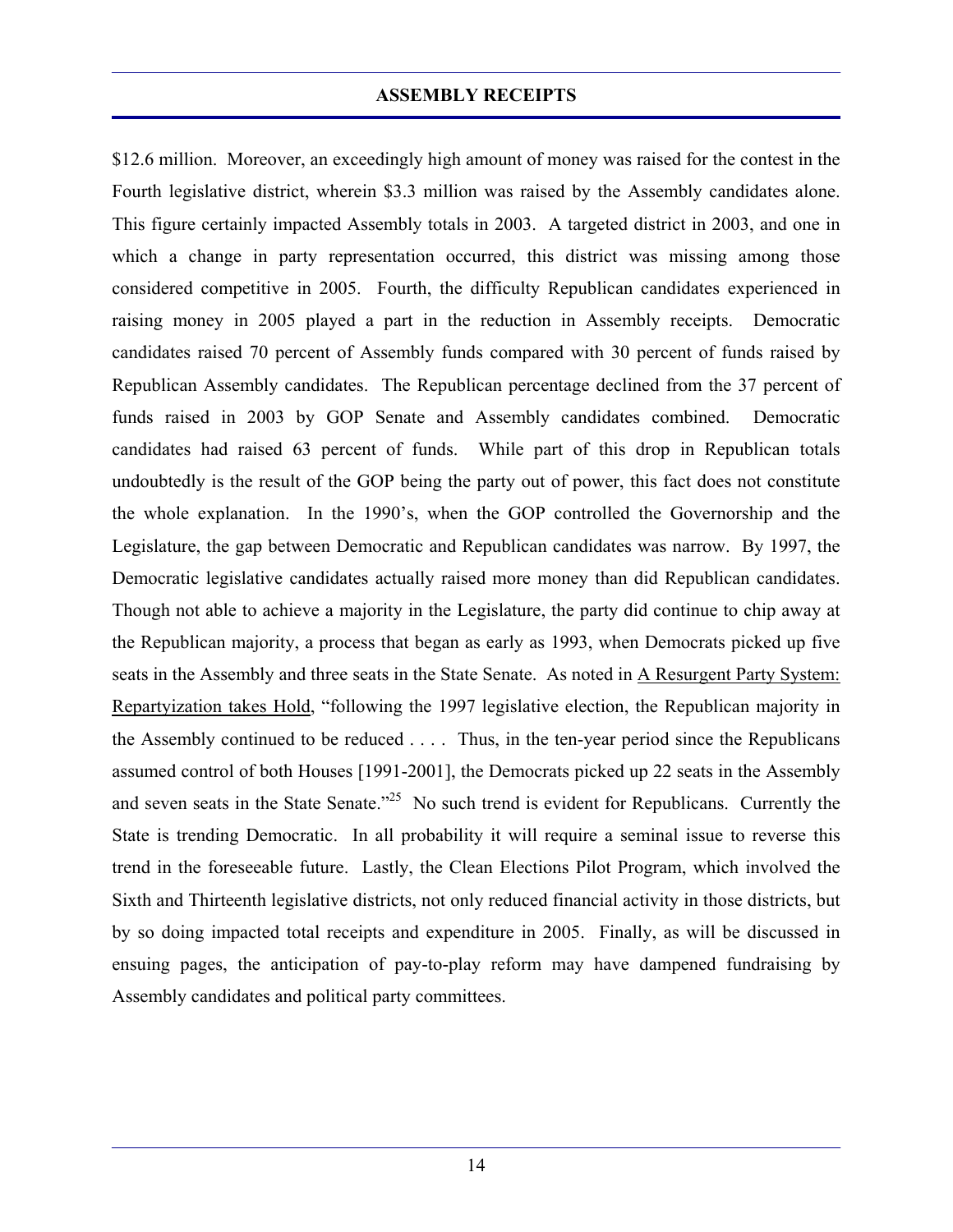# **Sources of Contributions**

 Assembly candidates in 2005, as noted above, raised \$24.7 million. From this amount \$17.3 million can be identified as to type of contributor. The \$17.3 million represents contributions amounting to more than \$300, which is the threshold for reporting the identity of the contributor. Table 2 shows the sources of contributions of over \$300 reported by Assembly candidates in the 2005 general election.

| <b>TABLE 2</b>                         |               |                |  |
|----------------------------------------|---------------|----------------|--|
| <b>SOURCES OF CONTRIBUTIONS: G2005</b> |               |                |  |
| <b>Contributor</b><br><b>Type</b>      | <b>Amount</b> | <b>Percent</b> |  |
| Individual                             | \$1,970,832   | 11%            |  |
| Business/Corporation                   | \$1,499,367   | 9%             |  |
| Union                                  | \$371,250     | 2%             |  |
| <b>Business/Corporation PACs</b>       | \$393,883     | $2\%$          |  |
| Professional/Trade Association PACs    | \$1,100,273   | 6%             |  |
| <b>Union PACs</b>                      | \$1,313,040   | 8%             |  |
| <b>Ideological PACs</b>                | \$415,033     | $2\%$          |  |
| <b>Political Parties</b>               | \$1,416,331   | 8%             |  |
| Legislative Leadership Committees      | \$5,565,411   | 32%            |  |
| <b>Political Committees</b>            | \$82,900      | --             |  |
| Candidates                             | \$3,193,687   | 18%            |  |
| Miscellaneous                          | \$4,370       |                |  |
| <b>TOTAL</b>                           | \$17,326,377  | \$123,343      |  |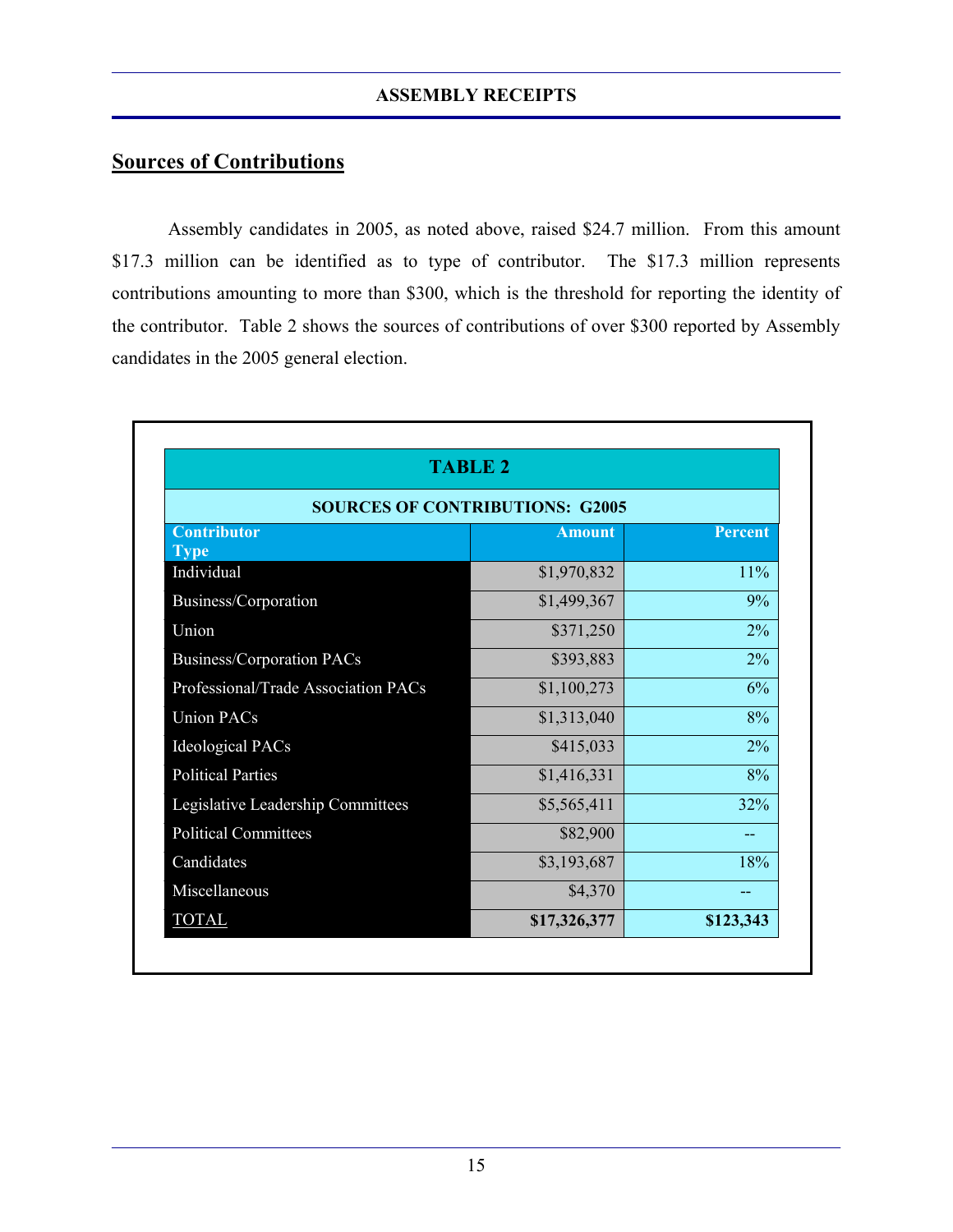Once again, what jumps out from the chart is the percentage of identifiable contributions made by political party entities. Overall, 59 percent of total identifiable contributions, an amount equaling \$10.3 million, derived from political party entities.

 During the 2003 general election, political party committees made 25 percent of total identifiable contributions to legislative candidates. Legislative leadership committees matched that percentage. Candidate committees made 12 percent of contributions to legislative candidates while the amount donated by political committees failed to reach one percent. Overall, in 2003, political entities made 63 percent of all contributions made to legislative candidates.

 As mentioned previously, the pattern of giving within the political party entity category differed in 2005 from that in 2003. In 2005, legislative leadership committees and candidates made the largest percentage of contributions. Having contributed \$5.6 million to Assembly candidates, legislative leadership committees were responsible for 32 percent of total receipts last year. Candidates, often through transfers between their candidate committees and joint candidate committees, but also through direct contributions to fellow Assembly candidates, made 18 percent of contributions, at \$3.2 million. Political party committees made eight percent of Assembly contributions in 2005, or \$1.4 million. Political committees failed to reach one percent of contributions.

 What is behind this changing mosaic of political party entity giving in 2005? It is mere speculation at this point but perhaps the anticipation of pay-to-play dampened the fundraising and direct involvement of county and State political party committees in the recent Assembly election. The pay-to-play law that went into effect in January, 2006, has limited impact on legislative leadership committees. The law precludes business entities from seeking or performing a State contract if those entities made contributions to legislative leadership committees only when the contract in question requires the approval of the presiding officer in either or both houses. Since a minimal number of State contracts require the approval of legislative leaders, pay-to-play has relatively limited applicability to contributors' activity vis-à-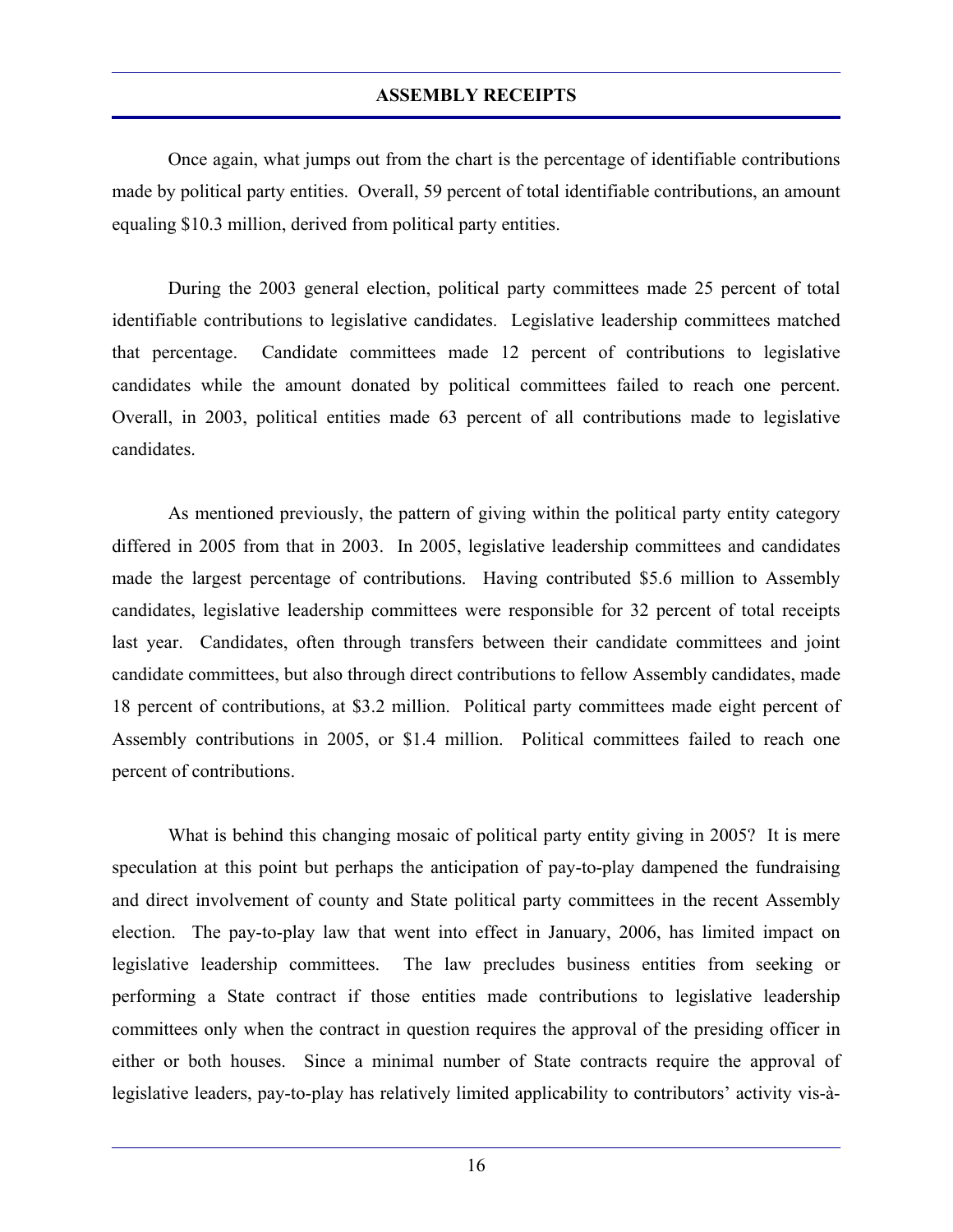vis legislative leadership committees. Therefore, it is speculated that business interests, in anticipation of pay-to-play, may have directed donations more so to legislative leadership committees and less so to the State and county political party committees, avoiding possible pitfalls related to State contractual activity. It must be emphasized that the State impact of payto-play legislation on the manner in which contributor activity is directed is as yet speculative. It will take at least another legislative election cycle to determine whether or not this theory is credible.

 As indicated above, the proportion of contributions deriving from candidate committees increased in the 2005 Assembly election over that in the legislative election of 2003. Did pay-toplay influence this development? Perhaps!! In "The Parties' Congressional Campaign Committees in 2004," Diane Dwyre and Robin Kolodny, crediting the federal Bipartisan Campaign Reform Act (BCRA), point out that these national party entities "witnessed a significant loss of total receipts compared to the 2000 and 2002 election cycles."<sup>26</sup> In that same article the authors note also that "one of the consequences not intended by the authors of BCRA was the increased importance of individual members of Congress as fundraisers for both the party committees and for other candidates."<sup>27</sup> While again it is too premature to be more than speculative, it may be that the increase in contributor activity by legislative candidates may signal their greater importance as fundraisers as the result of pay-to-play. Thus, it appears that even before the effective date of pay-to-play, these reforms may be inhibiting contributor activity by contractors in the way that was intended by the law.

 While political party committees did reduce their direct involvement in contributing to Assembly candidates any report of their death, to paraphrase Mark Twain, "is greatly exaggerated." Certainly, the impression should not be left that these entities were not, or will not be, a factor in future legislative campaigns. Though as much money may not have been raised, nor directly contributed to Assembly candidates as in the 2003 legislative campaign, it is too early to predict any significant decline in their influence. As noted earlier, the more direct involvement in Assembly campaigns was left to the two legislative leadership committees: New Democratic Party Leadership PAC 2005 and Assembly Victory 2005. It remains to be seen,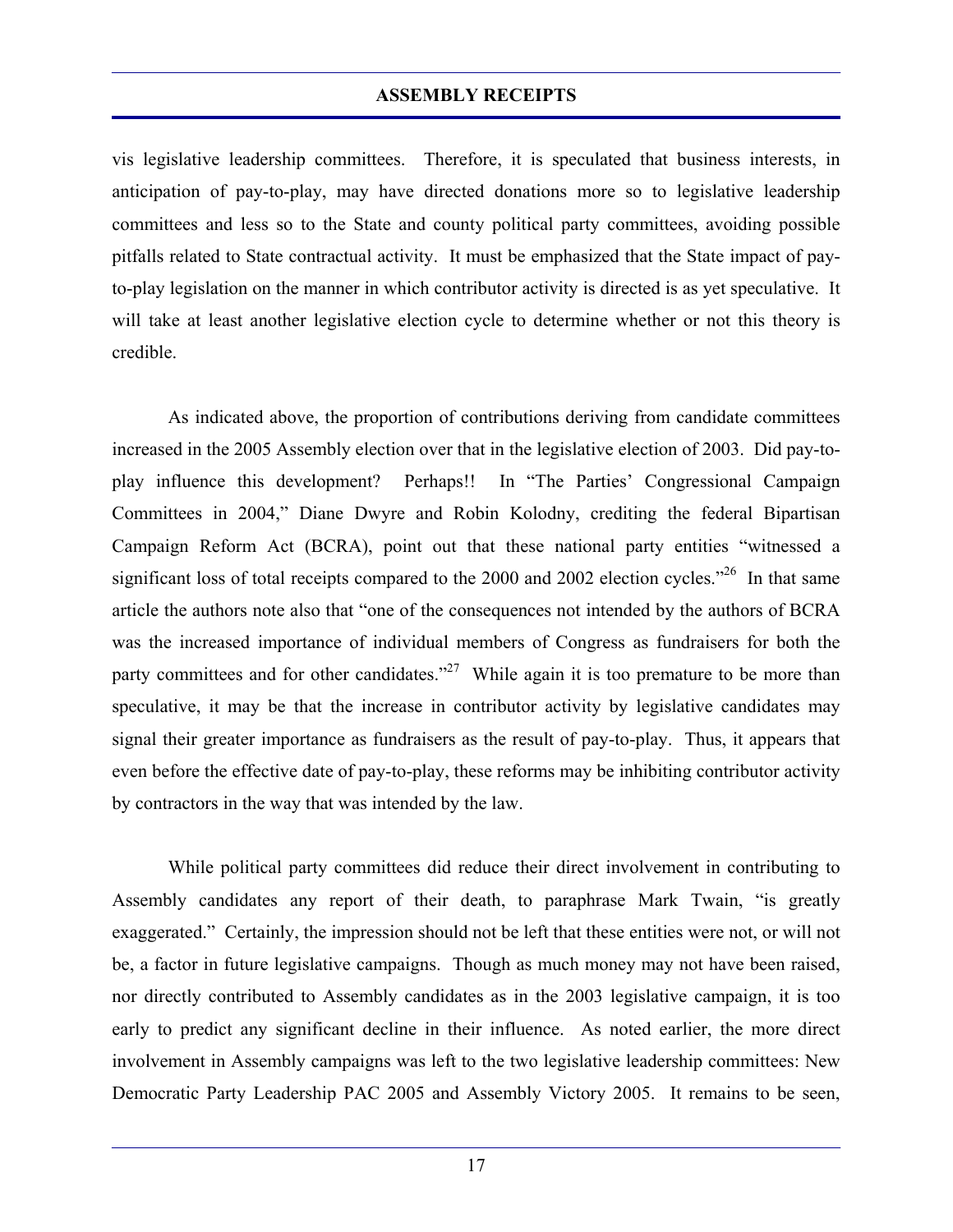however, whether or not this pattern of spending by the political party committees will be repeated in the Senate and Assembly general election of 2007, or again increase to 2003 levels. In either case, this change in political party contributor activity does not yet suggest that the parties' influence over the process has weakened. As long as the campaign finance laws in New Jersey continue to provide an advantage to parties over candidates, the political parties will continue to be an influential player in electoral politics.

 In terms of non-political entity contributor types, the pattern of giving to Assembly candidates remained the same as two years before. Individual contributors made 11 percent of contributions in 2005, \$2 million, or the same percentage as in 2003. Business PACs made nine percent of contributions, or \$1.5 million in 2005. During the general election of two years earlier these entities made 11 percent of total contributions to legislative candidates. Professional Trade Association PACs, at \$1.1 million, made six percent of contributions, compared with seven percent two years before. Union PACs provided a larger percentage of total contributions in 2005 than in 2003. These contributions equaled eight percent of total last year, \$1.3 million, compared with four percent in 2003. Unions themselves, at \$371,250 in 2005, made two percent of contributions as they did in 2003. Finally, ideological PACs in last year's Assembly election made two percent of contributions, \$415,033, compared with one percent of total in 2003.

# **Distribution Pattern of Contributions by Category**

 Figure 1 below depicts the distribution of contributions to general election Assembly candidates by contributor categories. This chart demonstrates the influence that political party entities had vis-à-vis the electoral process in 2005. Keep in mind, however, that in terms of direct monetary, or allocable in-kind contributions, it was the Assembly legislative leadership committees that led the way in this election year.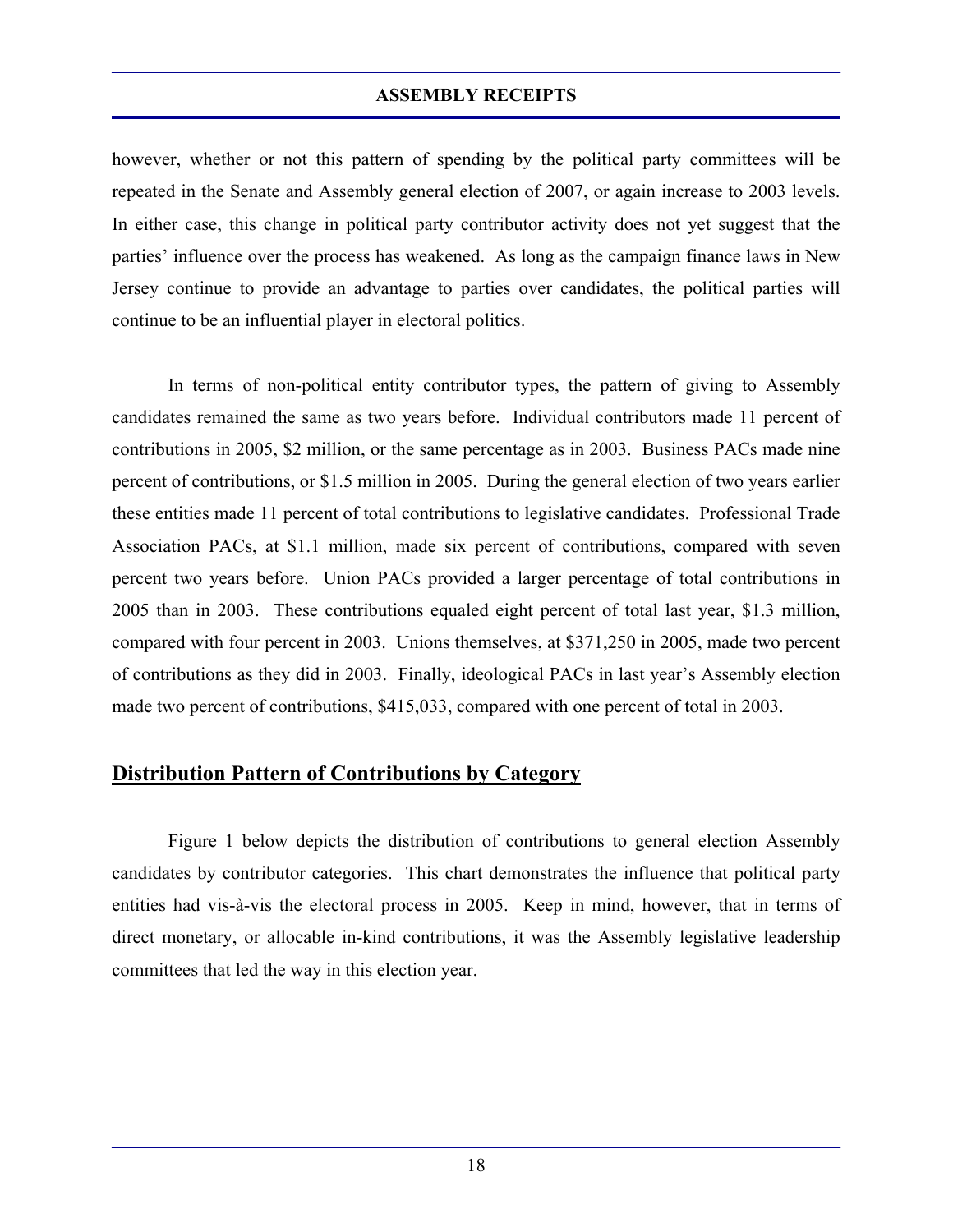

### As mentioned in Legislative Election 2003: The Rise of Party-Oriented Campaigning,

. . . the reforms undertaken in 1993 advantaged political party organizations and legislative leadership committees in terms of their ability to raise money and to spend it. These reforms were undertaken to offset the growing influence of special interest PACs and to strengthen what many believed to be an enfeebled party system. As demonstrated in the figure above, the campaign finance law more than accomplished its goals. $^{28}$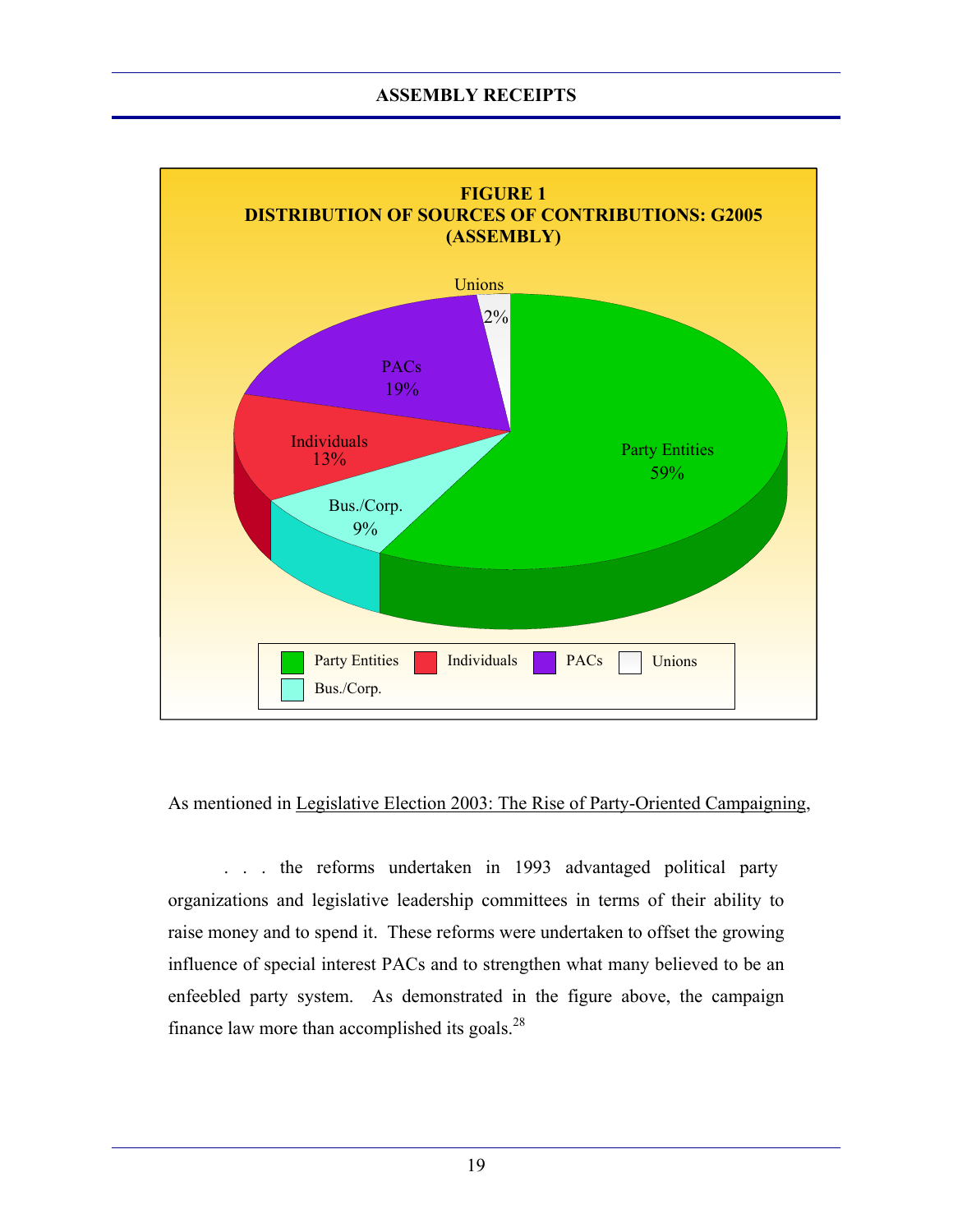When merged together the party entities comprised 59 percent of total contributions to Assembly candidates in 2005. Special interest PACs, on the other hand, made 19 percent of contributions. Individual contributors made 13 percent of contributions while business and corporate contributors made nine percent of Assembly contributions. Union contributions totaled two percent of donations. Interestingly, the proportion of contributions represented by the special interest PACs is the highest since 1987, when these entities made 20 percent of total contributions to legislative candidates. In future studies, activity by PACs will be observed to determine if the general election of 2005 marks the beginning of a trend toward greater PAC activity, very possibly spurred by the enactment of pay-to-play laws. Interestingly, since the enactment of this very important legislative initiative, there has been some indication that more political action committees are being formed. While it is too early to tell whether or not this phenomenon will occur, it bears watching.

 To conclude, the data indicates that the dominant role played by political party entities, though as noted earlier, emerging in a different pattern than in 2005, continued during the 2005 Assembly general election. While political party committees reduced their direct contributions, legislative leadership committees and candidates increased their proportion of donations. Moreover, the data may point to an increase in PAC involvement due to the pay-to-play laws that may result in a proliferation of special interest PACs. Thus, in conclusion, the new pay-to-play reforms may effectively be bringing about a reduction in contributor activity to the areas intended; and a redirection of certain contributor activity toward other entities, including legislative leadership committees, candidates, and PACs.

# **Sources of Contributions by Party**

 In the contest for funds between candidates of the two major parties, Democratic candidates continued to hold the upper hand, and by a large margin. Figure 2 below illustrates this superiority. Out of \$17.3 million in contributions of over \$300, Democratic candidates raised \$12.1 million compared with \$5.2 million raised by Republican Assembly contestants. Thus, as noted earlier, Democratic candidates were responsible for 70 percent of the funds raised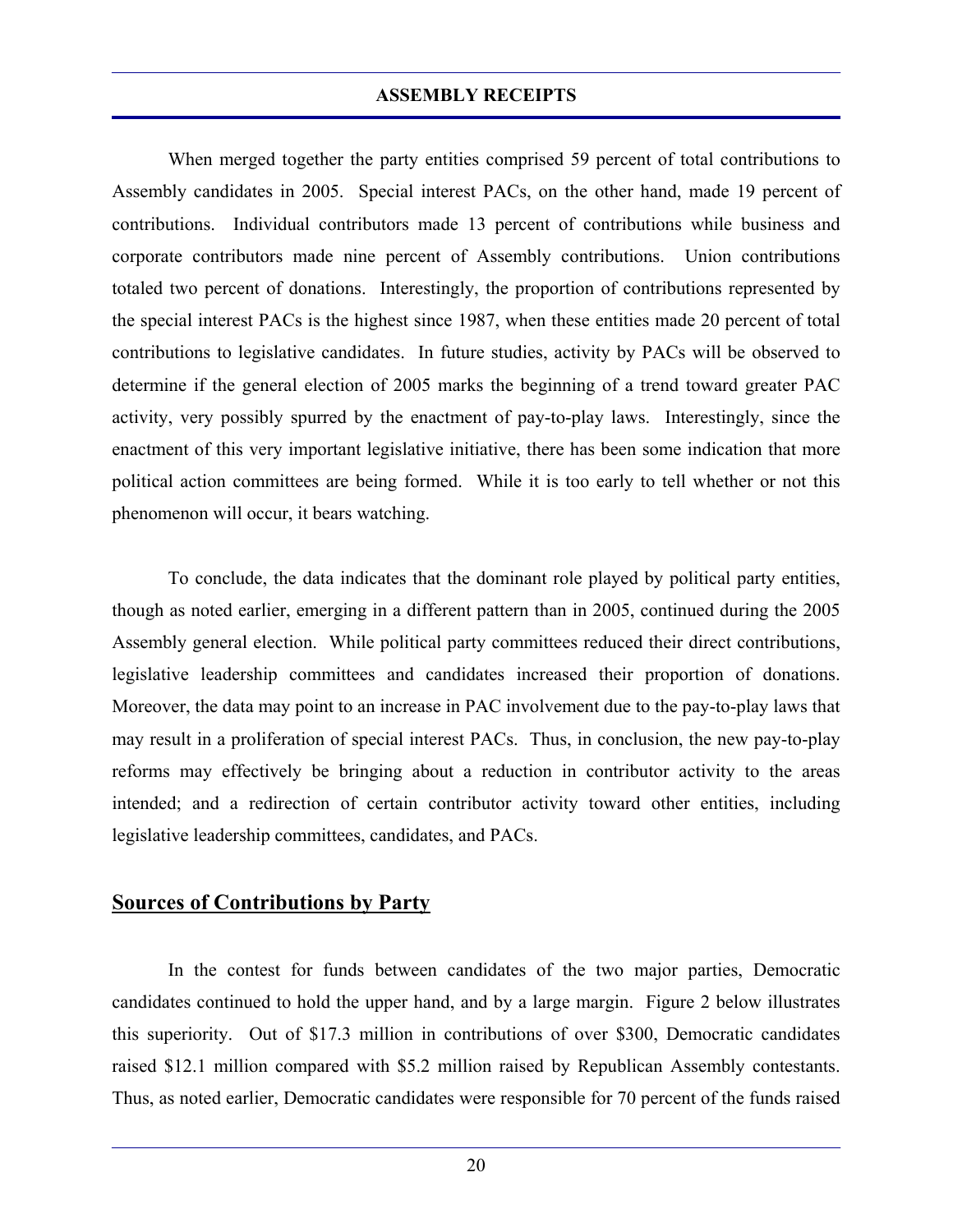while Republican candidates were responsible for just 30 percent of total contributions. The Democratic advantage was due to lop-sided totals involving the political party entities and union PAC activity.



 The importance of the political party entities and union PACs to the electoral success of Democratic candidates in the 2005 Assembly general election becomes abundantly clear when observing the sources of contributions to Assembly candidates by party. The sources of contributions are shown in Table 3 below.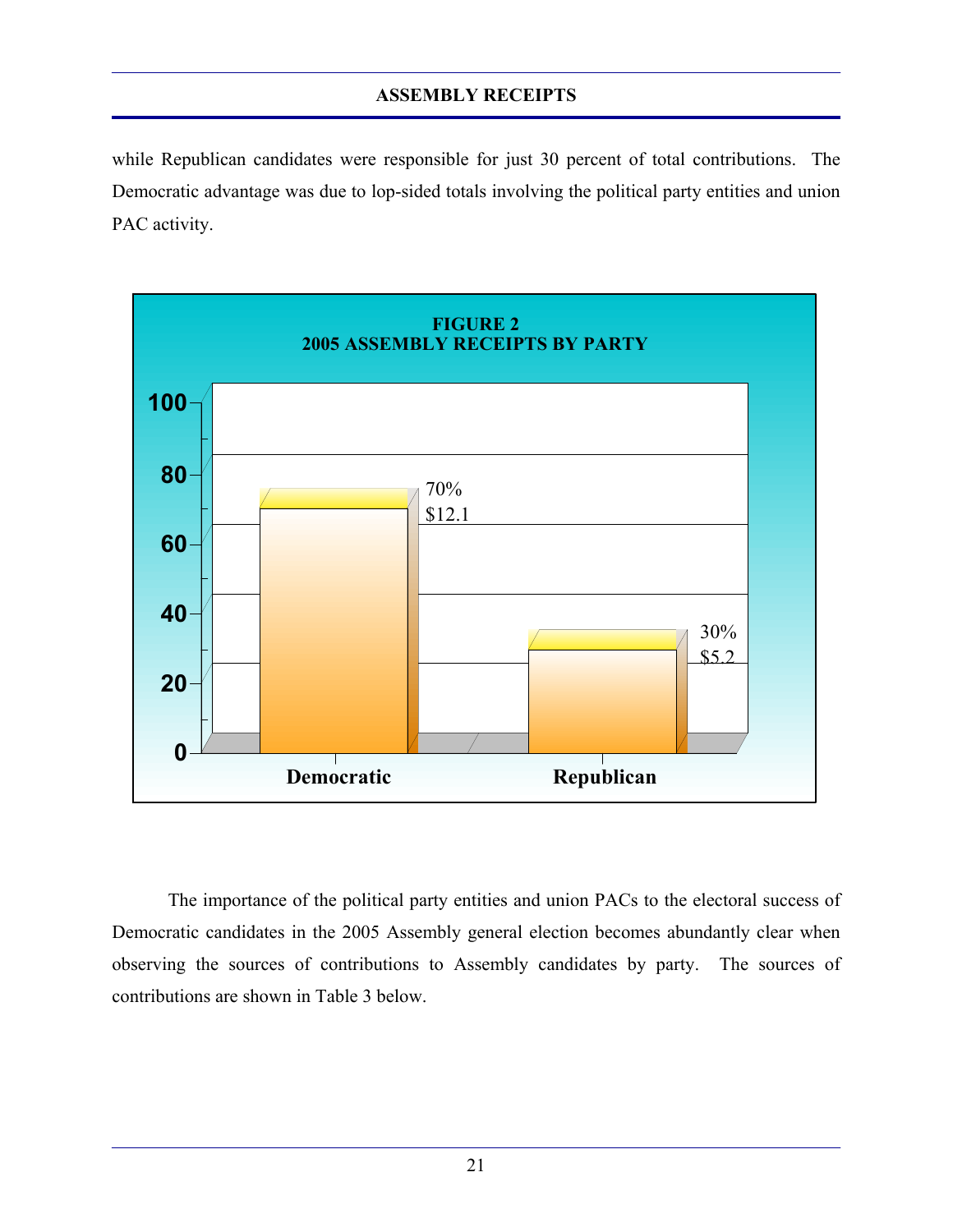|                                     | <b>TABLE 3</b>                                  |                |                   |                |
|-------------------------------------|-------------------------------------------------|----------------|-------------------|----------------|
|                                     | <b>SOURCES OF CONTRIBUTIONS BY PARTY: G2005</b> |                |                   |                |
| <b>Contributor</b><br><b>Type</b>   | <b>Democratic</b>                               | <b>Percent</b> | <b>Republican</b> | <b>Percent</b> |
| Individual                          | \$1,174,975                                     | 10%            | \$795,351         | 15%            |
| Business/Corporation                | \$830,437                                       | $7\%$          | \$668,930         | 13%            |
| Union                               | \$300,950                                       | 2%             | \$70,300          | $1\%$          |
| <b>Business/Corporation PACs</b>    | \$266,807                                       | 2%             | \$127,076         | 2%             |
| Professional/Trade Association PACs | \$726,648                                       | 6%             | \$373,625         | 6%             |
| <b>Union PACs</b>                   | \$1,018,725                                     | 8%             | \$294,315         | 6%             |
| <b>Ideological PACs</b>             | \$259,191                                       | 2%             | \$155,842         | 3%             |
| Parties                             | \$1,183,340                                     | 10%            | \$232,991         | $4\%$          |
| Leg. Leadership Committees          | \$3,923,174                                     | 33%            | \$1,642,238       | 31%            |
| Candidates                          | \$2,309,920                                     | 19%            | \$883,767         | 17%            |
| <b>Political Committees</b>         | \$82,150                                        | 10%            | \$750             |                |
| Miscellaneous                       | \$4,036                                         |                | \$334             |                |
| <b>TOTAL</b>                        | \$12,080,353                                    |                | \$5,245,519       |                |

 The data shows that Democratic candidates for the Assembly received 33 percent of their contributions from legislative leadership committees. They received \$3.9 million from these entities. Democratic candidates collected 19 percent, \$2.3 million, of their funds from other candidates. This money came in the form of contributions; but mostly in the form of transfers between candidate committees and joint candidates committees. Political parties made ten percent of contributions, \$1.2 million, to Democratic candidates whereas political committee activity equaled one percent of total, at \$82,150. Thus, together the party entities accounted for 62 percent of Democratic Assembly receipts, at \$7.5 million. Individual contributors made ten percent of contributions to Democratic Assembly candidates at \$1.2 million, contributions from business constituted seven percent of Democratic candidate receipts, equaling \$830,437, while union contributions comprised two percent of total, at \$300,950. Activity by union PACs,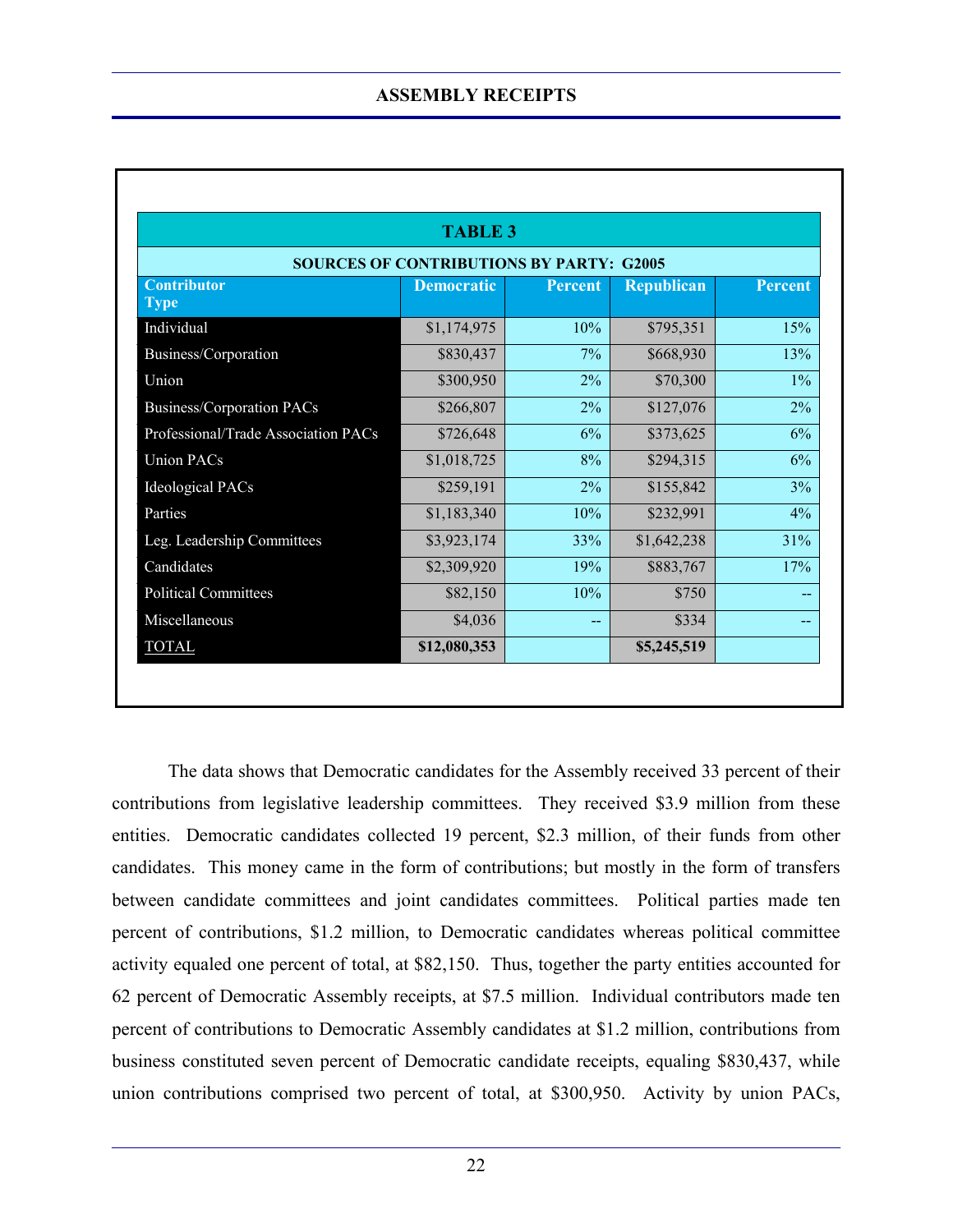however, was more pronounced and significant. Democratic Assembly candidates received eight percent of their contributions from union PACs, collecting \$1 million from these entities. Professional trade association PACs added six percent of total, \$726,648, and business and corporate PACs made two percent of Democratic Assembly contributions, at \$266,807. Finally, ideological PACs accounted for two percent of Democratic Assembly receipts, at \$259,191.

 Republican Assembly candidates, as noted above, raised considerably less money than did Democratic candidates. Moreover, the proportion of receipts derived from contributor types differed somewhat as well. Noteworthy was the fact that the percentage of contributions from individual contributors and from business and corporate contributors was higher than that of Democratic Assembly candidates. On the other hand, the proportion of Republican funds derived from political party entities was considerably lower.

 Individuals made 15 percent, \$795,351, of total Republican Assembly candidate contributions; and business and corporations made 13 percent of contributions, or \$668,930. Political parties, to the contrary, made just four percent of total GOP Assembly candidate contributions, at \$232,991. In all other categories, Republican contribution source percentages reflected those of Democratic Assembly candidates. Among the party entities, legislative leadership committees made 31 percent of total contributions, at \$1.6 million. Candidates registered 17 percent of funds, \$883,767, while political committees made less than one percent of receipts. Union contributions comprised one percent of Republican Assembly funds, \$70,300, while union PACs provided six percent, \$294,315, of total GOP money raised. Ideological PACs accounted for three percent of Republican Assembly receipts, \$155,842, while professional/trade association PACs made seven percent of contributions, \$373,625. Finally, business and corporate PACs contributions comprised two percent of total GOP Assembly funds, at \$127,076.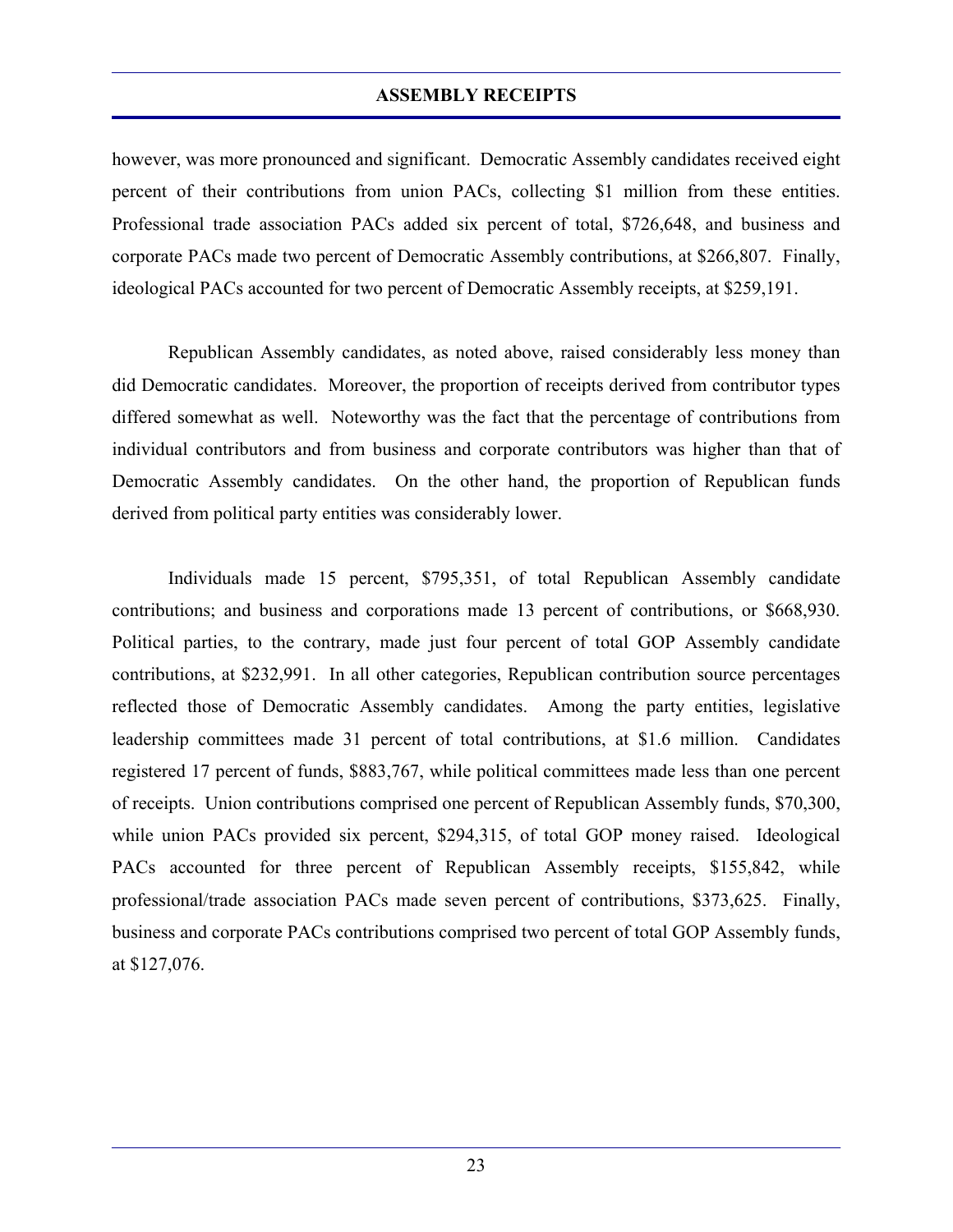# **Distribution of Contributions by Party**

 Figure 3 below compares the proportion of total contributions made by each contributor type to Democratic Assembly candidates with the proportion made to Republican Assembly candidates. From the chart can be seen the influence of political party entities over the Assembly electoral process, particularly regarding Democratic candidates. Also, the renewed vigor of PACs is portrayed. Moreover, certain variations in the proportion of contributions made respectively to Democratic and Republican candidates by each contributor type is shown.

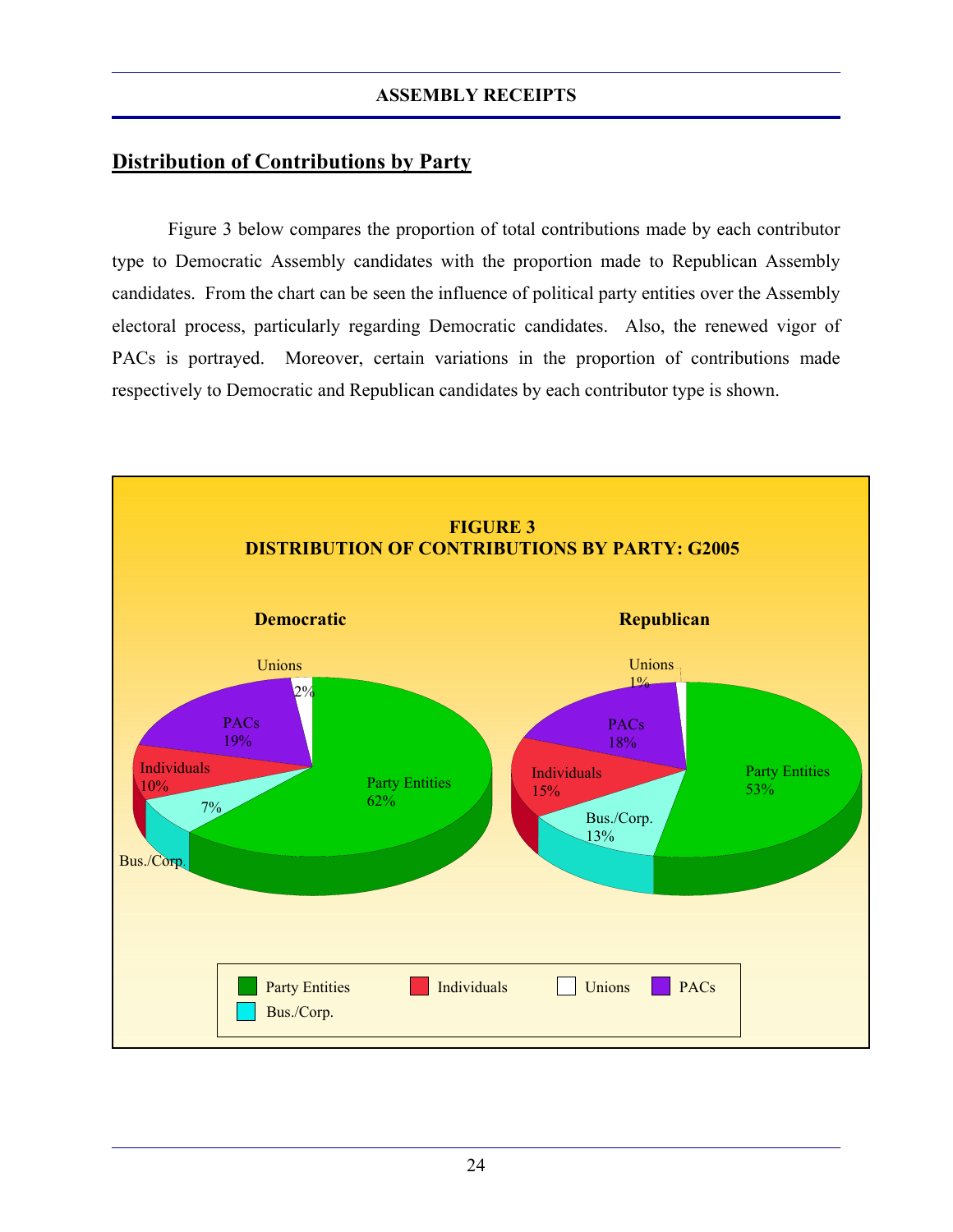As in the general election of 2003, Assembly candidates continued to benefit from the participation of party entities. Democratic candidates received a total of 62 percent of their funds from party entities. Republican candidates received 53 percent of their receipts from party entities. Thus, while both sets of candidates continued to do well vis-à-vis political party entity involvement, it was the Democratic candidates who demonstrated once again a greater degree of party strength. Activity by PACs increased among candidates of both political parties. Special interest PACs made 19 percent of contributions to Democratic candidates and 18 percent of contributions to GOP candidates. Again, the data presented in Figure 3 above suggests that PAC activity is again on the rise, perhaps in anticipation of the Pay-to-Play law. Further, the figure indicates that individuals provided ten percent of contributions to Democratic Assembly candidates, business and corporations seven percent, and unions two percent. The percentage of contributions from individuals was greater for Republican candidates, at 15 percent, as was the proportion from business and corporations, at 13 percent. Unions made one percent of contributions to Republican candidates.

 Thus, political party entities continued to be the dominant player in this Assembly election, with special interest PACs, making a comeback in terms of electoral influence in legislative elections. As mentioned previously, despite the difference between parties in terms of proportionate giving vis-à-vis contributor type; Democratic candidates collected more in actual dollars in every contributor category.

# **Incumbents Outraise Challengers**

 Not surprisingly, incumbents continued their dominance in fundraising. This advantage, both in terms of fundraising and at the polls, enjoyed by incumbents has been historically documented. These advantages include constituent services, free media, expectation of victory at the polls, and, in some cases, holding legislative leadership positions. They also enjoy the advantages of attendance at community events and the benefits of personal relationships with opinion makers, community leaders, business leaders, and union leaders. As mentioned in Legislative Election 2003: The Rise of Party-Oriented Campaigning, these advantages "all add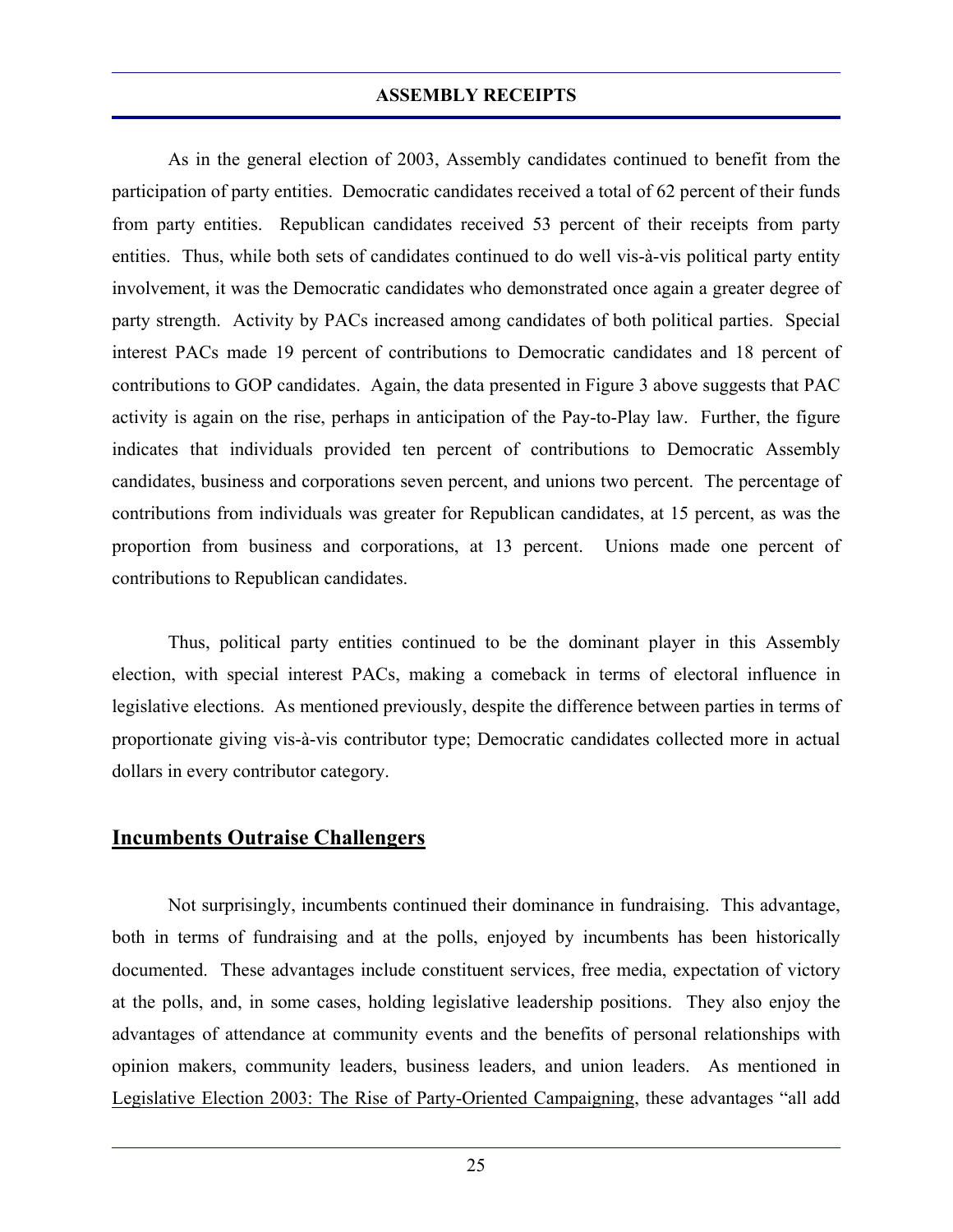up to an incumbent ability to raise money for communicating their message and heightening their name recognition, which in most instances is already greater than that of challengers."<sup>28</sup>

 During the 2005 Assembly general election, incumbents raised over \$16 million, accounting for 65 percent of funds. Challengers, on the other hand, raised \$8.6 million, or 35 percent of funds. This ratio between incumbents and challengers is consistent with past statistics, although the advantage to incumbents this year is slightly up over two years ago.

# **Contribution Ranges**

 Table 4 provides the number and proportion of contributions falling in certain monetary ranges during the Assembly general election of 2005. Moreover, it depicts the dollar amount in contributions represented by each category and the proportion of total contributions represented by that dollar amount. Finally, it shows the average contribution in each range.

|                   | <b>TABLE 4</b> |               |                |                                   |                |                |
|-------------------|----------------|---------------|----------------|-----------------------------------|----------------|----------------|
|                   |                |               |                | <b>CONTRIBUTION RANGES: G2005</b> |                |                |
|                   |                | <b>Number</b> | <b>Percent</b> | <b>Amount</b>                     | <b>Percent</b> | <b>Average</b> |
| $0 - 5,000$       |                | 6,264         | 92%            | \$6,413,947                       | 37%            | \$1,023        |
| $5,001 - 10,000$  | $\ast$         | 317           | $5\%$          | \$2,302,812                       | 13%            | \$7,264        |
| $10,000 - 15,000$ |                | 49            | $1\%$          | \$616,926                         | 4%             | \$12,590       |
| $15,000 - 20,000$ |                | 73            | $1\%$          | \$1,243,298                       | 7%             | \$17,031       |
| 20,001            | $**$           | 79            | $1\%$          | \$6,749,391                       | 39%            | \$85,435       |
| <b>TOTAL</b>      |                | 6,782         |                | \$17,326,374                      |                |                |

**\* denotes PAC contribution range**

**\*\* denotes party entity contributions which are unlimited**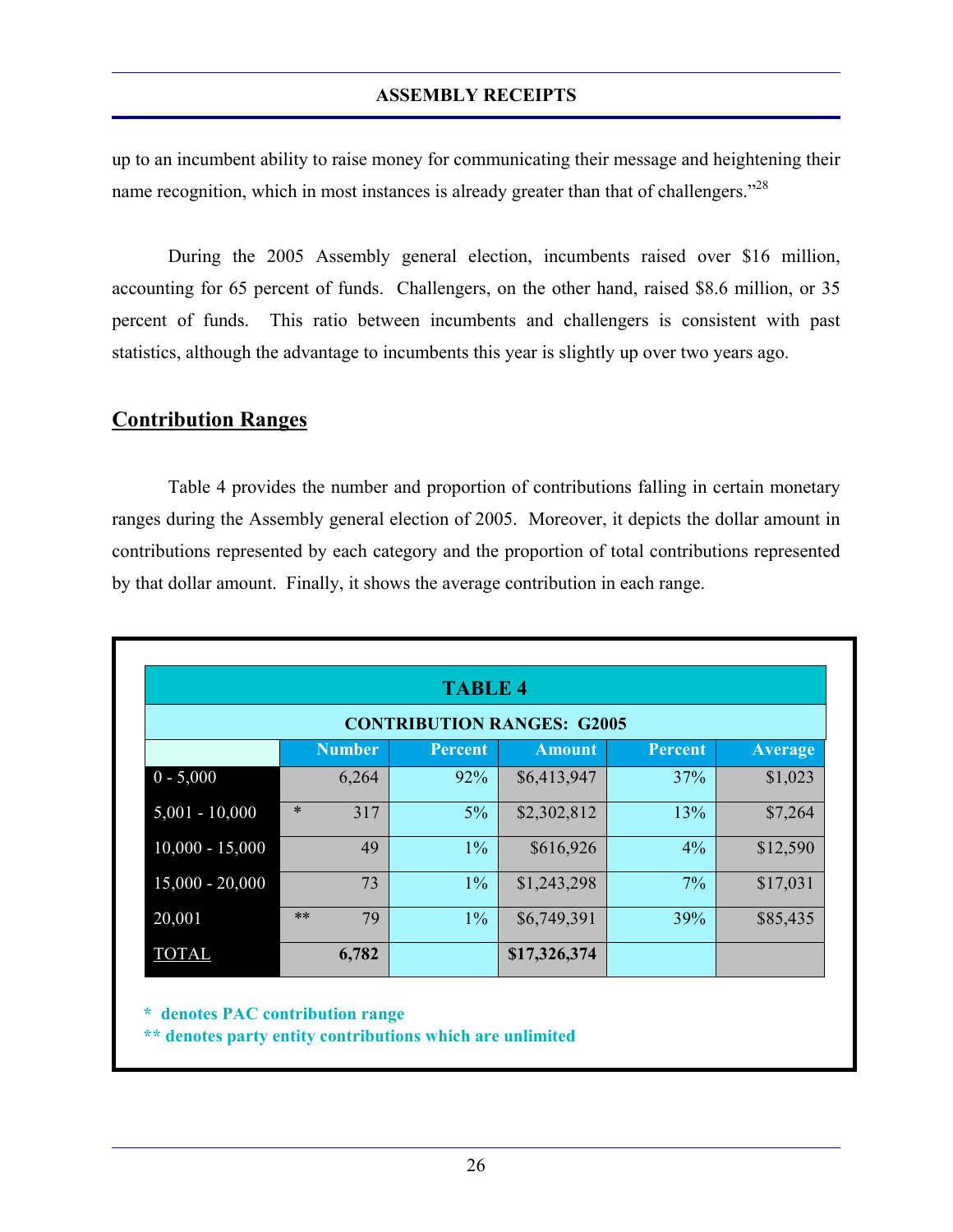According to the data, 92 percent of contributions to Assembly candidates in 2005 were in the up to \$5,000 category. Five percent of total contributions fell within the \$5,001 to \$10,000 range. Only one percent of total contributions fell within each of the final three contributor ranges between \$10,001-\$15,000; between \$15,001-\$20,000; and over \$20,000. These percentages were almost exactly the same as in the legislative elections of two years before.

 In Legislative Election 2003: The Rise of Party-Oriented Campaigning, it was stated that "interestingly, or better yet, as might be expected given the new electoral landscape dominated by political party entities, there is an inverse relationship between the number of contributions made in each category and the dollar amount represented by each range."<sup>30</sup>

 Essentially the same comment can be made relative to the Assembly election of 2005, with one slight difference. The election of 2005 witnessed, as indicated above, an increase in special interest PAC activity. In the category \$5,001-\$10,000, the range involving limits applicable to PACs, the percentage of the total dollar amount contributed to Assembly candidates increased. Thus, \$2.3 million, or 13 percent of dollars raised fell in this category. With regard to political party entities, though only one percent of all contributions made fell within the over \$20,000 category, this category was responsible for 39 percent of funds, or \$6.8 million. On the other hand, 92 percent of contributions made were \$5,000 or less, even though 37 percent of all dollars raised, or \$6.4 million, derived from this category. In a word, the data supports the conclusion that political party entities remain the dominant player in legislative elections, though the contributor mosaic within this category changed in 2005. However, the data also suggests a possible resurgence of special interest PACs in terms of activity in legislative races. Taken together, the developments found via the analysis of the contributions made to Assembly candidates in 2005 suggest the possibility of a changing electoral landscape resulting from the pay-to-play reforms.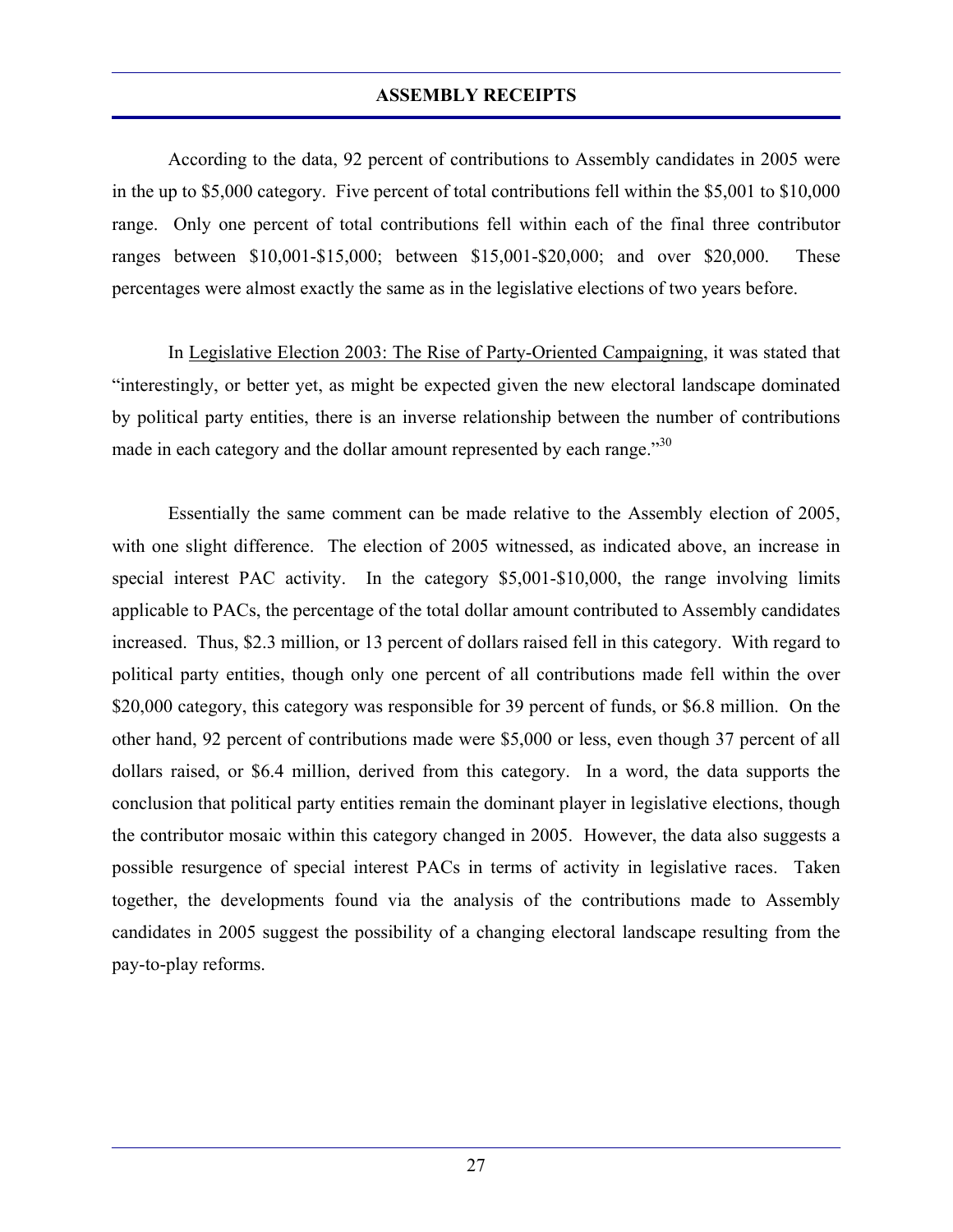# **CHAPTER III**

# **HOW THEY SPEND THEIR MONEY**

 During the general election of 2005, candidates for the Assembly spent \$22 million on their campaigns. Two years earlier, in the general election of 2003, Assembly candidates spent \$20.3 million. Spending, therefore, increased by eight percent over this two-year period. This modest increase in spending reflects the modest increase in fundraising that occurred during the same period, explanations for which were noted in the previous chapter. Thus, a pattern of strong increases in spending traceable through Assembly elections dating to the mid 1980's was interrupted in 2005. For example, between 2001 and 2003, Assembly expenditures rose by 41 percent and from 1999 to 2001 by 33 percent. Between 1997 and 1999, Assembly spending increased by 30 percent.

 In similar fashion to 2003, Democratic candidates for the Assembly in 2005 outspent their Republican rivals by a significant margin. Assembly Democratic candidates spent \$11.6 million, or 115 percent more than Republican candidates, who spent \$5.4 million. Figure 4 compares spending by Assembly Democratic candidates with their Republican counterparts in the 2005 general election. In it the gap between the Democrats and Republicans, a gap that was observed in 2003, is evident once again. This differential between the candidates of both major parties is due in large measure to the ability of Democratic candidates to benefit from the large dollar amounts contributed by political party entities, and in 2005, by union PACs.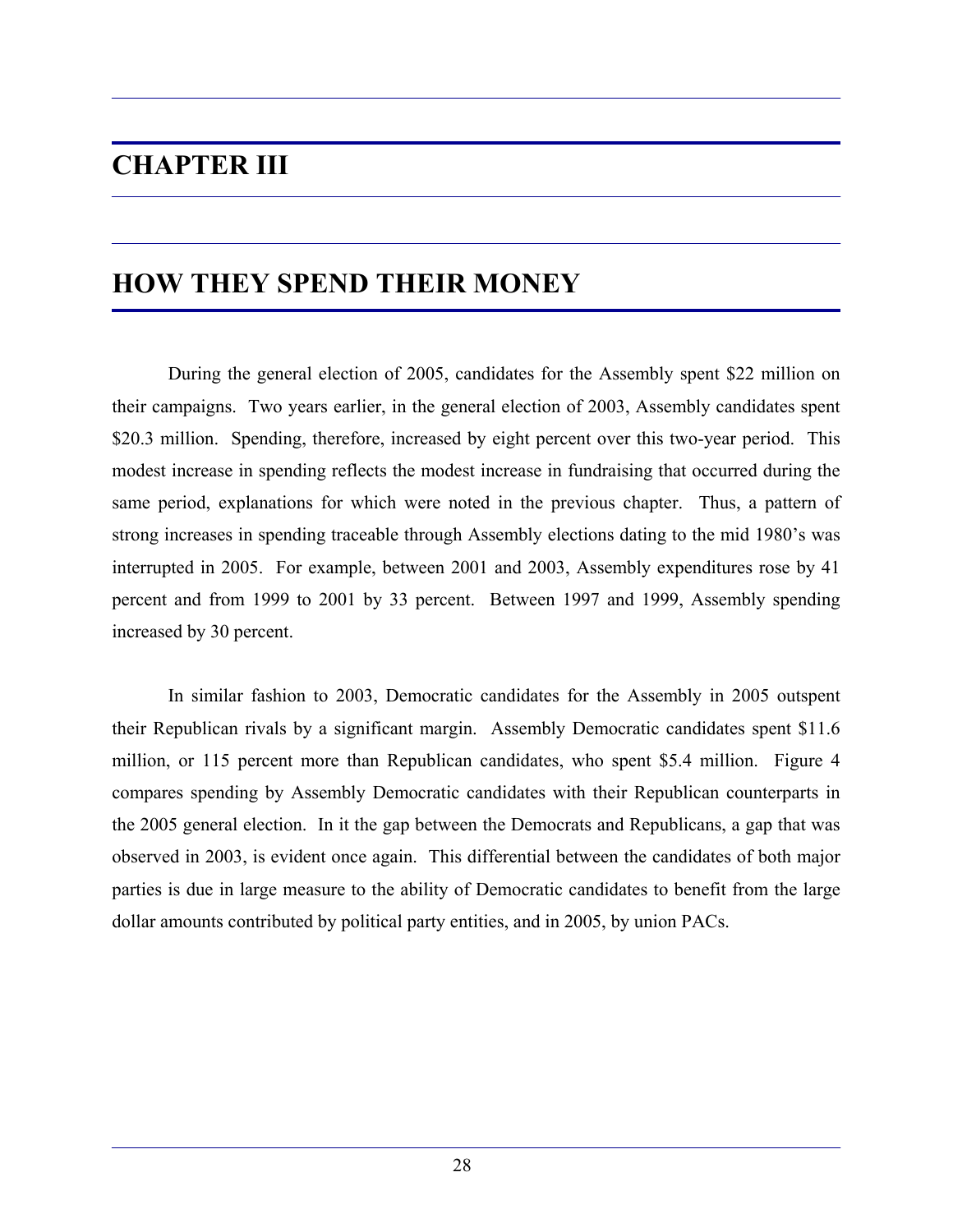

# **How Campaign Funds Were Spent**

 Before discussing how Assembly candidates spent their money it must be noted that the categorization of expenditures resulted from a very careful effort undertaken by staff who evaluated every expenditure item to determine its type. Thus, as with previous reports denoting spending, this report represents an analysis of campaign strategies by Assembly candidates based upon their spending patterns. Moreover, in highlighting how candidates spent their money, the analysis will reveal whether or not spending patterns changed from 2003.

 Table 5 shows how campaign funds were used by all Assembly candidates. As indicated, 46 percent of available funding, \$7.9 million, was directed toward mass communication. Mass communication expenditures included spending for cable television, radio, newspaper, outdoor, and direct mail advertising. This percentage was slightly less than the 50 percent of expenditures made for mass communication purposes by legislative candidates in 2003.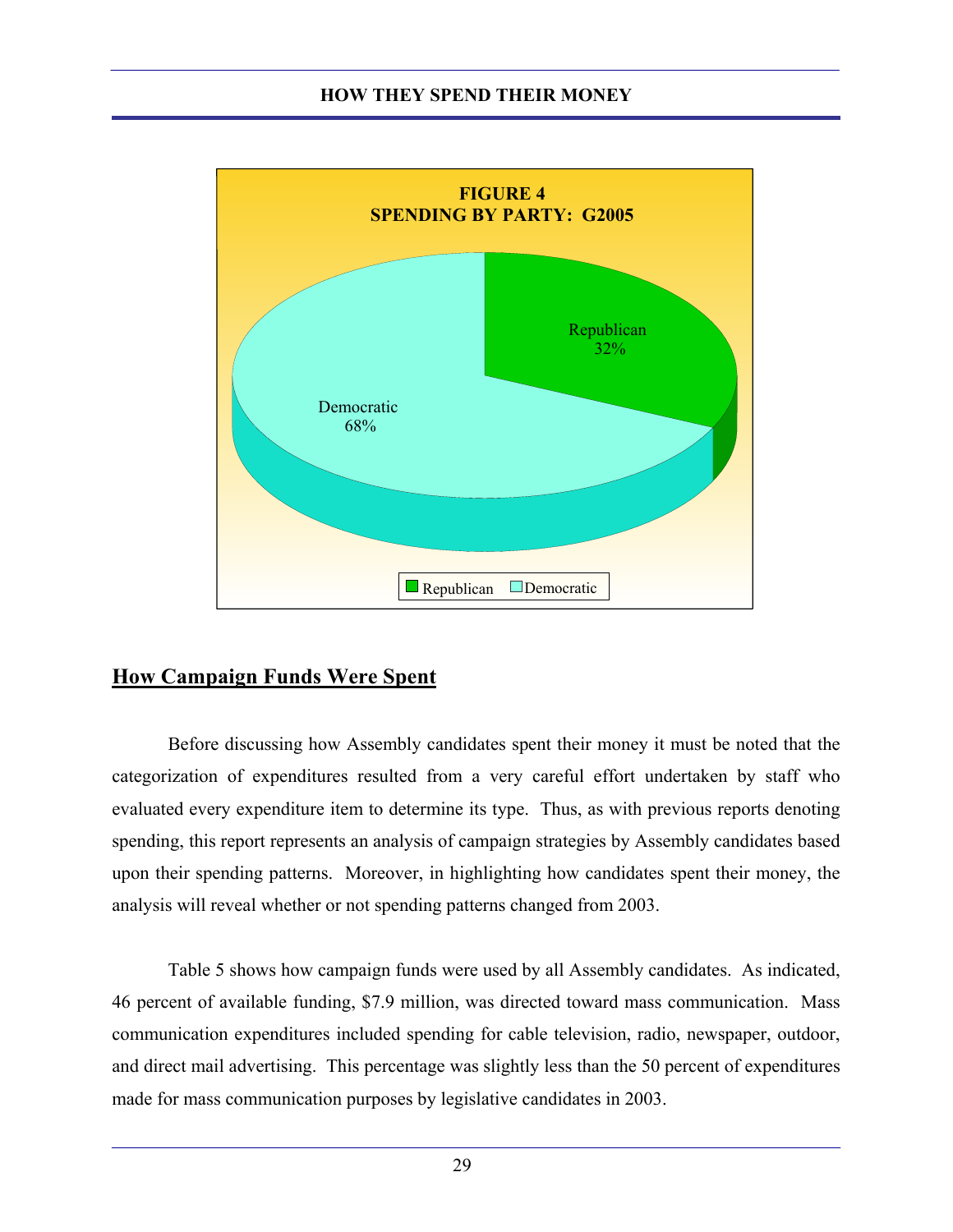Election day expenditures for get-out-the-vote efforts equaled one percent of spending by Assembly candidates in 2005, a percentage similar to the two percent spent by State Senate and Assembly candidates in 2003. Because the political parties assume most responsibility for getout-the-vote operations, the Assembly candidates expended just \$201,101 on this activity.

 Fundraising expenditures amounted to \$541,807, or three percent of total spending in 2005, a percentage similar to that of 2003. Interestingly, the same percentage of expenditures went toward the use of political consultants in the 2005 Assembly race as in the 2003 legislative races. Nine percent of spending, \$1.6 million, was spent on consultant services. Recent elections have witnessed an increase in the use of political professionals, not only by gubernatorial candidates, but by legislative and local candidates as well.

 Charitable donations by Assembly candidates constituted two percent of spending, \$324,368, a percentage similar to the two percent expended for this purpose in 2003. Contributions to other candidates, mostly in the form of transfers from candidate committees to joint candidates' committees, or vice versa, accounted for 29 percent of Assembly expenditures, at \$5 million. This percentage increased significantly over 2003, when State Senate and Assembly candidates made 20 percent of their expenditures in the form of contributions, including transfers, to other candidates.

 Assembly candidates last year directed four percent of spending toward administration, \$725,623, a percentage that decreased from that recorded in 2003. Spending on entertainment accounted for one percent of expenditures, \$89,534, while expenditures directed toward polling amounted to three percent of total, at \$478,961. Finally, miscellaneous spending, including refunds to contributors, reached one percent of expenditures, \$178,909, a percentage equal to that in the legislative election of 2003. Thus, overall, the spending pattern exhibited by Assembly candidates in the 2005 general election largely matches that of legislative candidates in 2003, indicating no significant departure in campaign strategies.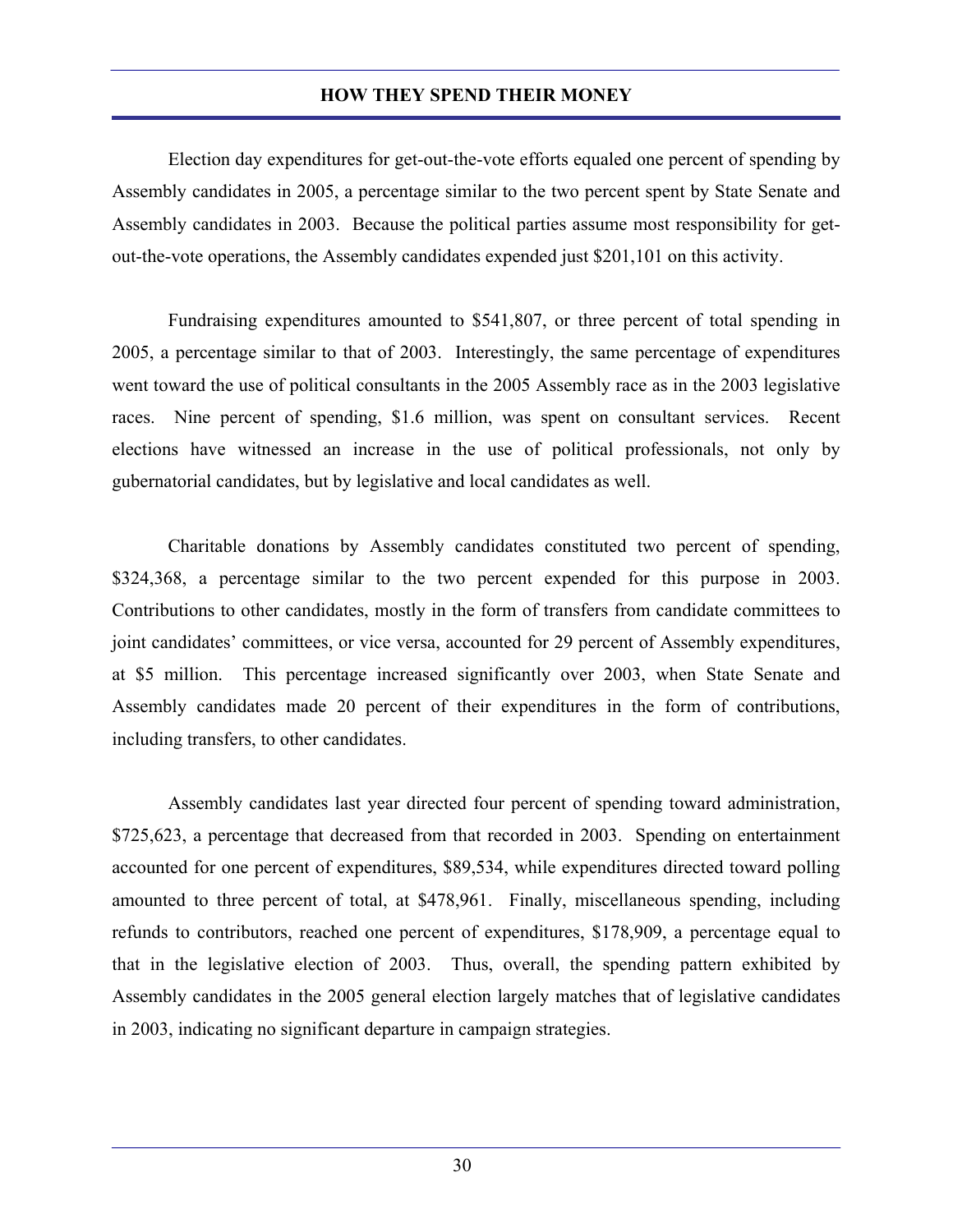|                            | <b>TABLE 5</b>                      |                |
|----------------------------|-------------------------------------|----------------|
|                            | <b>ASSEMBLY EXPENDITURES: G2005</b> |                |
|                            | <b>Amount</b>                       | <b>Percent</b> |
| <b>Mass Communications</b> | \$7,870,364                         | 46%            |
| <b>Election Day</b>        | \$201,101                           | $1\%$          |
| Fundraising                | \$541,807                           | 3%             |
| Consultants                | \$1,598,720                         | 9%             |
| Charity                    | \$324,368                           | $2\%$          |
| Contributions              | \$5,001,171                         | 29%            |
| Administration             | \$725,623                           | 4%             |
| Entertainment              | \$89,534                            | $1\%$          |
| Polling                    | \$478,961                           | 3%             |
| Miscellaneous              | \$178,909                           | $1\%$          |
| <b>TOTAL</b>               | \$17,010,558                        |                |

# **Spending by Party**

 Besides the differential between Democratic and Republican Assembly candidates in terms of the amount of money actually spent, were there differences in the expenditure strategies employed by the two major party candidates? As shown in Table 6 below, there were differences in spending in four key categories, mass communication, consultants, contributions, and polling, all of which are important to successful campaigning in modern day New Jersey.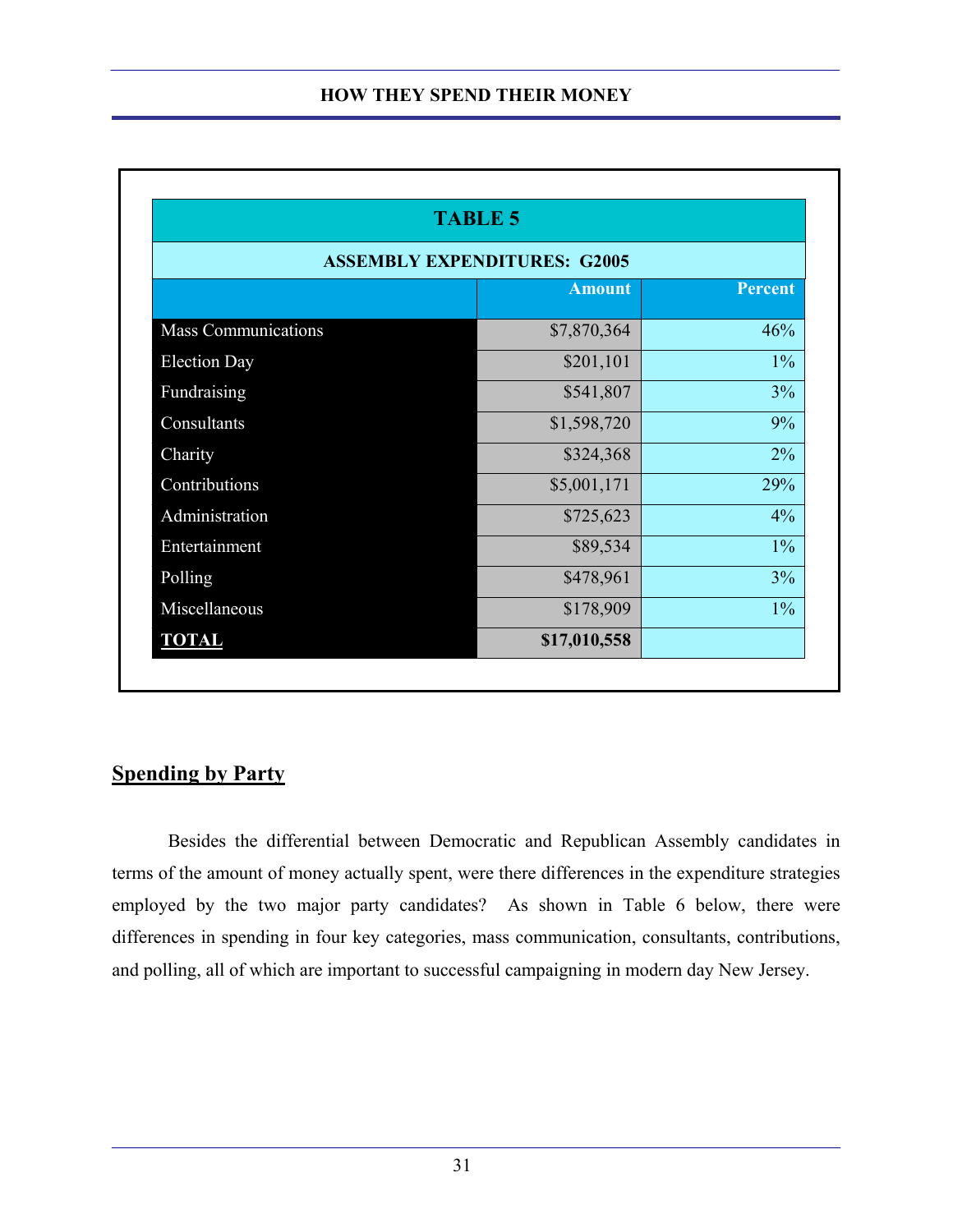|                     | <b>TABLE 6</b>                      |                |                   |                |
|---------------------|-------------------------------------|----------------|-------------------|----------------|
|                     | <b>EXPENDITURES BY PARTY: G2005</b> |                |                   |                |
|                     | <b>Democratic</b>                   | <b>Percent</b> | <b>Republican</b> | <b>Percent</b> |
| Mass Communication  | \$4,741,975                         | 41%            | \$3,128,387       | 58%            |
| <b>Election Day</b> | \$85,111                            | $1\%$          | \$115,989         | 2%             |
| Fundraising         | \$311,906                           | 3%             | \$229,900         | $4\%$          |
| Consultants         | \$1,442,863                         | 12%            | \$155,856         | 3%             |
| Charity             | \$210,489                           | 2%             | \$113,878         | 2%             |
| Contributions       | \$3,657,026                         | 32%            | \$1,344,143       | 25%            |
| Administration      | \$538,125                           | $5\%$          | \$187,498         | 3%             |
| Entertainment       | \$60,218                            | $1\%$          | \$29,315          | $1\%$          |
| Polling             | \$446,582                           | $4\%$          | \$32,378          | $1\%$          |
| Miscellaneous       | \$106,554                           | $1\%$          | \$72,354          | $1\%$          |
| <b>TOTAL</b>        | \$11,600,849                        |                | \$5,409,698       |                |

 Interestingly, highlighting the importance of mass communication, the Republican Assembly candidates made 58 percent of their expenditures for mass media purposes. The Democratic Assembly candidates directed 41 percent of expenditures toward this purpose. Despite this differential in the proportion of money spent on mass communication, the Democratic candidates at \$4.7 million, spent 51 percent more on this purpose than did the Republicans, who collectively spent \$3.1 million. In comparison with the general election of 2003, the Democrats committed proportionately less money on mass communication whereas the Republicans committed percentage-wise more money toward this purpose.

 In other meaningful areas, the Republican Assembly candidates fell proportionately behind their Democratic counterparts. In actual dollars spent, the Republicans fell far behind as well. For example, while the Democratic Assembly candidates expended \$1.4 million on consultants, or 12 percent of their expenditures, the Republican candidates only spent \$155,856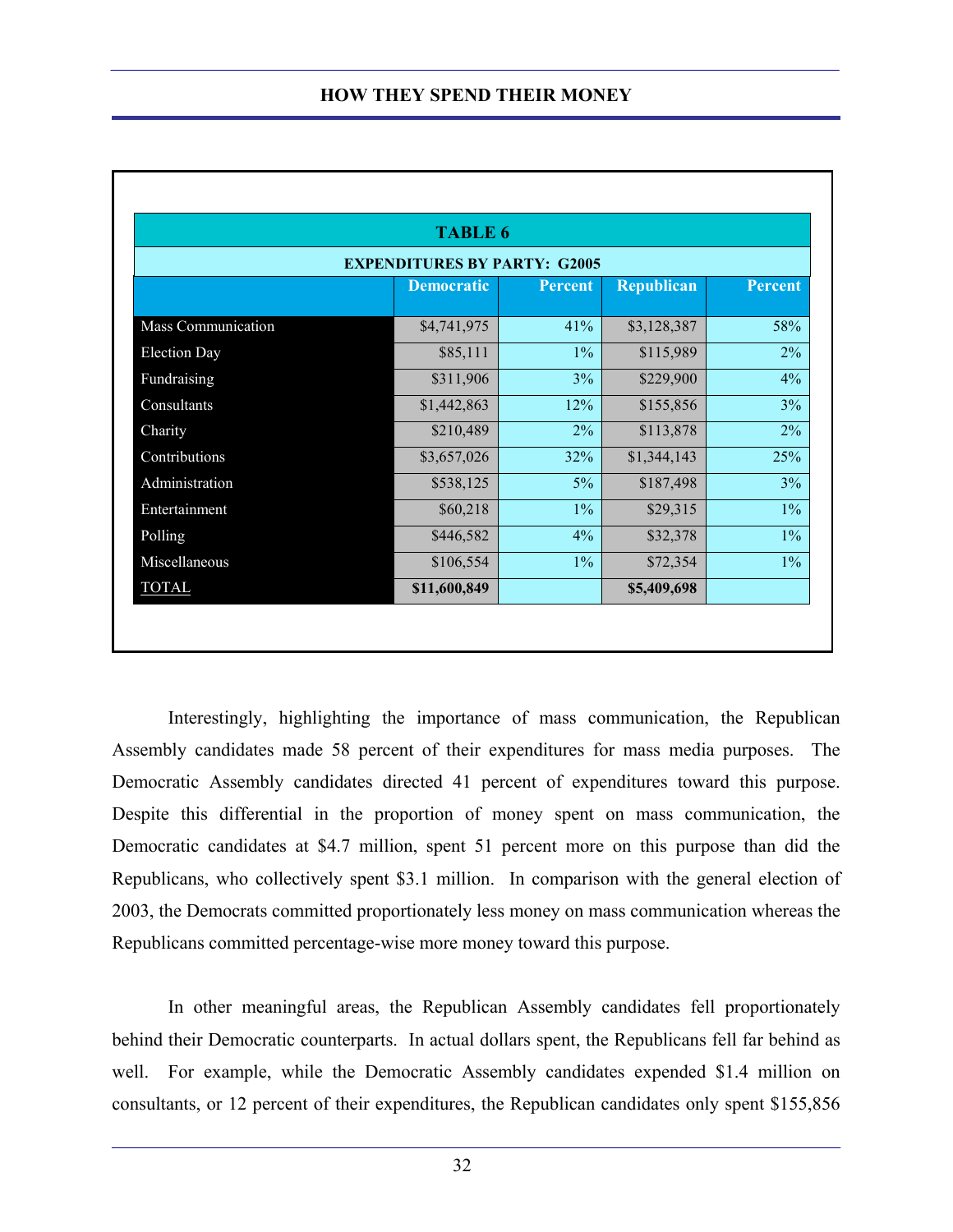for this purpose, or three percent of expenditures. The Democratic proportion was equivalent to that of 2003, but the Republican proportion declined from the five percent of expenditures reported for that purpose two years ago.

 There was a sizeable gap between Democrats and Republicans in terms of money spent on polling. Democratic standard-bearers expended \$538,125, five percent of total spending on polling data. Republican candidates, on the other hand, spent \$187,498 on polling, or three percent of their expenditures. Both sets of candidates spent proportionately more on polling data than two years prior, in the general election of 2003.

 While both Democratic and Republican candidates made a large percentage of their expenditures in the form of contributions to other candidates, or transfers to and from their candidate and joint candidates' committees, the Democratic candidates again outdistanced their Republican candidates, both proportionately and in actual dollars spent. Democratic candidates spent \$3.7 million, or 32 percent of expenditures, in the form of contributions or transfers. Republican Assembly candidates directed \$1.3 million toward contributions to other candidates, or transfers to and from candidates and joint candidates' committees, or 25 percent of expenditures. While the Republican percentage remained static from 2003, the proportion of spending directed toward contributions and transfers by Democratic candidates increased significantly. Democratic legislative candidates in the general election of 2003 committed 17 percent of spending to contributions and transfers.

 In the remaining expenditure categories, Democratic and Republican candidates applied similar proportions of total spending as they did in 2003. Democratic candidates committed \$538,125 to administration, or five percent of expenditures, while Republicans directed \$187,498, or three percent of expenditures toward this end. Election day spending reached \$85,111, accounting for one percent of Democratic Assembly candidate spending. Republicans directed \$115,989, or two percent of expenditures toward this purpose. The relatively low amounts of money spent by both Democratic and Republican Assembly candidates to get-outthe-vote reflects the efforts made by the political parties for this purpose.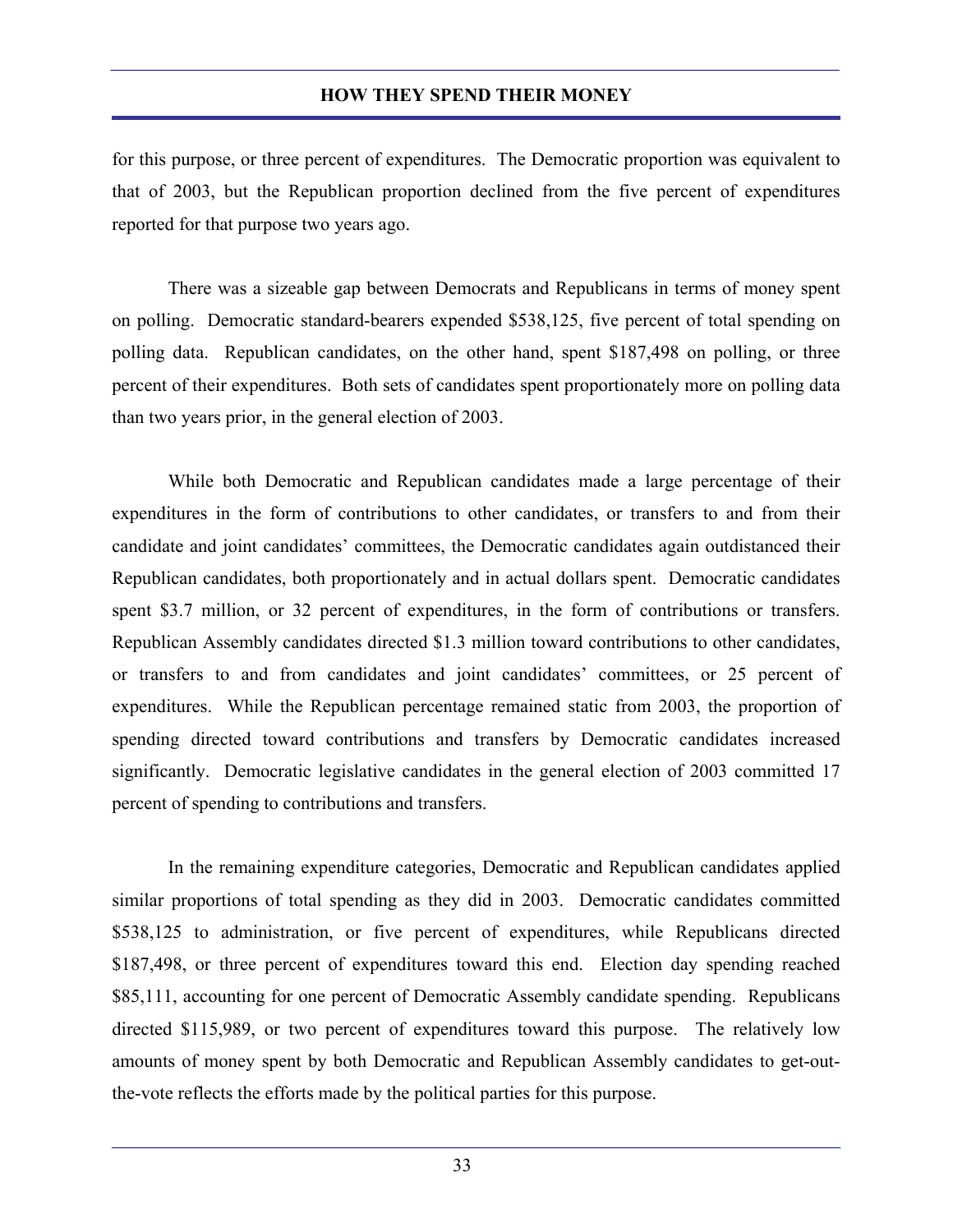Democratic candidates expended \$311,906, or three percent of expenditures, toward fundraising and GOP Assembly candidates spent \$115,989, or two percent of funds toward this effort. Charity absorbed \$210,489, or two percent of Democratic expenditures compared with \$113,878, or two percent of Republican candidate expenditures. Spending on entertainment reached \$60,218, one percent of Democratic expenditures, while for Republicans this category amounted to \$29,315, also one percent of expenditure. Finally, miscellaneous spending, such as refunding contributors and petty cash, accounted for \$106,554 of Democratic spending and \$72,354 of Republican candidate spending, one percent each.

# **Mass Communication**

 The percentage of unidentifiable mass media expenditures declined from the State Senate and Assembly general election of 2003. In the earlier election, 47 percent of mass communication expenditures were not identified compared with 24 percent in 2005, \$1.9 million. Despite the still high percentage of unidentifiable mass communication expenditures, however, the data nevertheless permits a thorough review of the 76 percent of identifiable mass communication expenditures, allowing for a representative picture to emerge of mass media strategy.

 Table 7 below divides mass communication expenditures into two categories: broadcast advertising and print advertising. Broadcast advertising is comprised of television (mainly cable) and radio. Print advertising includes direct mail, newspaper, and outdoor advertising. Out of \$7.9 million in mass communication spending \$1.8 million, or 23 percent, was identified as broadcast advertising. On the other hand, 53 percent of mass communication spending, \$4.2 million, went toward print advertising. While the percentage of broadcast advertising spending remained about the same as in 2003, the proportion of mass communication expenditures directed toward print advertising in 2005 increased by 77 percent over the previous legislative election.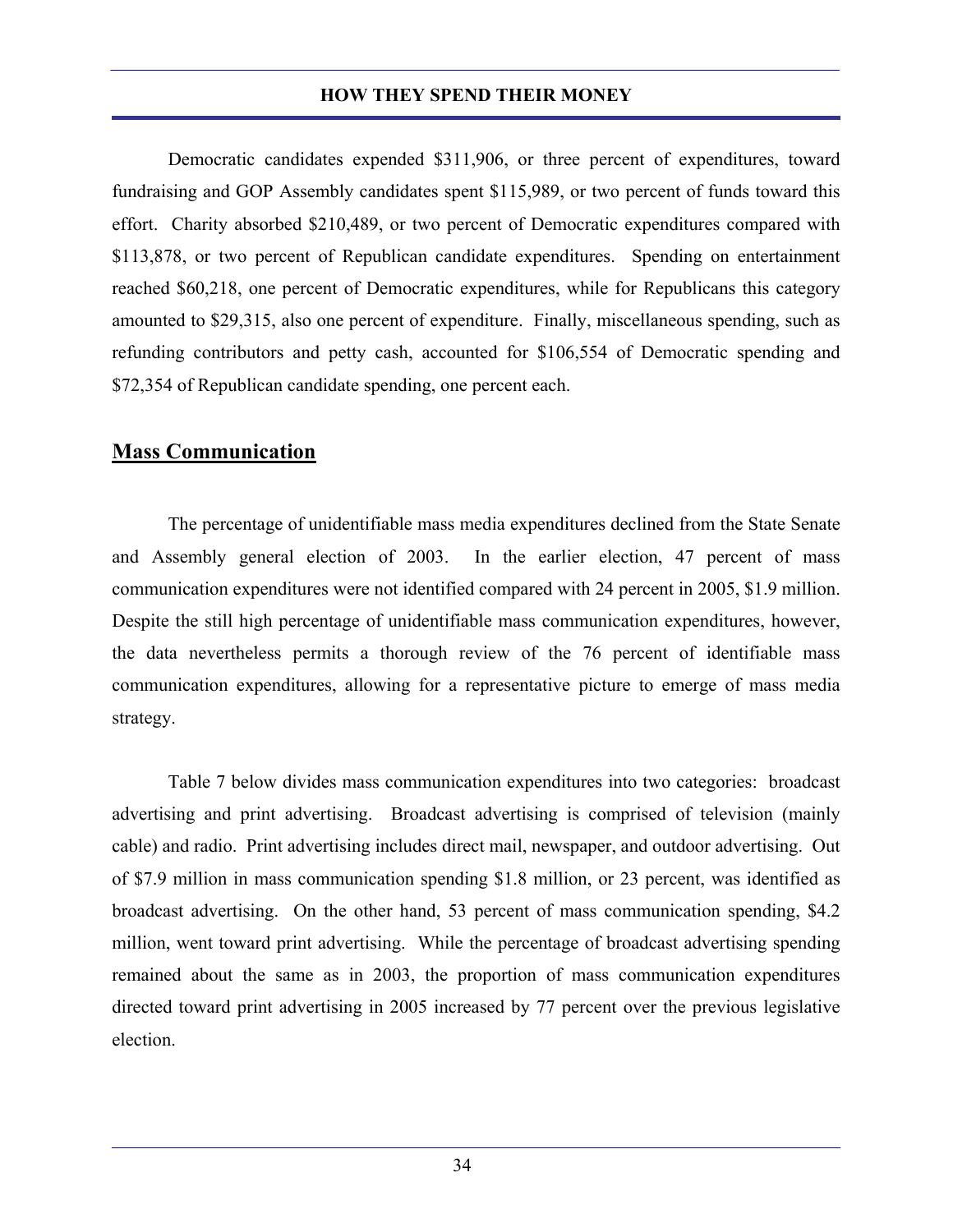|                  |              | <b>TABLE 7</b>                                        |         |
|------------------|--------------|-------------------------------------------------------|---------|
|                  |              | <b>MASS COMMUNICATION EXPENDITURES: ASSEMBLY 2005</b> |         |
|                  |              | <b>Amount</b>                                         | Percent |
| <b>Broadcast</b> | Television   | \$1,554,200                                           | 20%     |
|                  | Radio        | \$277,106                                             | 3%      |
|                  | Subtotal     | \$1,831,306                                           | 23%     |
| Print            | Direct Mail  | \$3,227,506                                           | 41%     |
|                  | Newspaper    | \$309,548                                             | 4%      |
|                  | Outdoor      | \$639,779                                             | 8%      |
|                  | Subtotal     | \$4,176,833                                           | 53%     |
| Unidentifiable   |              | \$1,862,225                                           | 24%     |
|                  | <b>TOTAL</b> | \$7,870,364                                           | 100%    |
|                  |              |                                                       |         |

 When broadcast and print advertising are broken down it becomes clear that the medium of choice for Assembly candidates in 2005 was direct mail. Forty-one percent, \$3.2 million, went toward direct mail, up from the 23 percent of expenditures made for this purpose in 2003. Interestingly, outdoor advertising constituted eight percent of Assembly expenditures in 2003, \$639,779, up from three percent of expenditures made for signs, billboards, etc. in 2003. The percentage of expenditures committed for newspaper advertising remained the same in 2003 as in the general election of two years prior; four percent at \$309,548.

 In terms of broadcast advertising 20 percent of expenditures, \$1.6 million, went toward cable television, a proportion roughly equivalent to that spent in the general election of 2003.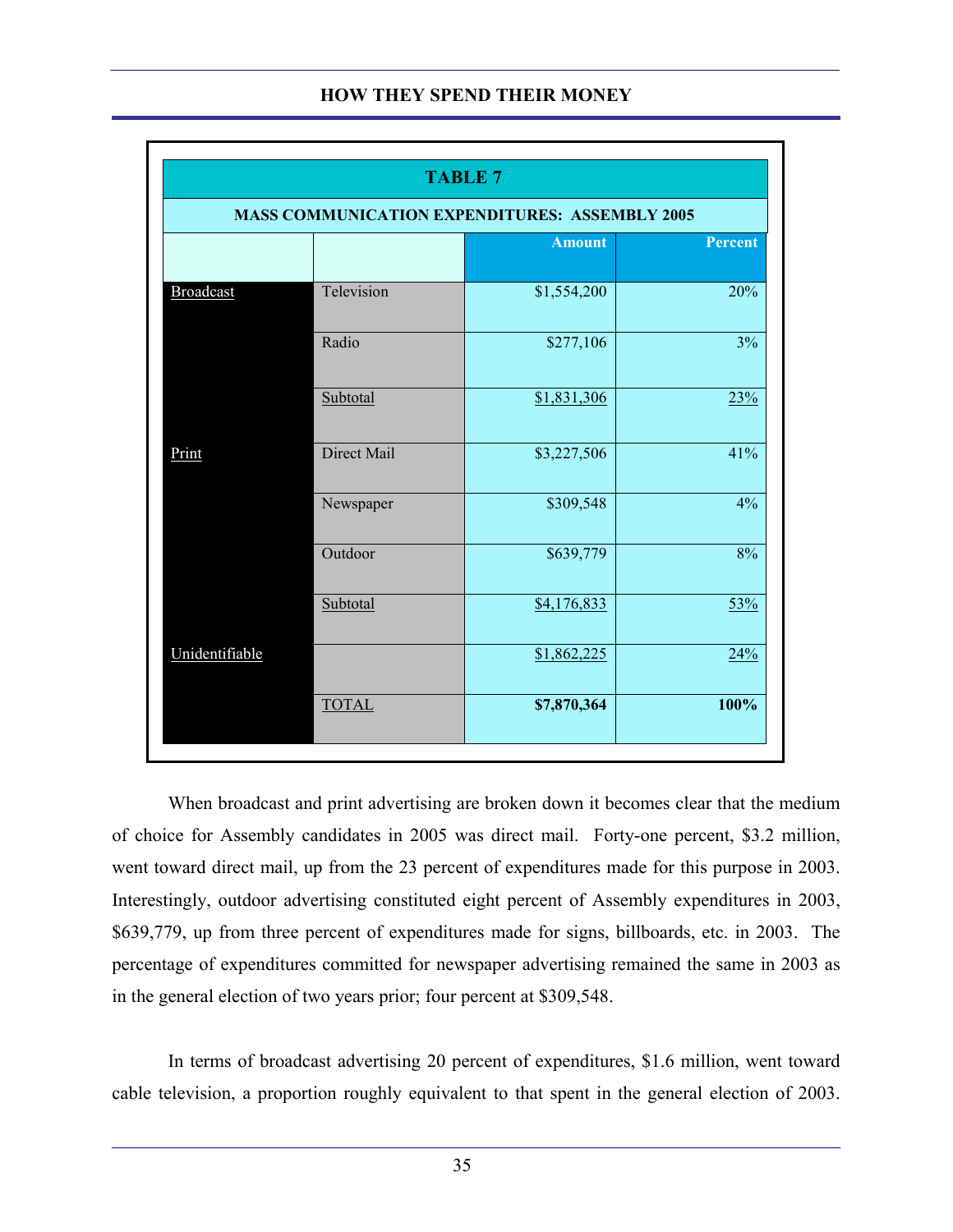Radio advertising constituted three percent of expenditures at \$277,106, a proportion similar to that spent by State Senate and Assembly candidates in 2003.

 While it might be easy to suggest that the trend in legislative spending is in the direction of direct mail advertising, this paper is not prepared to suggest that anything has changed very much from previous elections. Though it is true that the proportion of expenditures involving direct mail rose by 78 percent between 2003 and 2005, this lower proportion in the earlier year may be due to the disproportionate number of unidentifiable mass communication expenditures in that year. It must be pointed out that as noted in Trends in Legislative Campaign Financing: 1987-1997 spending on direct mail by legislative candidates during these years constituted between 35 and 41 percent of expenditures, proportions akin to 2003. What was noted in that earlier report was the increasing use of cable television advertising, denoting a proportion of mass media spending similar to that indicated in the 2003 analytical report as well as in this report.

 In any event, direct mail was used extensively by Assembly candidates in the general election of 2003. As noted in Legislative Election 2003: The Rise of Party-Oriented Campaigning, "with campaigns for the Legislature being local in nature, this mode of communication, which can be targeted toward local issues, makes sense."<sup>31</sup>

# **Mass Communication Spending By Party**

 Between Democratic and Republican candidates for Assembly in the general election of 2005, there was a marked difference in how they spent their mass communication dollars and the media strategy employed. This variance, in part, was also seen in the analysis of mass media strategy employed by candidates in the 2003 legislative election.

 In any event, in the general election of 2005, Democratic candidates on a proportionate basis displayed a marked propensity to commit mass communication dollars to direct mail. Republican candidates, on the other hand, exhibited a greater preference for expending mass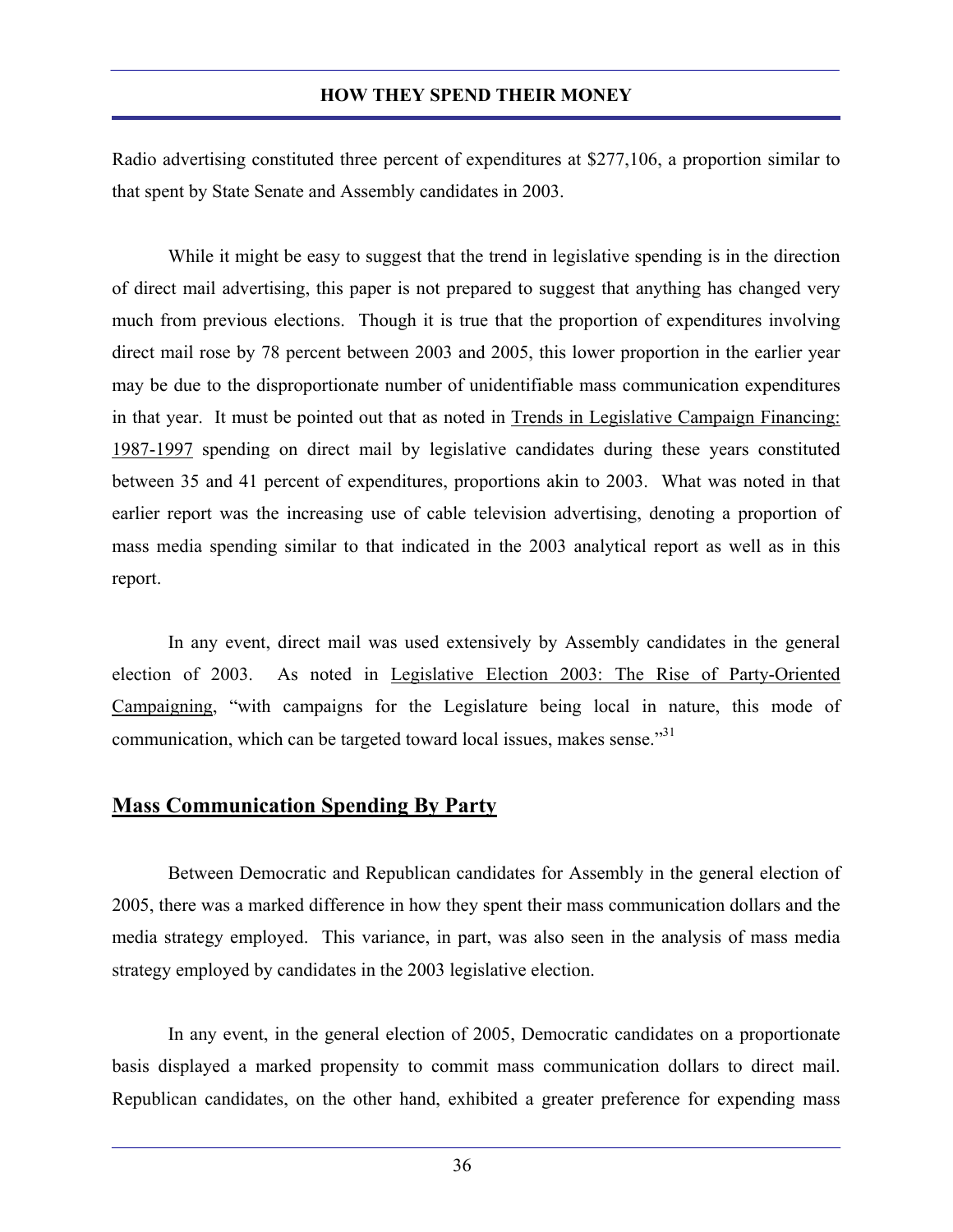media dollars on cable television. Why the disparity in mass media strategy? Perhaps, it was due to the enhanced ability of Democratic candidates to raise money, and, thereby, to spend greater amounts on consultants and polling. In turn, this greater use of professional campaign strategists, may have led to a determination that direct mail would be more effective in the districts in question.

 As shown in Figure 5 below, Democratic Assembly candidates spent \$3 million, or 64 percent of mass communication spending on print advertising, most of which went toward direct mail. Direct mail accounted for 48 percent of Democratic mass media spending, at almost \$3 million. Democratic candidates committed 11 percent, \$526,339, of media dollars to outdoor advertising and four percent, \$199,957, to newspaper ads. Cable television and radio advertising were not the medium of choice of Democratic Assembly candidates. Just 16 percent, \$768,881, of mass media spending went toward broadcast advertising. Of this amount, 11 percent of mass media spending was directed toward cable television and 6 percent toward radio. Democratic Assembly candidates spent \$505,107 on cable television and \$263,774 on radio advertising.

 Republican candidates for the Assembly spent \$1.2 million, or 37 percent of mass communication expenditures on print advertising and a comparable amount, \$1.1 million, or 34 percent of these dollars on broadcast advertising. Republican candidates, however, expended 34 percent of mass communication dollars on cable television and 30 percent of this spending on direct mail. The GOP candidates spent approximately \$1.1 million on cable television advertising and \$932,504 on direct mail. A negligible amount was expended for radio advertising while four percent, \$113,440, of mass communication expenditures were expended for outdoor advertising. Newspaper advertisements comprised four percent, \$109,592, of Republican mass communication expenditures.

 In terms of mass communication expenditures that were unidentifiable the Democratic candidates placed 20 percent in that category. A total of \$951,796 went unidentified. The Republican candidate amount that was unidentifiable reached 29 percent of mass communication dollars, at \$910,429.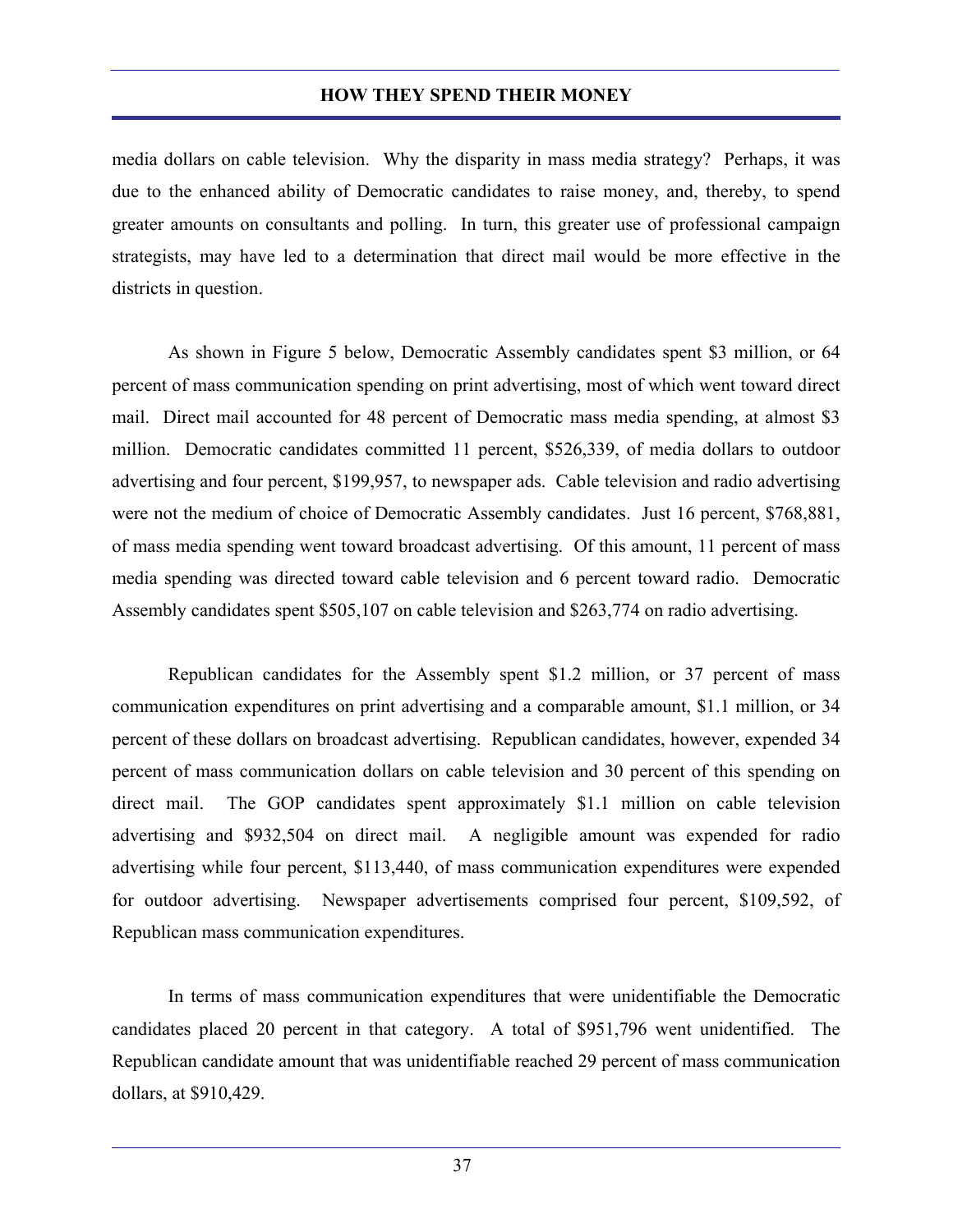

 Thus, as demonstrated in Figure 6 above, Democratic candidates for the Assembly leaned heavily on direct mail and its capacity to more greatly target local concerns. Republican candidates, though committing a significant proportion of mass communication dollars to direct mail, utilized cable television to a much greater degree.

 In conclusion, the spending strategies employed by Assembly candidates in 2005 largely mirrored that of 2005. However, the percentage of spending in the form of contributions to other candidates increased, driven by Democratic Assembly candidates. This increase reflects the increase noted in the previous chapter regarding contributions received by Assembly candidates from other candidates, suggesting that legislative candidates may become a fundraising vehicle to offset possible fundraising reductions vis-à-vis political parties due to what appears to be a successful pay-to-play law.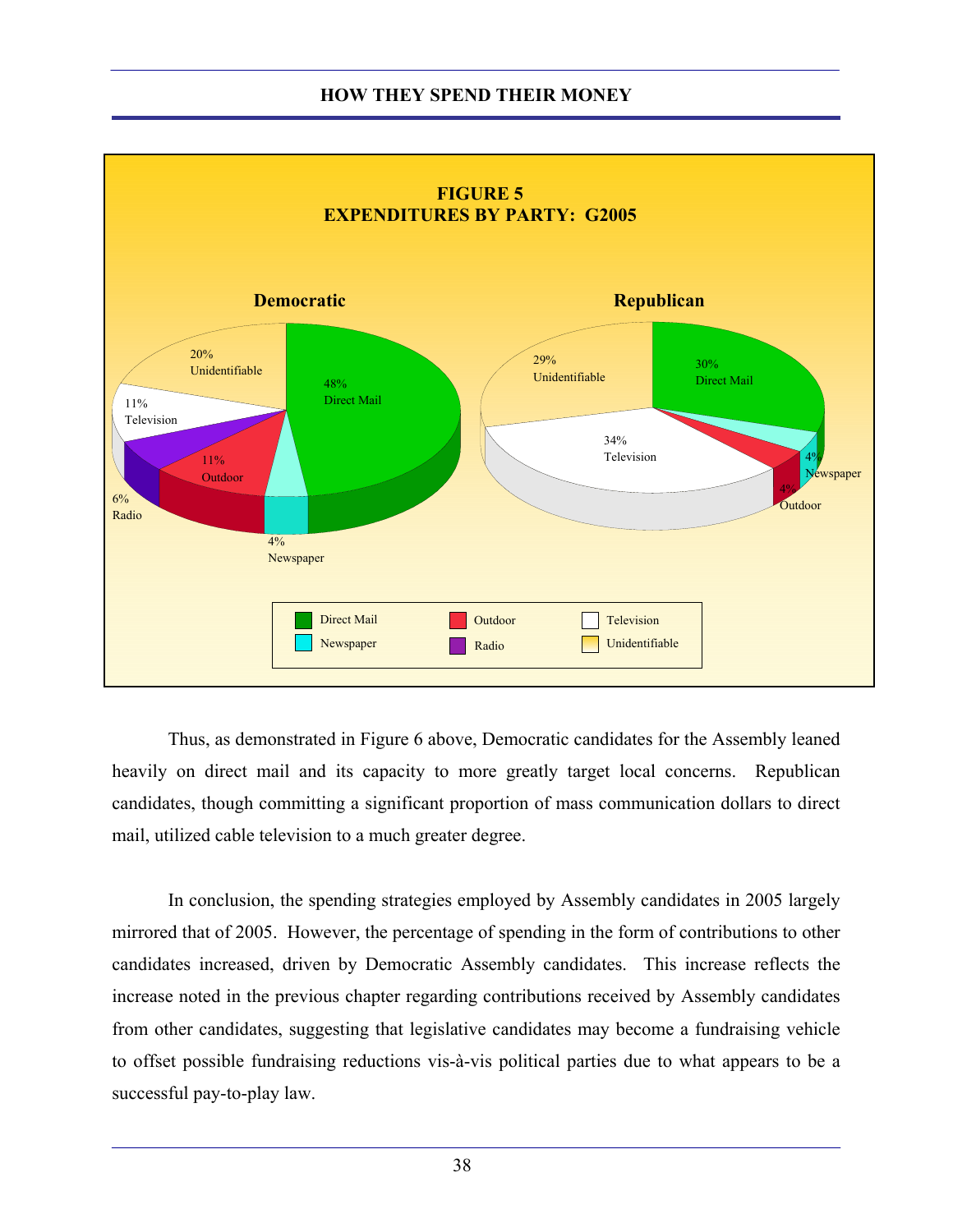# **CHAPTER IV**

# **CONCLUSION**

 Recent Commission reports have highlighted the growing influence of political party entities over legislative and local elections in New Jersey. In Legislative Election 2003: The Rise of Party-Oriented Campaigning it was stated that "the legislative election in New Jersey in 2003 set all kinds of financial records. It also marked the culmination of a trend begun in the 1990's which has altered the electoral landscape from being one that was candidate-centered to one that is party-oriented."<sup>32</sup>

 While noting that at the municipal level, political parties, because of lower limits on contributions to municipal party committees than to county and state party entities, do not play the dominant role in electoral politics that their brethren do in legislative elections, Local Campaign Financing: An Analysis of Trends in Communities Large and Small, shows that local parties are nevertheless "extremely significant players."<sup>33</sup> In fact, in terms of the communities that were selected for review, 34 percent of contributions made to candidates derived from political parties. Thus, even at the local level the highest share of contribution activity came from the parties.

 During the most recent Assembly election political party entities continued to be the major player in terms of financial activity, thereby maintaining their preeminent role in legislative elections. There was one difference, however, and that was in the pattern of giving within the political party entity category. In 2005, legislative leadership committees and candidate committees led the way in terms of contributions, making 32 and 18 percent of donations respectively. Political party committees accounted for eight percent of contributions. As speculated in Chapter II, the anticipation of pay-to-play may be responsible for this new contribution mosaic. There was another development that also bears watching. Does the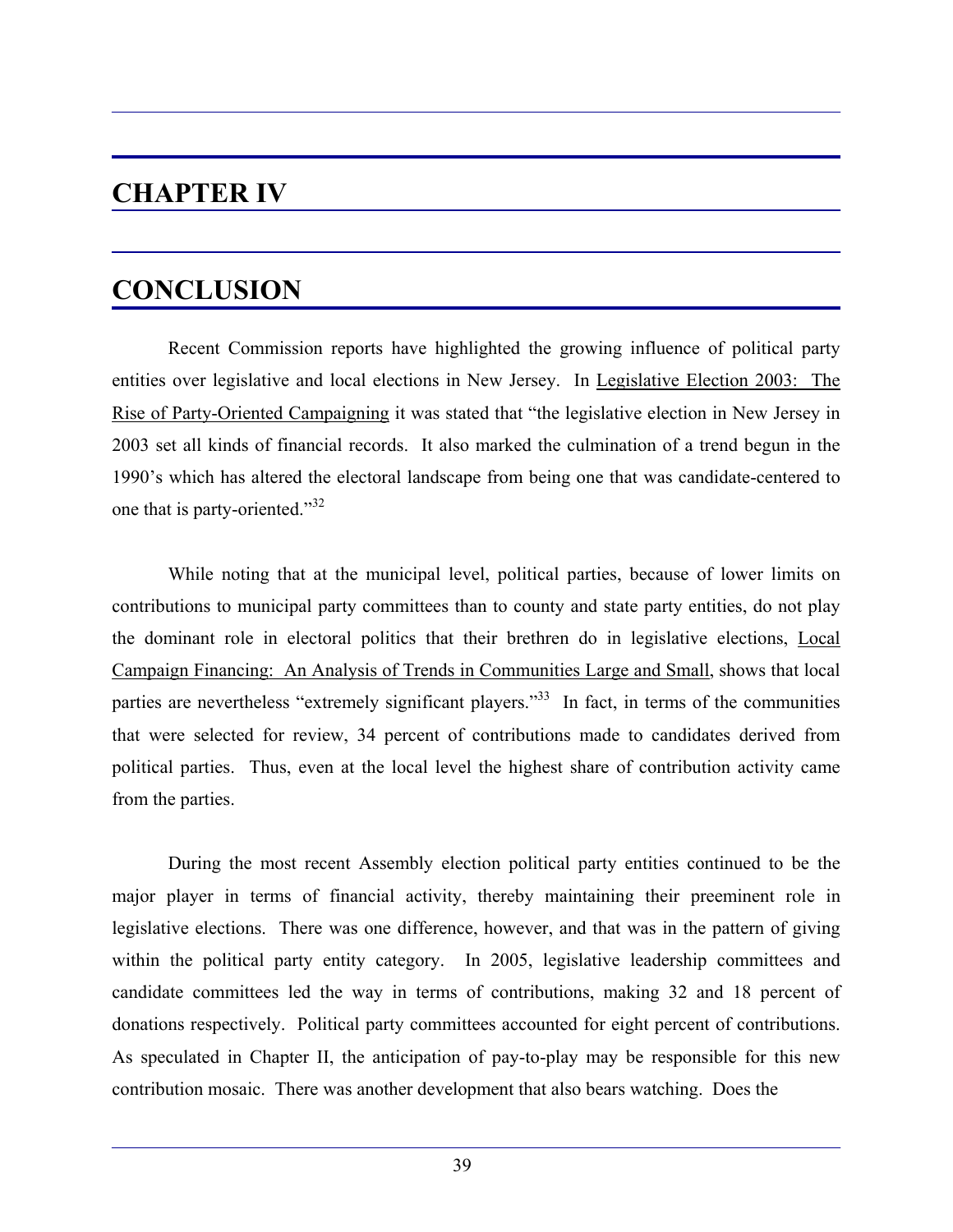#### **CONCLUSION**

noticeable increase in the percentage of special interest PAC contributions signal a new trend in New Jersey electoral politics? And, if so, has this trend been precipitated by the enactment of pay-to-play laws? Only time will tell. Nevertheless, special interest PACs, which must register and report to the Commission, and which are subject to contribution limitations, both in terms of what they can receive as well as give, were much more active in the 2005 Assembly election than in recent legislative elections.

 Special interest PACs, including economically and ideologically based ones, made 19 percent of total Assembly contributions in 2003. This proportion of legislative receipts is the highest since 1987, a year that preceded the Eu decision and the 1993 campaign finance reform laws in New Jersey. Interestingly, new laws often spur new developments in campaign finance and electoral politics. Whether the pay-to-play laws will result in a proliferation of PACs and in a redirection of party fundraising to legislative leadership committees and candidates remains to be seen.

 As mentioned above political party entities were dominant in terms of contributions made to 2005 Assembly candidates. Political party entities made 59 percent of contributions, continuing a trend first identified in 1997 in ELEC White Paper Repartyization: The Rebirth of County Organization. It must be noted that this figure does not fully measure the extent of party influence, for it does not account for generic activities like get-out-the-vote efforts that help all candidates.

 In 2005, Democratic candidates not only maintained but increased their superiority in terms of fundraising. Democratic Assembly candidates garnered 70 percent of total receipts, a percentage exceeding that recorded in 2003. Republican candidates, on the other hand, received 30 percent of contributions, a smaller percentage than in 2003. The Democratic advantage derived mainly from the fact that the party is in power and from the strength of Democratic party organizations and the support of unions. However, in every contributor category, Democratic candidates outdistanced their Republican counterparts in real dollar terms.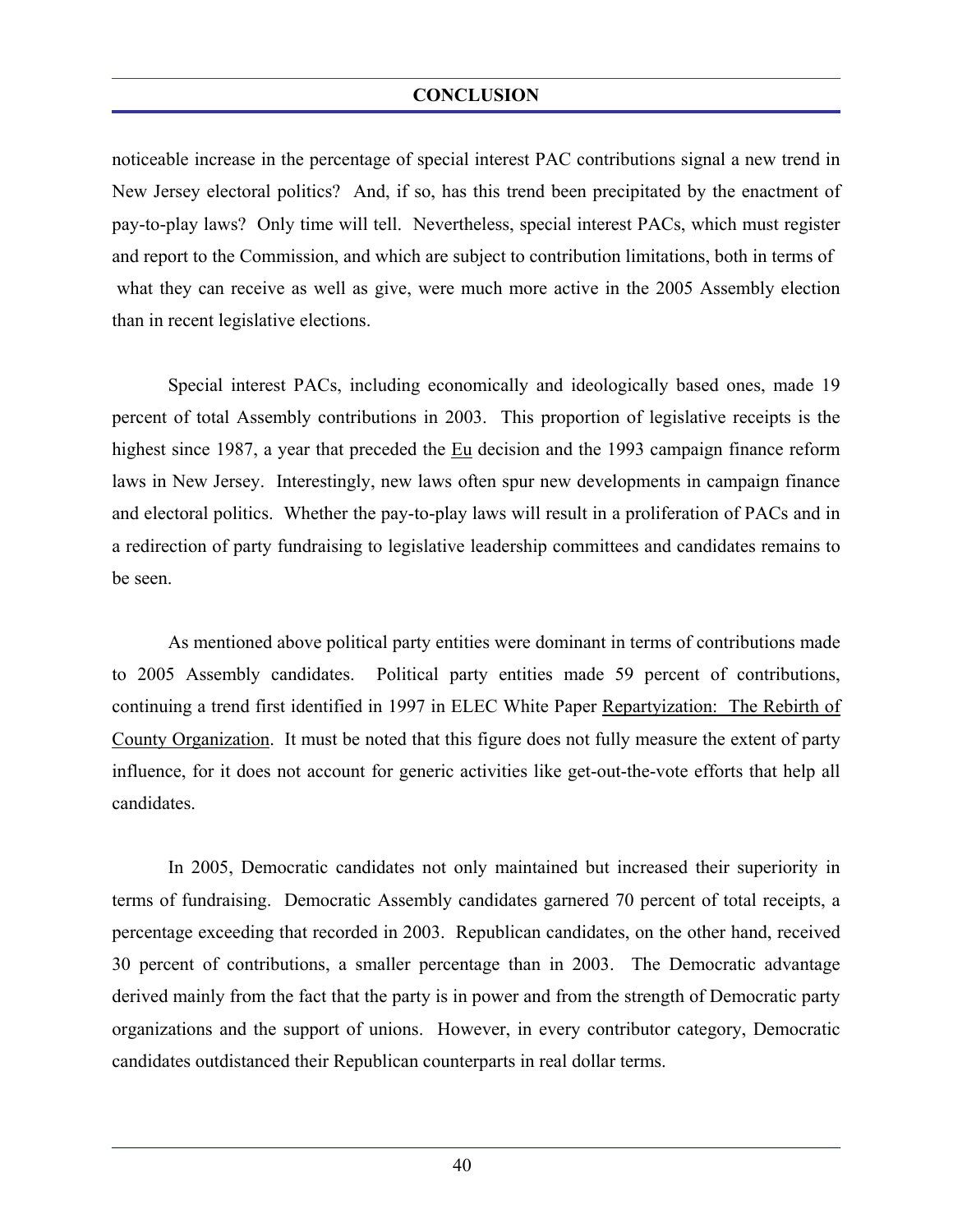To no one's surprise incumbents accounted for the lion's share of receipts. They accounted for 65 percent of funds versus challengers, who raised 35 percent of funds. Moreover, this funding advantage, along with the configuration of legislative districts, allowed the rate of reelection of incumbents to remain consistent with historical standards. In 2005, 94 percent of incumbent Assembly members seeking reelection were successful.

 About 92 percent of the total number of contributions made to Assembly candidates were under \$5,000. The average contribution in this category was \$1,023. In terms of total dollars, 37 percent of Assembly receipts came from contributions of \$5,000 or less. Interestingly, while only one percent of the total number of contributions made fell in the over \$20,000 category, this category represented 39 percent of total proceeds reported by Assembly candidates. Again, this data points to the advantage provided to political party entities as the result of the 1993 reforms, which imposed limits on party entities that are considerably higher than for other contributor types and allows party entities to give unlimited amounts to their candidates. The average contribution in this category was \$85,435.

 Finally, this paper underscored the increase in activity of the special interest PACs during the 2005 Assembly general election. The data relative to contribution ranges supports this contention. In the category \$5,001-\$10,000, the range involving contribution limits applicable to PAC giving, 13 percent of total dollars raised fell in this category, or five percent of the total number of contributions made. Those percentages have increased over the 2003 legislative general election.

 Once again, the largest proportion of expenditures were directed toward mass communication advertising. When all Assembly candidates are considered 46 percent of mass media spending went toward this purpose. The next largest spending categories were contributions, or transfers, to other candidates and consultants. Contributions made up 29 percent of expenditures and consultants, nine percent.

 Certain differences were discerned, however, when analyzing expenditures by party. For instance, Democratic candidates made a higher proportion of expenditures for contributions to other candidates. They also proportionately spent more on consultants and polling. Republican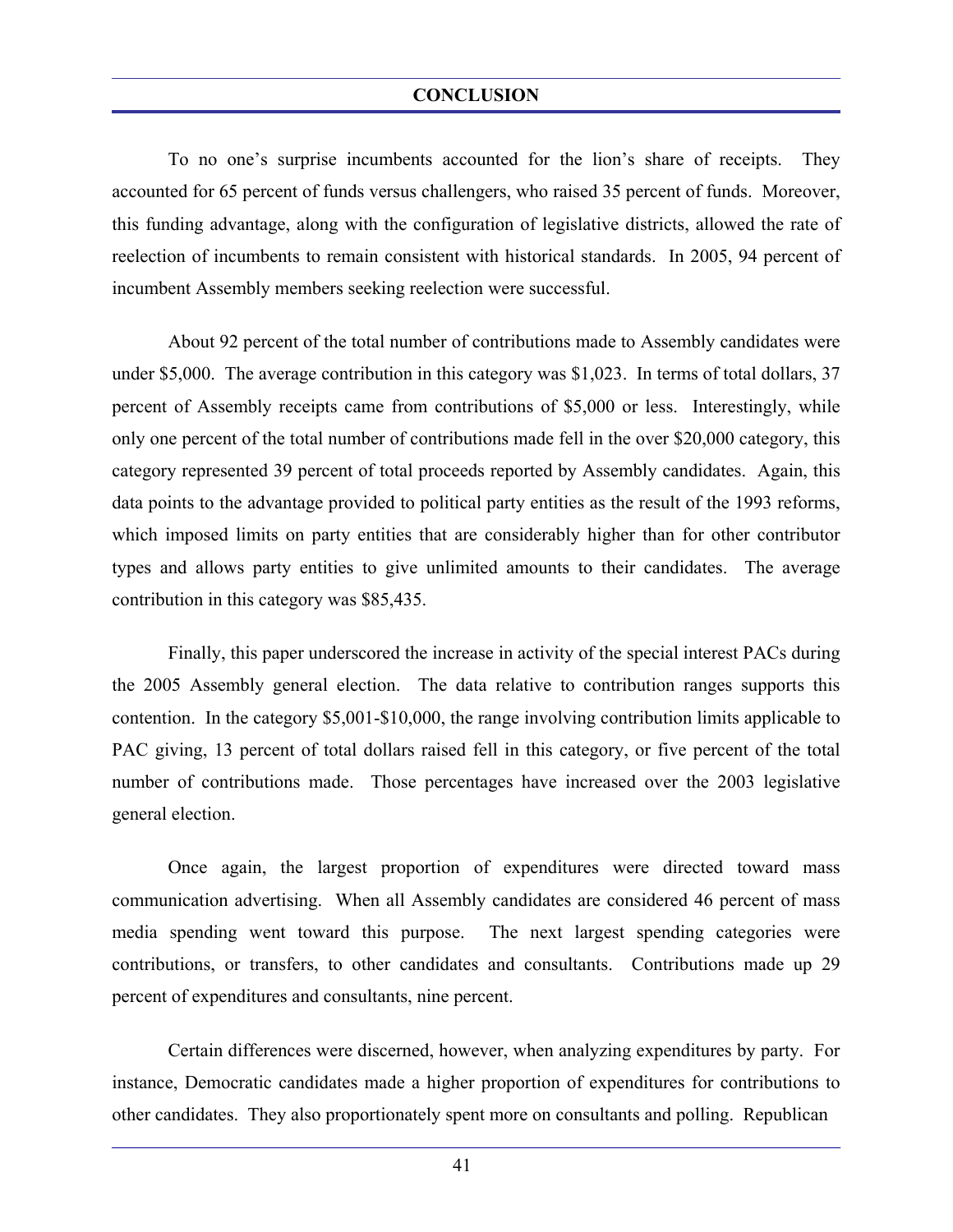candidates, on the other hand, spent proportionately more on mass communication. In all spending categories, however, Democratic candidates spent more in real dollars than did Republicans.

 In the important category of mass communication, divided between broadcast (television, radio) and print (direct mail, newspaper, and outdoor) there were differences in the way the two parties allocated their spending. While collectively, all candidates spent 53 percent on print and made 23 percent of their expenditures on broadcast advertising, Republican candidates spent a decidedly larger proportion on broadcast advertising while Democratic candidates spent proportionately more on print advertising. Democratic Assembly candidates committed 48 percent of expenditures to direct mail, 11 percent to outdoor advertising and four percent to newspaper advertising. These candidates directed 11 percent of their expenditures toward television and six percent toward radio. Conversely, Republican candidates committed 34 percent of expenditures to television, 30 percent to direct mail, four percent to outdoor advertising, and another four percent to newspaper advertising. Both sets of candidates reported a large percentage of mass communication expenditures as unidentifiable. Overall, the largest percentage of mass communication expenditures by all candidates went toward direct mail at 41 percent.

 In conclusion, Assembly candidates in the general election of 2005 raised \$24.7 million and spent \$22 million on their campaigns. As noted earlier, both the increase in fundraising as well as expenditure activity over the previous legislative election was more modest than that recorded between previous election years. Several explanations were advanced for this interruption in the historic pattern of increases in financial activity between legislative election years. Among these explanations included are the highly competitive nature of the 2003 elections, when Democrats sought control of both houses of the Legislature, the low expectations for a truly competitive race in 2005, the siphoning off of money due to the gubernatorial race as well as the previous years presidential contest, and the incredible amount of money raised and spent in the fourth legislative district in 2003 that was surely not matched in 2005. Finally, the Clean Elections Program and the anticipated impact of pay-to-play reform may have dampened financial activity.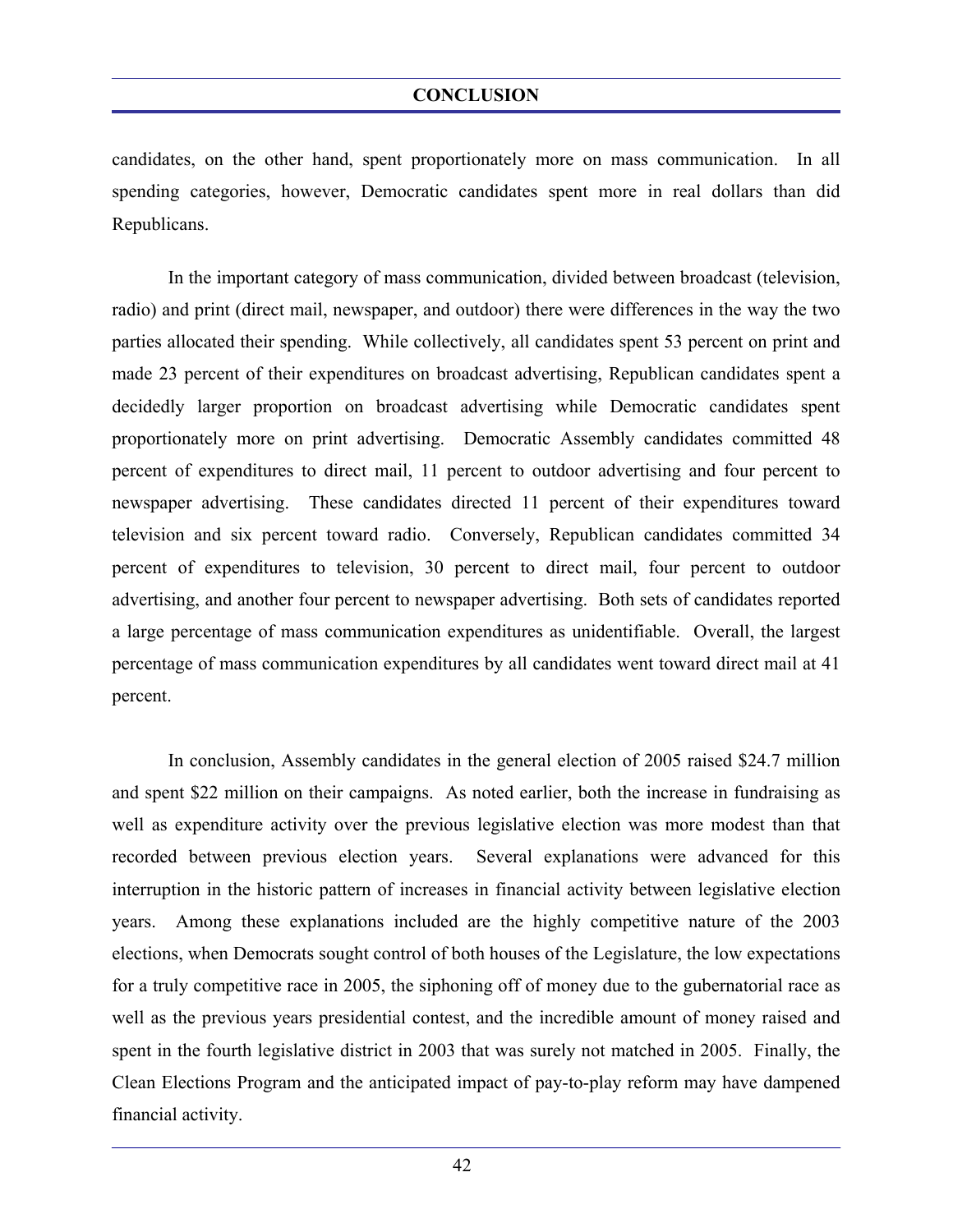- 1. New Jersey Election Law Enforcement Commission, White Paper Number 2, Trends in Legislative Campaign Financing: 1977-1987, May 1989, p. 45-46.
- 2. New Jersey Election Law Enforcement Commission, White Paper Number 17, Legislative Election 2003: The Rise of Party-Oriented Campaigning, July 2004, p. 35.
- 3. Trends in Legislative Campaign Financing: 1977-1987, p. 45.
- 4. Ibid. p. 45.
- 5. Ibid. p. 48.
- 6. New Jersey Election Law Enforcement Commission, White Paper Number 13, Trends in Legislative Campaign Financing: 1987-1997, 2<sup>nd</sup> Volume, September 1999, p. 2.
- 7. New Jersey Election Law Enforcement Commission, White Paper Number 12, Repartyization: The Rebirth of County Organizations, November 1997, p. 12.
- 8. Legislative Election 2003: The Rise of Party-Oriented Campaigning, p. 1.
- 9. Ibid. p. 1.
- 10. James Madison, The Federalist Papers (No. 10), 1782.
- 11. Ibid.
- 12. Ibid.
- 13. Ibid.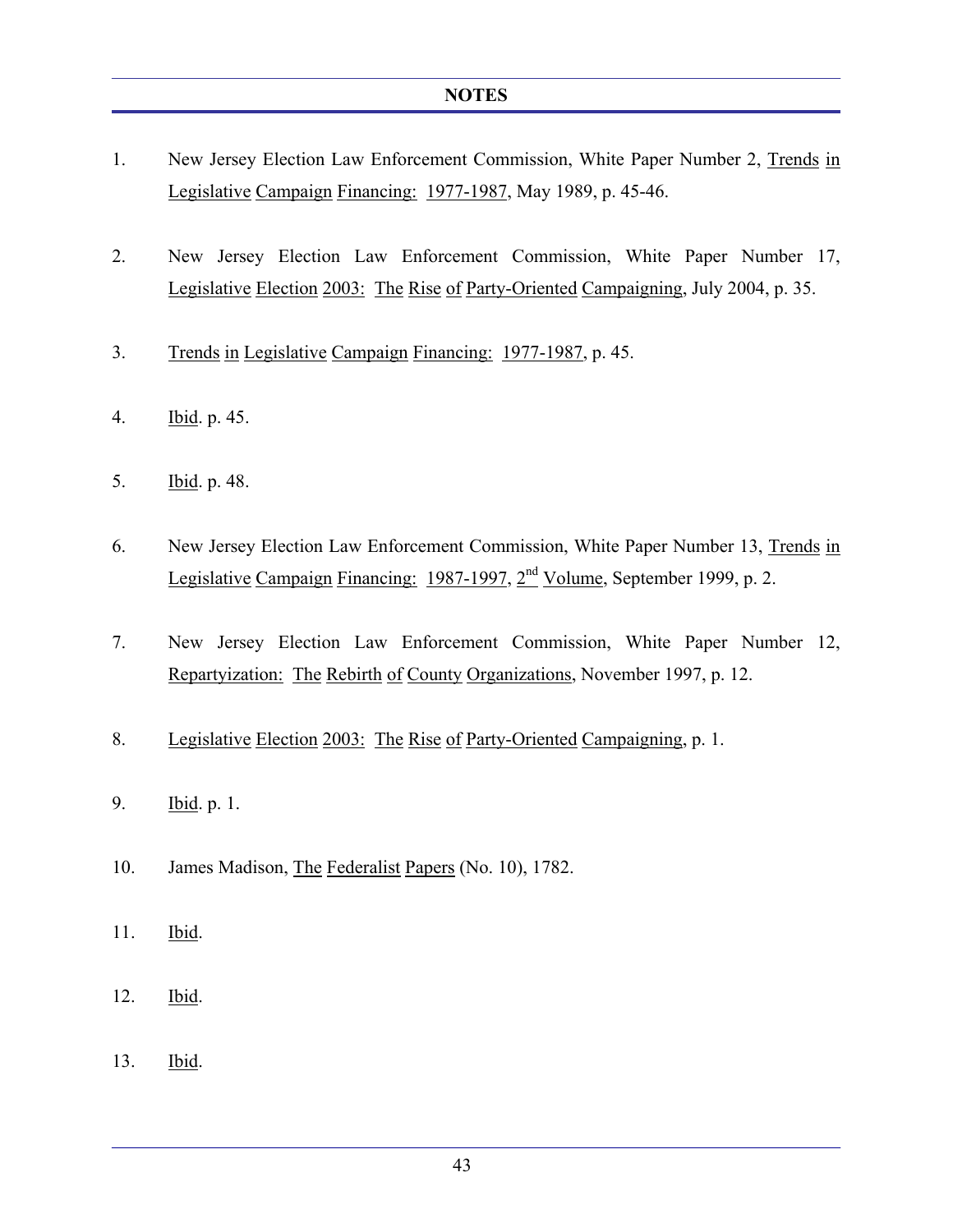- 14. President George Washington, Farewell Address to the Nation, 1796.
- 15. Maureen W. Moakley, "Political Parties," in The Political State of New Jersey, edited by Gerald M. Pomper (New Brunswick: Rutgers University Press, 1986), p. 46.
- 16. Ibid.
- 17. Ibid.
- 18. Repartyization: The Rebirth of County Organizations, p. 2.
- 19. Stephen A. Salmore, "Voting, Elections, and Campaigns," in The Political State of New Jersey, edited by Gerald M. Pomper (New Brunswick: Rutgers University Press, 1986), p. 69.
- 20. Moakley, p. 50.
- 21. Frederick M. Herrmann, "The Effects of New Jersey Case Law on Legislative and Congressional Redistricting: A Summary of the Relevant Court Precedents Likely to Govern Post-1980 Redistricting in New Jersey," (Trenton: Office of Legislative Services, 1982).
- 22. Ibid. p. 51.
- 23. Legislative Election 2003: The Rise of Party-Oriented Campaigning, p. 33.
- 24. President George Washington.
- 25. Repartyization: The Rebirth of County Organizations, p. 21.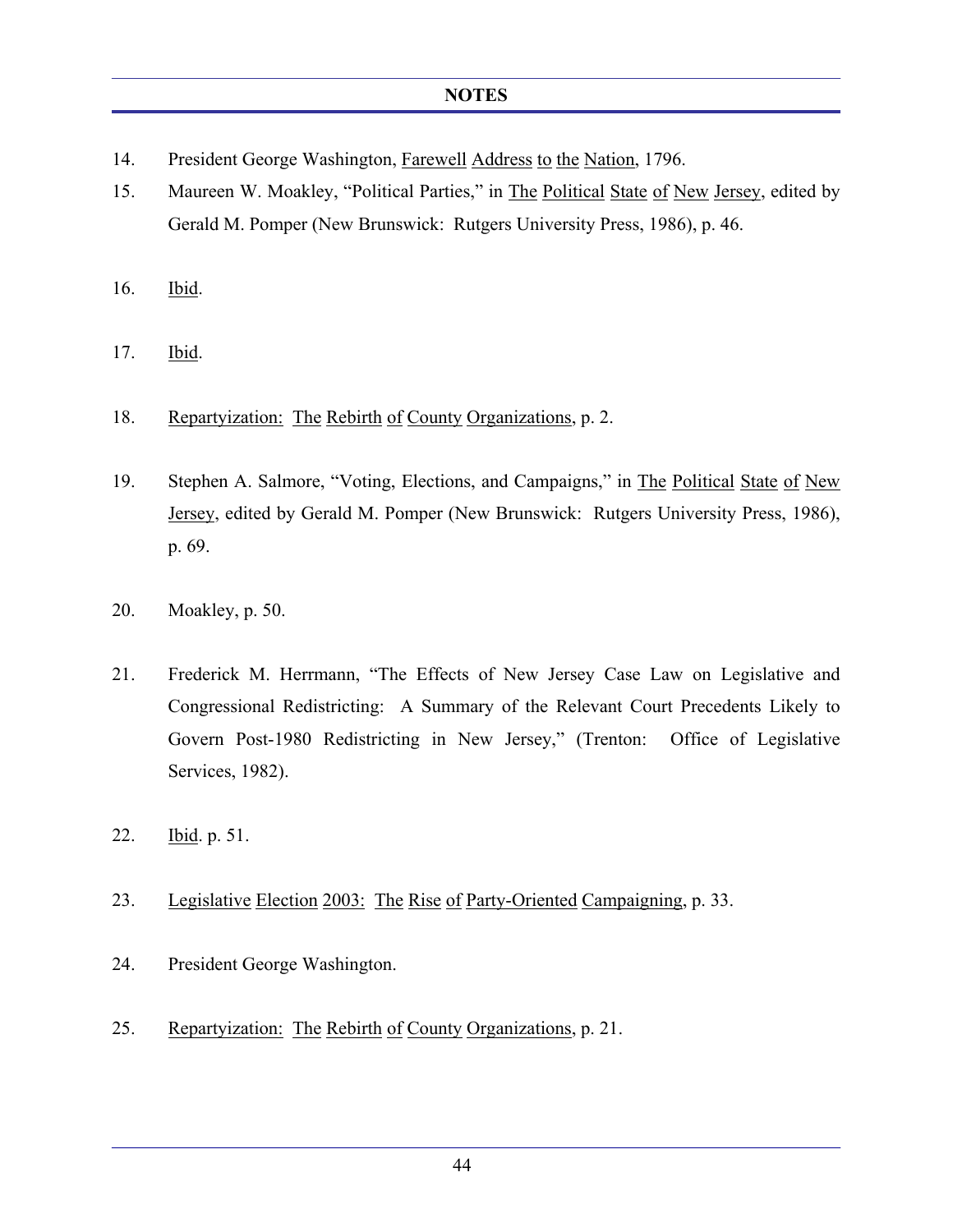- 26. Diane Dwyre and Robin Kolodny, "The Parties' Congressional Campaign Committees in 2004," in The Election After Reform: Money, Politics, and the Bipartisan Campaign Reform Act, edited by Michael J. Malbin, (Rowan & Littlefield Publishers, Inc., 2006), p. 39.
- 27. Ibid. p. 40.
- 28. Legislative Election 2003: The Rise of Party-Oriented Campaigning, p. 14.
- 29. Ibid. p. 19
- 30. Ibid. p. 20.
- 31. Ibid. p. 28.
- 32. Ibid. p. 33.
- 33. New Jersey Election Law Enforcement Commission, White Paper Number 18, Local Campaign Financing: An Analysis of Trends in Communities Large and Small, p. 54.